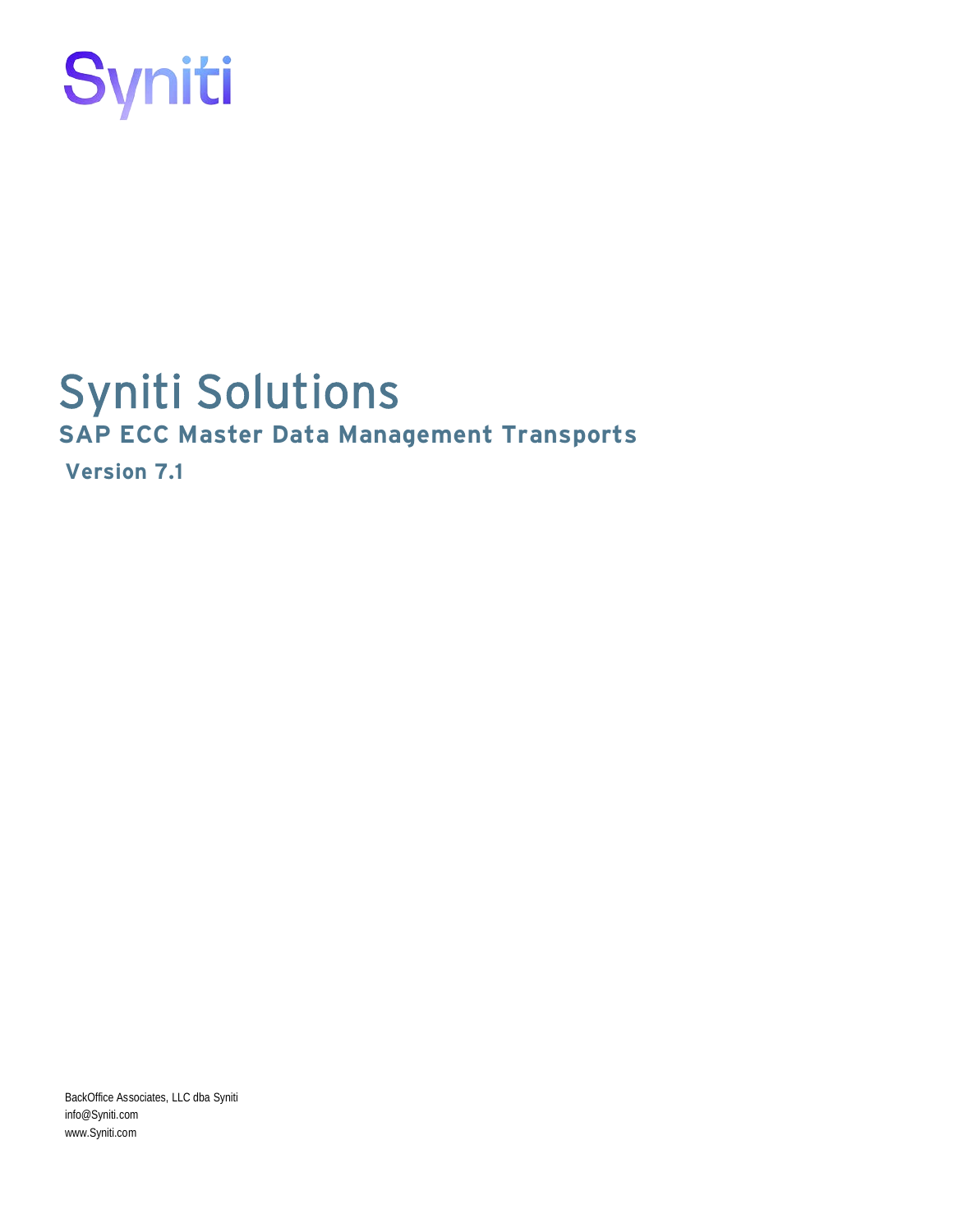# **Table of Contents**

| Transport DCSK900079 (Adaptation of DD06L to S/4HANA 1809 - Replacement for RD2K9A00XW) 30 |  |
|--------------------------------------------------------------------------------------------|--|
|                                                                                            |  |
|                                                                                            |  |
|                                                                                            |  |
|                                                                                            |  |
|                                                                                            |  |
|                                                                                            |  |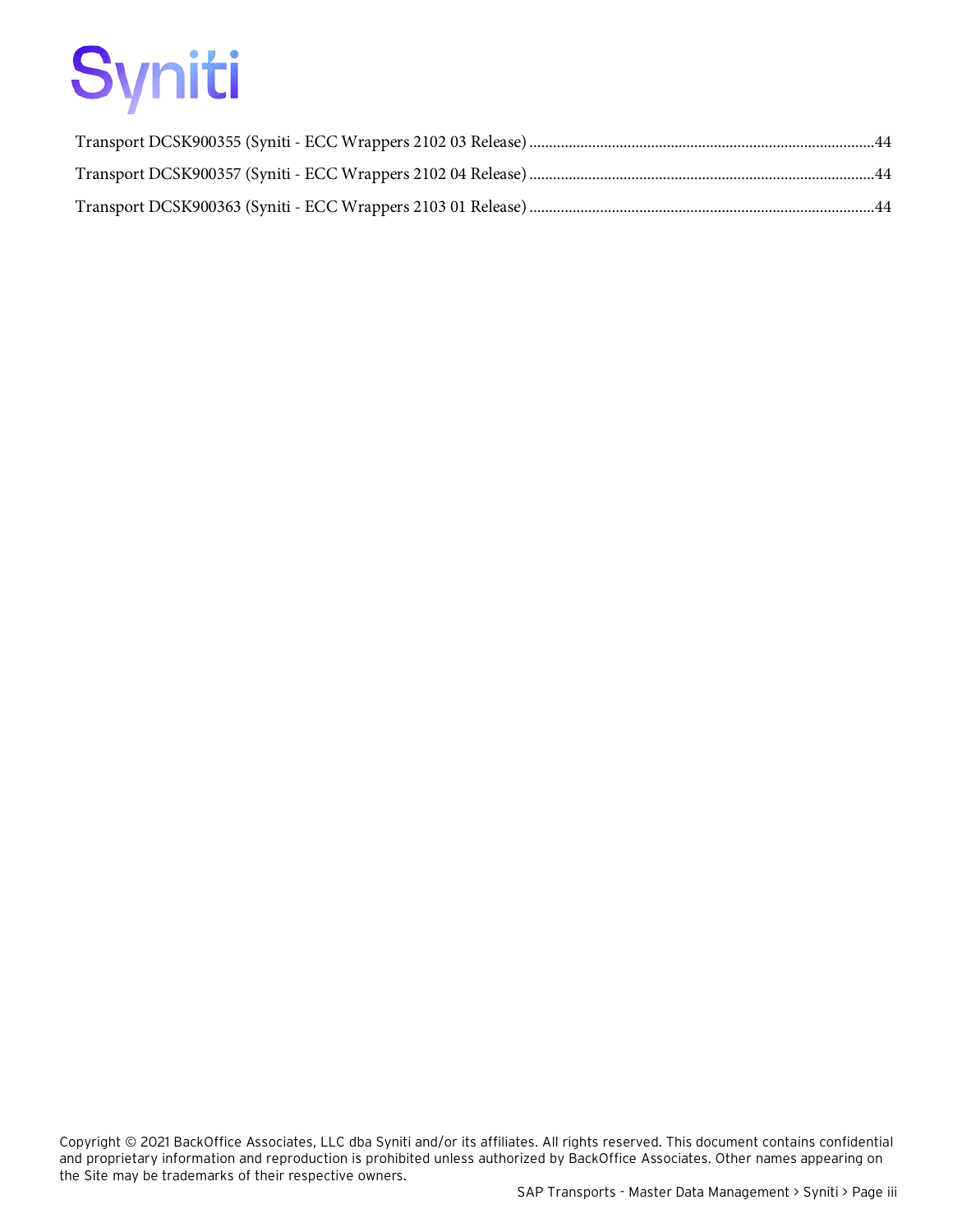# <span id="page-4-0"></span>**Introduction**

This document applies to Syniti Solutions Master Data Management (formerly dspConduct™), and details the SAP Function Modules that are used by Master Data Management to extract and load data into the target SAP system.

- NOTE: The DSP Namespace Transports located in %DSP Installed Path%Web\UserArea\0151a30b-2dd0-48ae-823dd378e1ff5c05\SAP\_Transports\Namespace must be installed in the target SAP system first, then the <aster Data Management Transports can be installed.
- NOTE: Beginning with the 7.0.5 release of the DSP, the Master Data Management Transports are no longer delivered with the installation files. They may be requested by opening a ticket with Syniti Support.
- NOTE: The installation order of the Master Data Management Transports is described in the Master Data Management Transports Deployment Guide.
- NOTE: SAP ECC Master Data Management Transports are supported for component SAP\_BASIS version greater or equal to 740. To verify availability for lower versions, please open a ticket to Syniti Support.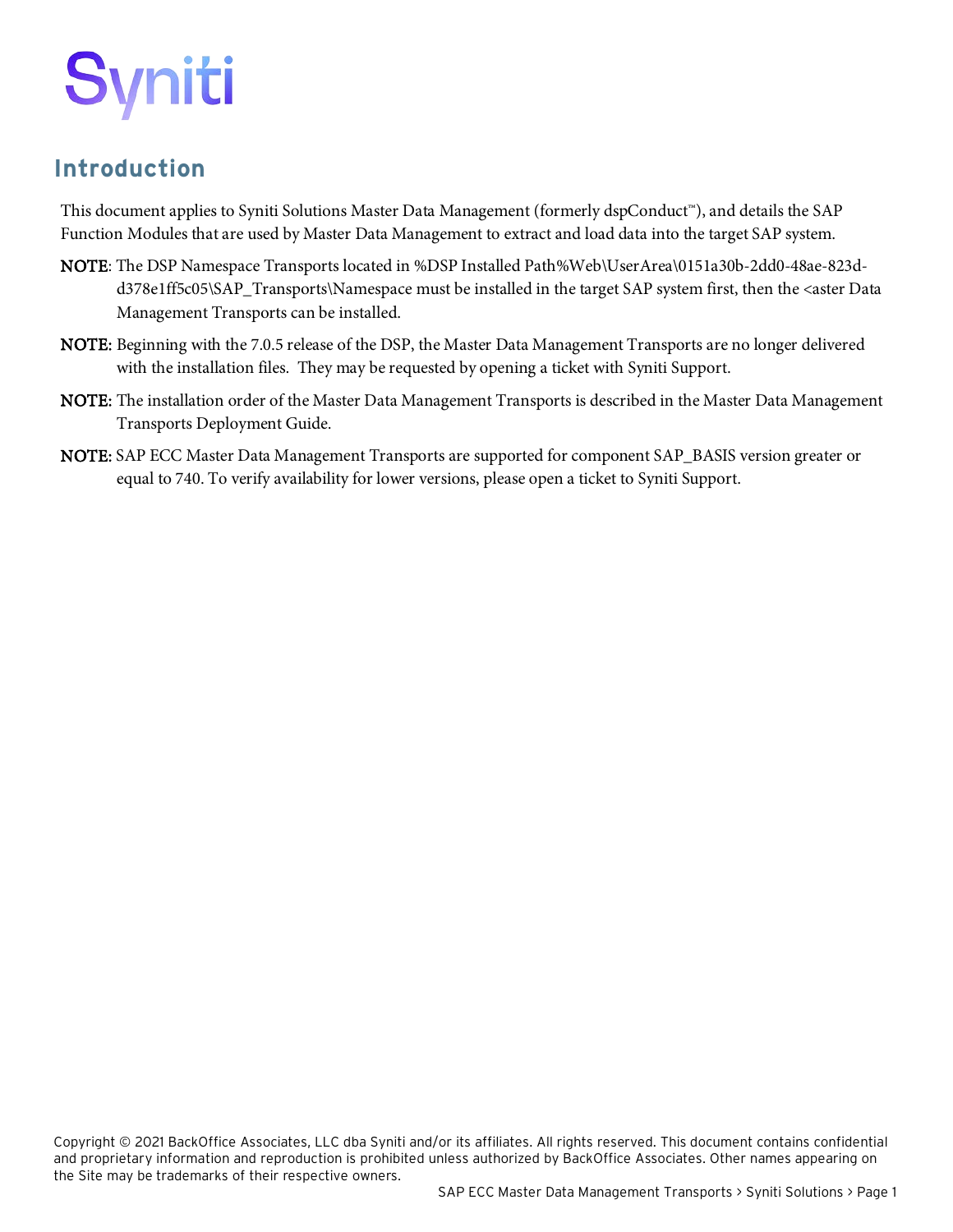# <span id="page-5-0"></span>**Master Data Management Customer Objects**

# <span id="page-5-1"></span>**Transport RD2K9A00YA (Namespace)**

### **Package /BOA/ADDRESS**

/BOA/ADDRESS is a container for a group of related objects.

#### Dictionary Objects

#### Tables and Structures

- /BOA/ZABAPI\_KNVK
- /BOA/ZABAPI\_KNVKX
- /BOA/ZBAPI\_KNA1
- /BOA/ZBAPI\_KNA1X
- /BOA/ZBAPI\_KNVK
- /BOA/ZBAPI\_KNVKX
- /BOA/ZBAPI\_TE\_KNVK
- /BOA/ZBAPI\_TE\_KNVKX
- /BOA/ZBOA\_KNVKX
- /BOA/ZLFA1
- /BOA/ZLFA1X

#### Data Elements

• /BOA/ZBAPIUMSA1

#### Function Groups

#### /BOA/ADDRESS

This contains the following function modules:

- /BOA/BAPI\_ADDRESS\_MAINTAIN
- /BOA/MAP2I\_ZBAPI\_KNVK\_TO\_FKNVK

#### **Package /BOA/CCUST**

/BOA/CCUST is a container for a group of related objects.

#### Dictionary Objects

#### Tables and Structures

- /BOA/ZBAPIKNA1\_KNVH\_PROCESSX
- /BOA/ZBAPI\_KNAS
- /BOA/ZBAPI\_KNASX
- /BOA/ZBAPI\_KNAT
- /BOA/ZBAPI\_KNATX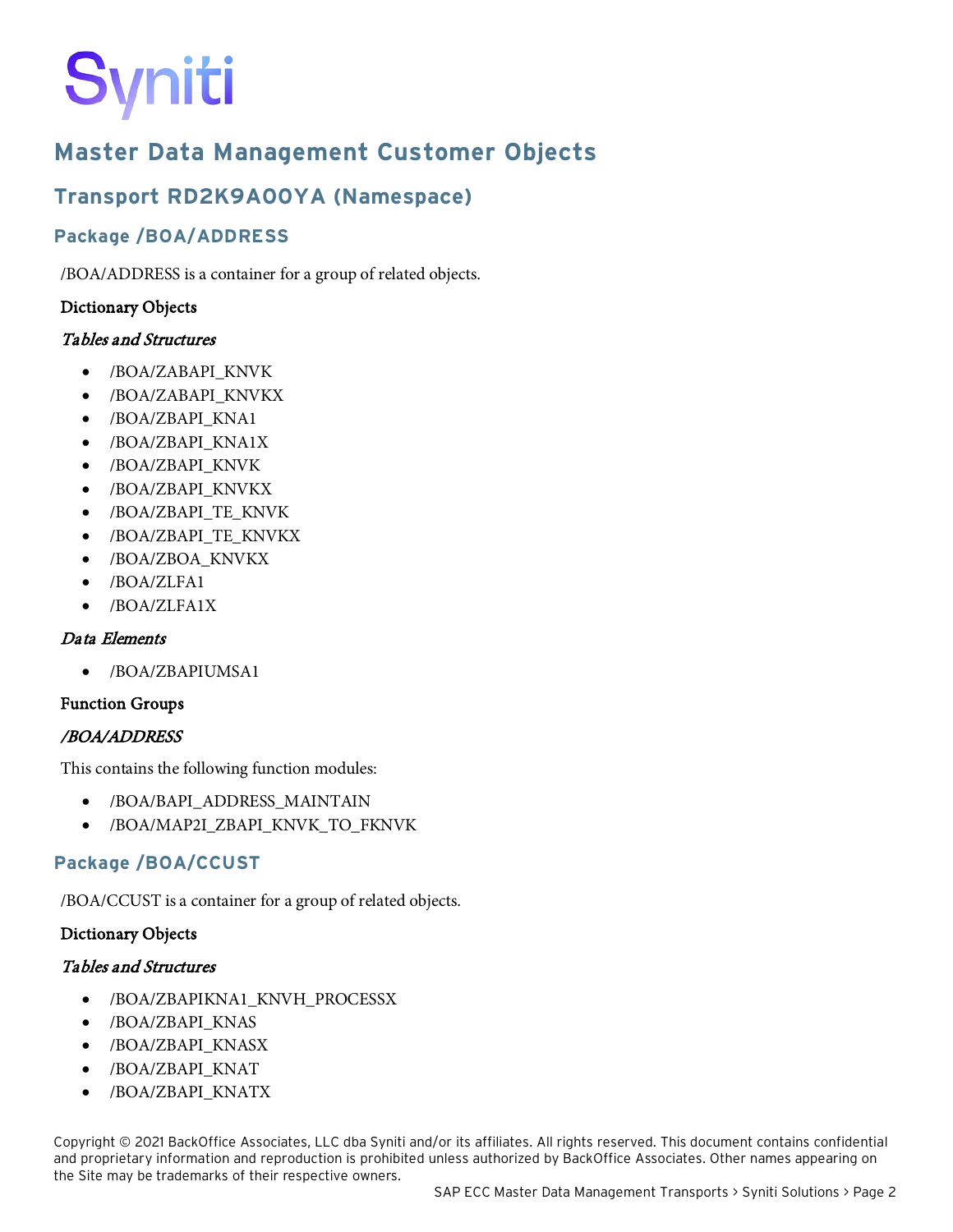- /BOA/ZBAPI\_KNB1
- /BOA/ZBAPI\_KNB1X
- /BOA/ZBAPI\_KNB5
- /BOA/ZBAPI\_KNB5X
- /BOA/ZBAPI\_KNBK
- /BOA/ZBAPI\_KNBKX
- /BOA/ZBAPI\_KNBW
- /BOA/ZBAPI\_KNBWX
- /BOA/ZBAPI\_KNEX
- /BOA/ZBAPI\_KNEXX
- /BOA/ZBAPI\_KNKA
- /BOA/ZBAPI\_KNKAX
- /BOA/ZBAPI\_KNKK
- /BOA/ZBAPI\_KNKKX
- /BOA/ZBAPI\_KNVA
- /BOA/ZBAPI\_KNVAX
- /BOA/ZBAPI\_KNVI
- /BOA/ZBAPI\_KNVIX
- /BOA/ZBAPI\_KNVL
- /BOA/ZBAPI\_KNVLX
- /BOA/ZBAPI\_KNVP
- /BOA/ZBAPI\_KNVPX
- /BOA/ZBAPI\_KNVV
- /BOA/ZBAPI\_KNVVX
- /BOA/ZBAPI\_KNZA
- /BOA/ZBAPI\_KNZAX
- /BOA/ZBAPI\_TE\_KNA1
- /BOA/ZBAPI\_TE\_KNA1X
- /BOA/ZBAPI\_TE\_KNAS
- /BOA/ZBAPI\_TE\_KNASX
- /BOA/ZBAPI\_TE\_KNAT
- /BOA/ZBAPI\_TE\_KNATX
- /BOA/ZBAPI\_TE\_KNB1
- /BOA/ZBAPI\_TE\_KNB1X
- /BOA/ZBAPI\_TE\_KNB5
- /BOA/ZBAPI\_TE\_KNB5X
- /BOA/ZBAPI\_TE\_KNBK
- /BOA/ZBAPI\_TE\_KNBKX
- /BOA/ZBAPI\_TE\_KNBW
- /BOA/ZBAPI\_TE\_KNBWX
- /BOA/ZBAPI\_TE\_KNEX
- /BOA/ZBAPI\_TE\_KNEXX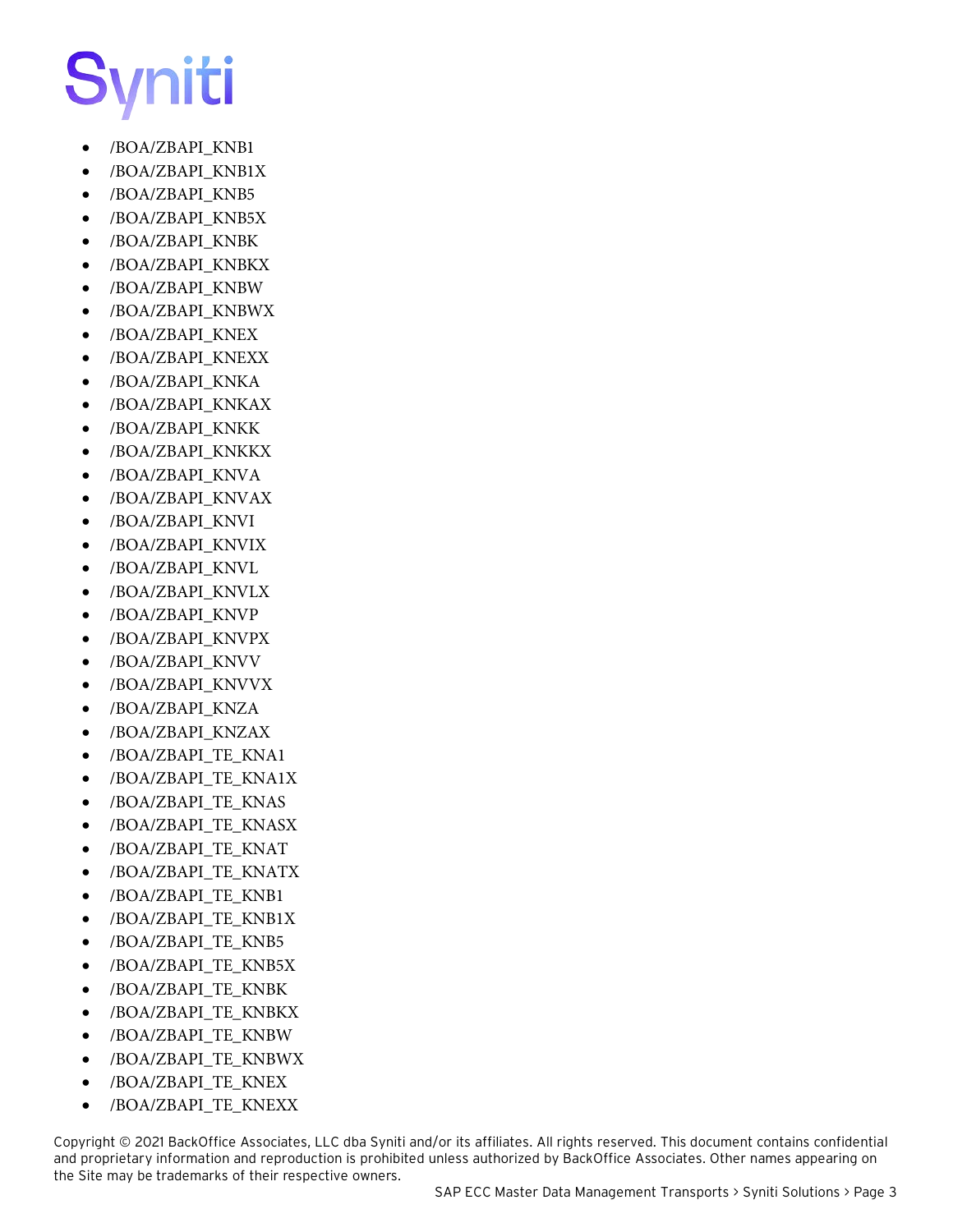- /BOA/ZBAPI\_TE\_KNKA
- /BOA/ZBAPI\_TE\_KNKAX
- /BOA/ZBAPI\_TE\_KNKK
- /BOA/ZBAPI\_TE\_KNKKX
- /BOA/ZBAPI\_TE\_KNMT
- /BOA/ZBAPI\_TE\_KNMTX
- /BOA/ZBAPI\_TE\_KNVA
- /BOA/ZBAPI\_TE\_KNVAX
- /BOA/ZBAPI\_TE\_KNVI
- /BOA/ZBAPI\_TE\_KNVIX
- /BOA/ZBAPI\_TE\_KNVL
- /BOA/ZBAPI\_TE\_KNVLX
- /BOA/ZBAPI\_TE\_KNVP
- /BOA/ZBAPI\_TE\_KNVPX
- /BOA/ZBAPI\_TE\_KNVV
- /BOA/ZBAPI\_TE\_KNVVX
- /BOA/ZBAPI\_TE\_WRF12
- /BOA/ZBAPI\_TE\_WRF12X
- /BOA/ZBAPI\_WRF12
- /BOA/ZBAPI\_WRF12X
- /BOA/ZBOA\_KNA1X
- /BOA/ZBOA\_KNASX
- /BOA/ZBOA\_KNATX
- /BOA/ZBOA\_KNB1X
- /BOA/ZBOA\_KNB5X
- /BOA/ZBOA\_KNBKX
- /BOA/ZBOA\_KNBWX
- /BOA/ZBOA\_KNEXX
- /BOA/ZBOA\_KNVAX
- /BOA/ZBOA\_KNVIX
- /BOA/ZBOA\_KNVLX
- /BOA/ZBOA\_KNVPX
- /BOA/ZBOA\_KNVVX
- /BOA/ZBOA\_KNZAX
- /BOA/ZBOA\_WRF12X
- /BOA/ZCP\_ADR
- /BOA/ZVKNMTX

#### Data Elements

- /BOA/ZBAPIKVAWT
- /BOA/ZVLIBB
- /BOA/ZWEBTR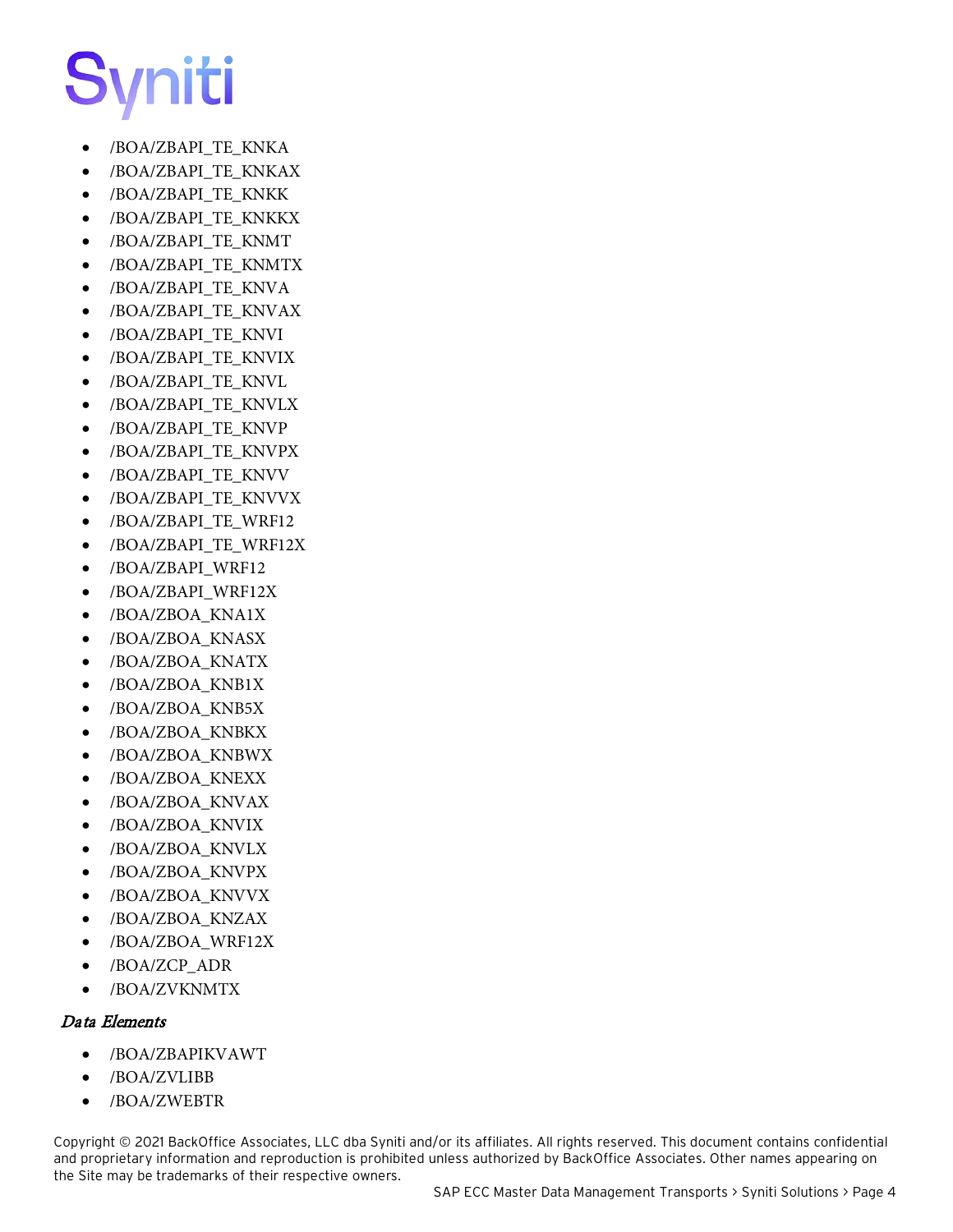# ìiti

#### Function Groups

#### /BOA/CUSTOMER

This contains the following function modules:

- /BOA/BAPI\_CUSTOMER\_MAINTAIN
- /BOA/MAP2I\_ZBAPI\_KNA1\_TO\_KNA1
- /BOA/MAP2I\_ZBAPI\_KNAS\_TO\_FKNAS
- /BOA/MAP2I\_ZBAPI\_KNAT\_TO\_FKNAT
- /BOA/MAP2I\_ZBAPI\_KNB1\_TO\_KNB1
- /BOA/MAP2I\_ZBAPI\_KNB5\_TO\_FKNB5
- /BOA/MAP2I\_ZBAPI\_KNBK\_TO\_FKNBK
- /BOA/MAP2I\_ZBAPI\_KNBW\_TO\_FKNBW
- /BOA/MAP2I\_ZBAPI\_KNEX\_TO\_FKNEX
- /BOA/MAP2I ZBAPI KNVA TO FKNVA
- /BOA/MAP2I\_ZBAPI\_KNVI\_TO\_FKNVI
- /BOA/MAP2I\_ZBAPI\_KNVL\_TO\_FKNVL
- /BOA/MAP2I\_ZBAPI\_KNVP\_TO\_FKNVP
- /BOA/MAP2I\_ZBAPI\_KNVV\_TO\_KNVV
- /BOA/MAP2I\_ZBAPI\_KNZA\_TO\_FKNZA
- /BOA/MAP2I\_ZBAPI\_WRF12\_TO\_FWRF

#### /BOA/CUSTOMER\_CREDIT

This contains the following function modules:

- /BOA/BAPI\_CUSTOMER\_CREDIT\_MAINTAIN
- /BOA/MAP2I\_ZBAPI\_KNKA\_TO\_KNKA
- /BOA/MAP2I\_ZBAPI\_KNKK\_TO\_KNKK

#### /BOA/CUSTOMER\_MAINTAIN

This contains the function module:

• /BOA/SD\_CUSTOMER\_MAINTAIN\_ALL

#### Programs

• /BOA/SD\_CUSTOMER\_MAINTAINUXX

#### Message Classes

• /BOA/CUSTOMER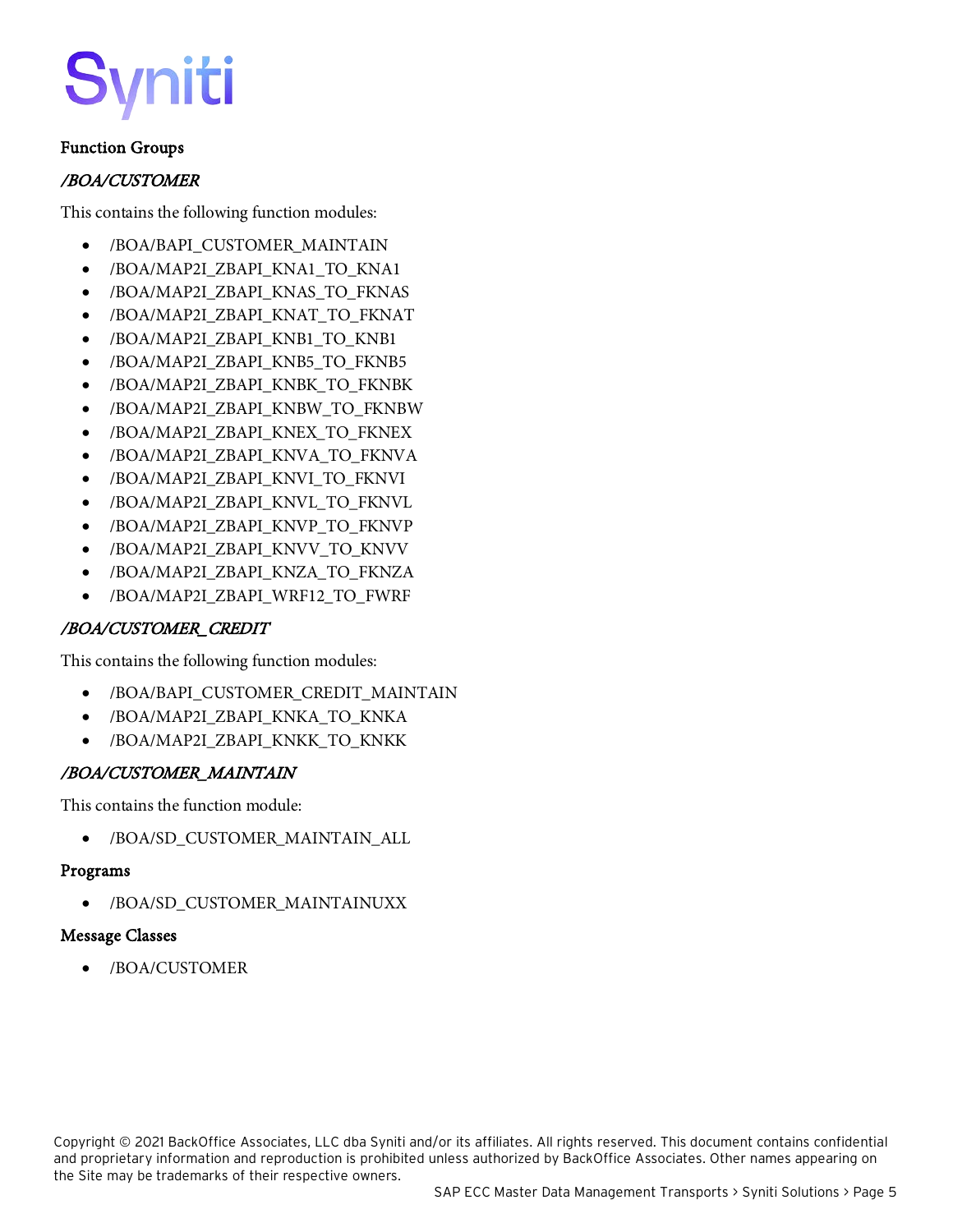# <span id="page-9-0"></span>**Master Data Management Material Objects**

# <span id="page-9-1"></span>**Transport RD2K9A00WO (NameSpace)**

#### NOTE: If the import of RD2K9A00WO fails, follow these steps:

- 1. If RD2K9A00WO fails with missing ZMSTR0, install the RD2K9A00W4 transport and then install RD2K9A00WO again.
- 2. If RD2K9A00WO fails with missing PHFLG, contact BackOffice Associates® Support for transport RD2K9A00WF, install the RD2KA00WF transport and then install RD2K9A00WO again.

#### **Package /BOA/CMAT**

/BOA/CMAT is a container for a group of related objects.

#### Dictionary Objects

#### Table Types

- /BOA/ZMRTRSTY\_AUSP
- /BOA/ZMRTRSTY\_CMFMSG
- /BOA/ZMRTRSTY\_LTXT
- /BOA/ZMRTRSTY\_MAPL
- /BOA/ZMRTRSTY\_MKAL
- /BOA/ZMRTRSTY\_OB\_KEY
- /BOA/ZMRTRSTY\_PLAB
- /BOA/ZMRTRSTY\_PLFT
- /BOA/ZMRTRSTY\_PLFV
- /BOA/ZMRTRSTY\_PLMK
- /BOA/ZMRTRSTY\_PLMK\_REL
- /BOA/ZMRTRSTY\_PLMW
- /BOA/ZMRTRSTY\_PLMZ
- /BOA/ZMRTRSTY\_PLPO\_OPR
- /BOA/ZMRTRSTY\_PLPO\_PH
- /BOA/ZMRTRSTY\_PLPO\_SRES
- /BOA/ZMRTRSTY\_RCLST
- /BOA/ZMRTRSTY\_RESCLAS
- /BOA/ZMRTRSTY\_STPOB
- /BOA/ZMRTRSTY\_VAL\_R

#### Tables and Structures

- /BOA/ZBAPI1001004\_QMATX
- /BOA/ZBAPI1012\_CHA\_CX
- /BOA/ZBAPI1012\_COM\_CX
- /BOA/ZBAPI1012\_MTK\_CX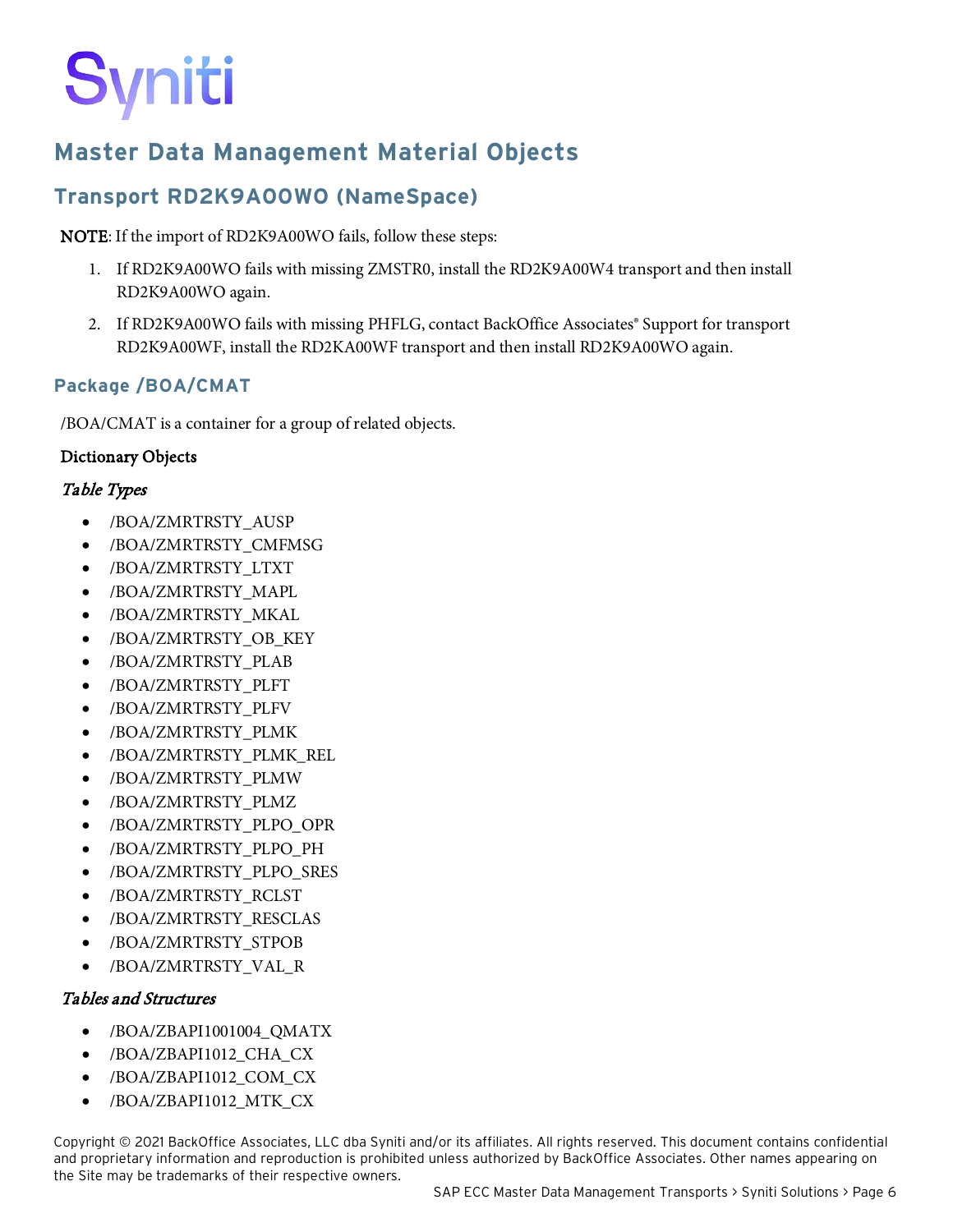- /BOA/ZBAPI1012\_OPR\_CX
- /BOA/ZBAPI1012\_PROD\_VER\_C
- /BOA/ZBAPI1012\_PROD\_VER\_CX
- /BOA/ZBAPI1012\_PRT\_CX
- /BOA/ZBAPI1012\_REF\_OPR\_CX
- /BOA/ZBAPI1012\_RELATION\_C
- /BOA/ZBAPI1012\_RELATION\_CX
- /BOA/ZBAPI1012\_SEQ\_CX
- /BOA/ZBAPI1012\_SUB\_OPR\_CX
- /BOA/ZBAPI1012\_TSK\_CX
- /BOA/ZBAPI1012\_TXT\_HDR\_CX
- /BOA/ZBAPI1012 WC REF OPR CX
- /BOA/ZBAPI1080\_BGR\_CX
- /BOA/ZBAPI1080\_BOM\_CX
- /BOA/ZBAPI1080\_ITM\_CX
- /BOA/ZBAPI1080\_MBM\_CX
- /BOA/ZBAPI1080\_REL\_ITM\_BOM\_CX
- /BOA/ZBAPI1080\_REL\_SUI\_ITM\_CX
- /BOA/ZBAPI1080\_SUI\_CX
- /BOA/ZBAPI1080\_TXT\_CX
- /BOA/ZBAPI\_TE\_EINA
- /BOA/ZBAPI\_TE\_EINAX
- /BOA/ZBAPI\_TE\_EINE
- /BOA/ZBAPI\_TE\_EINEX
- /BOA/ZBAPI\_TE\_EORD
- /BOA/ZBAPI\_TE\_EORDX
- /BOA/ZBAPI\_TE\_MAEX
- /BOA/ZBAPI\_TE\_MAEXX
- /BOA/ZBAPI\_TE\_MAPL
- /BOA/ZBAPI\_TE\_MAPLX
- /BOA/ZBAPI\_TE\_MLIT
- /BOA/ZBAPI\_TE\_MLITX
- /BOA/ZBAPI\_TE\_PLFL
- /BOA/ZBAPI\_TE\_PLFLX
- /BOA/ZBAPI\_TE\_PLKO
- /BOA/ZBAPI\_TE\_PLKOX
- /BOA/ZBAPI\_TE\_PLPO\_OPR
- /BOA/ZBAPI\_TE\_PLPO\_OPRX
- /BOA/ZBAPI\_TE\_PLPO\_SUB\_OPR
- /BOA/ZBAPI\_TE\_PLPO\_SUB\_OPRX
- /BOA/ZBAPI\_TE\_QMAT
- /BOA/ZBAPI\_TE\_QMATX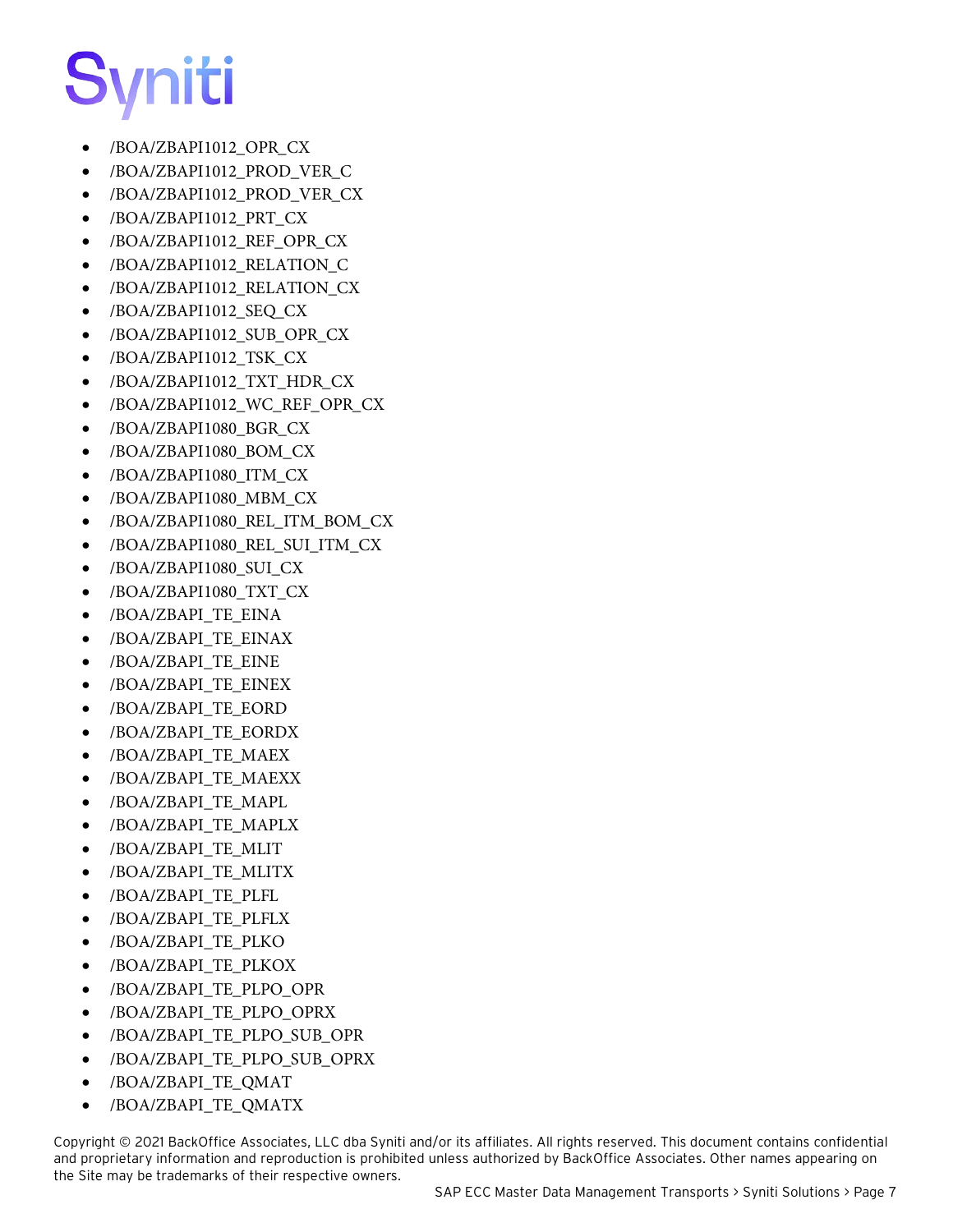- /BOA/ZBAPI\_TE\_STKO
- /BOA/ZBAPI\_TE\_STKOX
- /BOA/ZBAPI\_TE\_STPO
- /BOA/ZBAPI\_TE\_STPOX
- /BOA/ZBAPI\_TE\_STPU
- /BOA/ZBAPI\_TE\_STPUX
- /BOA/ZBGR\_DATA\_INTERFACEX
- /BOA/ZBOAMKAL
- /BOA/ZBOAMKALX
- /BOA/ZBOM\_DATA\_INTERFACEX
- /BOA/ZCHA\_CLS\_DATA\_INTERFACEX
- /BOA/ZCHV\_CLS\_DATA\_INTERFACEX
- /BOA/ZCOM\_CLS\_DATA\_INTERFACEX
- /BOA/ZEINAX
- /BOA/ZEINEX
- /BOA/ZEORD
- /BOA/ZEORDU
- /BOA/ZEORDUX
- /BOA/ZEORDX
- /BOA/ZITM\_CLASS\_DATAX
- /BOA/ZMAEXDATA
- /BOA/ZMAEXDATAX
- /BOA/ZMBM\_DATA\_INTERFACEX
- /BOA/ZMLITDATA
- /BOA/ZMLITDATAX
- /BOA/ZMR21\_HEAD
- /BOA/ZMRTRSS\_LTXT
- /BOA/ZMRTRSS\_PLABB
- /BOA/ZMRTRSS\_PLABBX
- /BOA/ZMRTRSS\_PLFT
- /BOA/ZMRTRSS\_PLFV
- /BOA/ZMRTRSS\_PLMK
- /BOA/ZMRTRSS\_PLMK\_KEY
- /BOA/ZMRTRSS\_PLMK\_REL
- /BOA/ZMRTRSS\_PLPO\_OPR
- /BOA/ZMRTRSS\_PLPO\_PH
- /BOA/ZMRTRSS\_RESCLAS
- /BOA/ZMTK\_CLS\_DATA\_INTERFACEX
- /BOA/ZOPR\_ALLOC\_CLSDATAINTFX
- /BOA/ZOPR\_CLS\_DATA\_INTERFACEX
- /BOA/ZOPR\_REF\_CLS\_DATA\_INTFX
- /BOA/ZOPR\_WC\_REF\_CLSDATA\_INTFX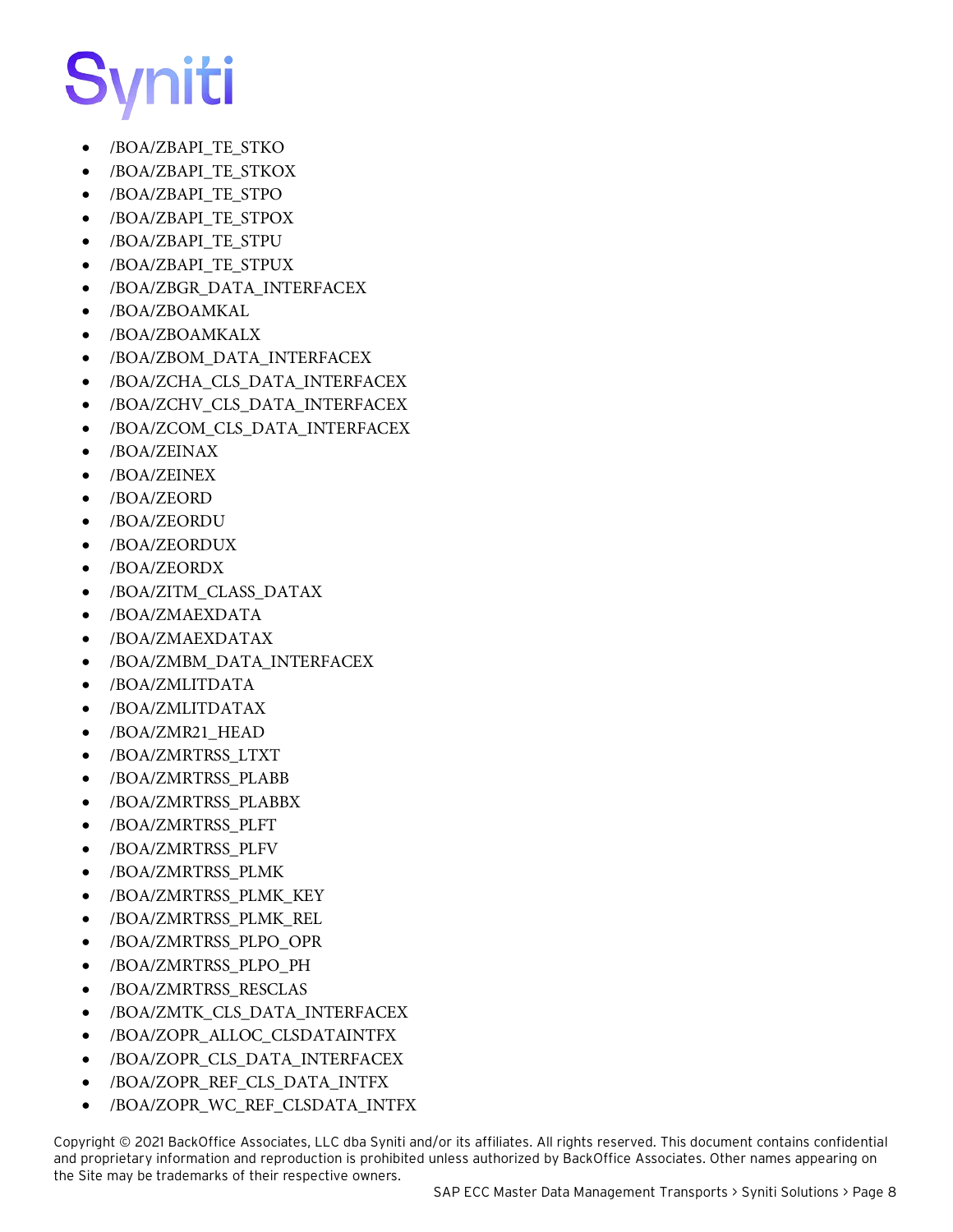# vniti

- /BOA/ZPLABB
- /BOA/ZPLMZB
- /BOA/ZPRT\_CLS\_DATA\_INTERFACEX
- /BOA/ZSEQ\_CLS\_DATA\_INTERFACEX
- /BOA/ZSUB\_OPR\_CLS\_DATA\_INTFX
- /BOA/ZSUI\_DATA\_INTERFACEX
- /BOA/ZTSK\_CLS\_DATA\_INTERFACEX

#### Function Groups

#### /BOA/BOMGROUP

This contains the following function modules:

- /BOA/BAPI\_MAT\_BOMGRP\_MAINTAIN
- /BOA/MAP2I\_1080\_SUI\_TO\_SUI\_CL

#### /BOA/CLASSIFICATION

This contains the function module:

• /BOA/BAPI\_OBJCL\_CHANGE

#### /BOA/INSPECT

This contains the function module:

• /BOA/BAPI\_INSP\_SETUP\_MAINTAIN

#### /BOA/LEGAL\_CNTL

This contains the function module:

• /BOA/BAPI\_LEGAL\_CONTROL

#### /BOA/MATERIAL

This contains the following function modules:

- /BOA/BAPI\_MATERIAL\_SAVEDATA
- /BOA/MAP2I\_BAPI\_MARA\_TO\_MARA
- /BOA/MAP2I\_BAPI\_MARC\_TO\_MARC
- /BOA/UPCCHECKDIGIT

#### /BOA/MAT\_PRICE\_CHG

This contains the following function modules:

• /BOA/BAPI\_MATERIAL\_PRICE\_CHG

#### /BOA/MRTRS200

This contains the following function modules:

• /BOA/MRTRS200\_MAPL\_CHECK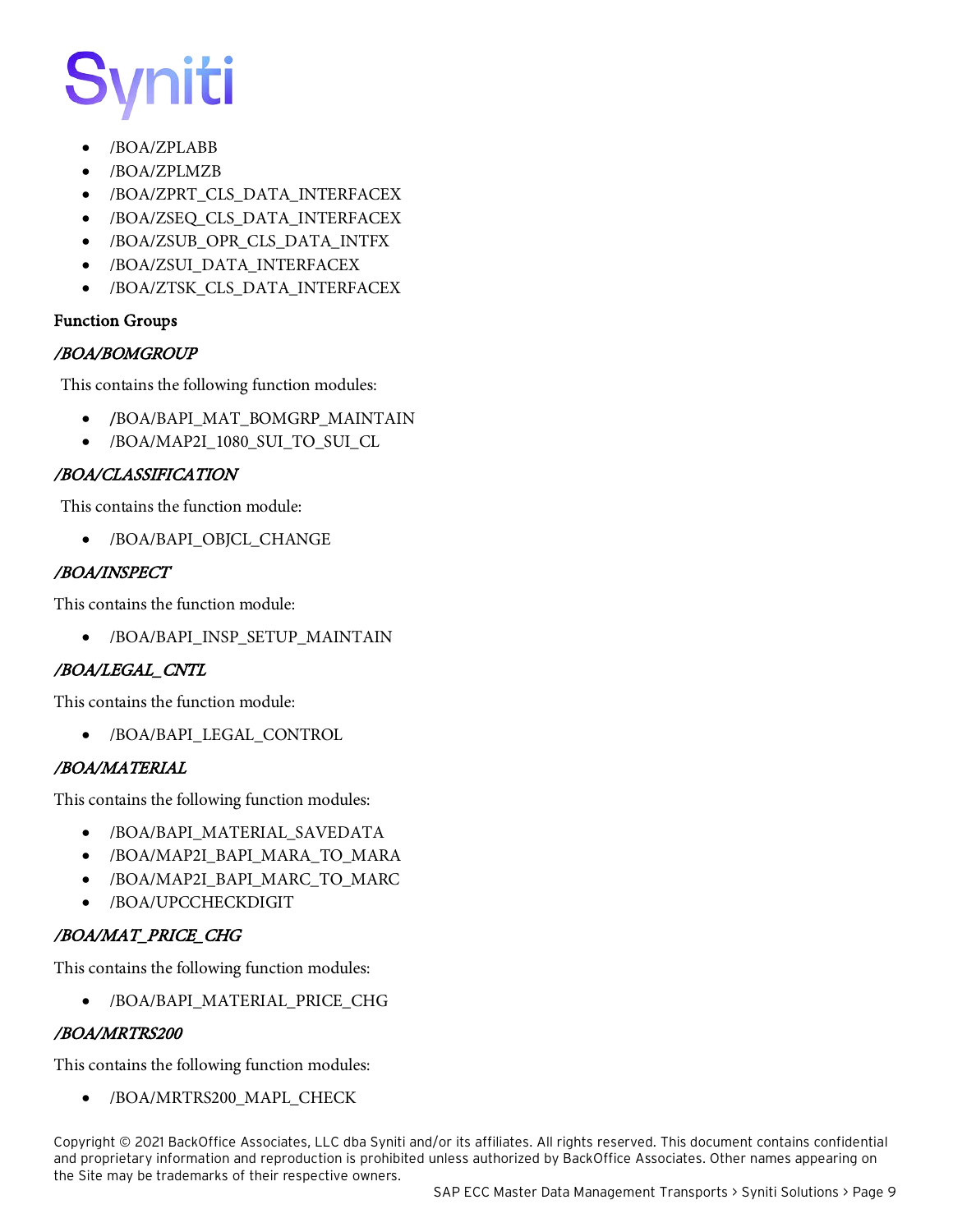

- /BOA/MRTRS200\_PLABD\_CHECK
- /BOA/MRTRS200\_PLFTD\_CHECK
- /BOA/MRTRS200\_PLFVD\_CHECK
- /BOA/MRTRS200\_PLKOD\_CHECK
- /BOA/MRTRS200\_PLMK\_CHECK
- /BOA/MRTRS200\_PLMZD\_CHECK
- /BOA/MRTRS200\_PLPOD\_CHECK

#### /BOA/MRTRS300

This contains the following function modules:

- /BOA/MRTRS300\_MST\_RECIPE\_INIT
- /BOA/MRTRS300\_MST\_RECIPE\_READ
- /BOA/MRTRS300\_MST\_RECIPE\_SAVE
- /BOA/MRTRS300\_MST\_RECIPE\_WRITE

#### /BOA/PRD\_VERSION

This contains the function module:

• /BOA/BAPI\_PROD\_VER\_MAINTAIN

#### /BOA/PURINFO\_REC

This contains the function module:

• /BOA/BAPI\_PURINF\_REC\_MAINTAIN

#### /BOA/ROUTING

This contains the following function modules:

- /BOA/BAPI\_ROUTING\_MAINTAIN
- /BOA/MAP2I\_1012\_OPR\_TO\_OPR\_CL
- /BOA/MAP2I\_1012\_TSK\_TO\_TSK\_CL
- /BOA/MAP2I\_ZBAPI1012\_PROD\_VER\_
- /BOA/MAP2I\_ZBAPI1012\_RELATION\_

#### /BOA/SOURCE

This contains the following function modules:

- /BOA/BAPI\_SRC\_LIST\_MAINTAIN
- /BOA/ME\_CHECK\_MAIN\_SUPPLIER
- /BOA/ME\_CHECK\_SRC\_OF\_SUPPLY\_QM

#### Programs

• /BOA/ZMRTRSI\_00

#### Message Classes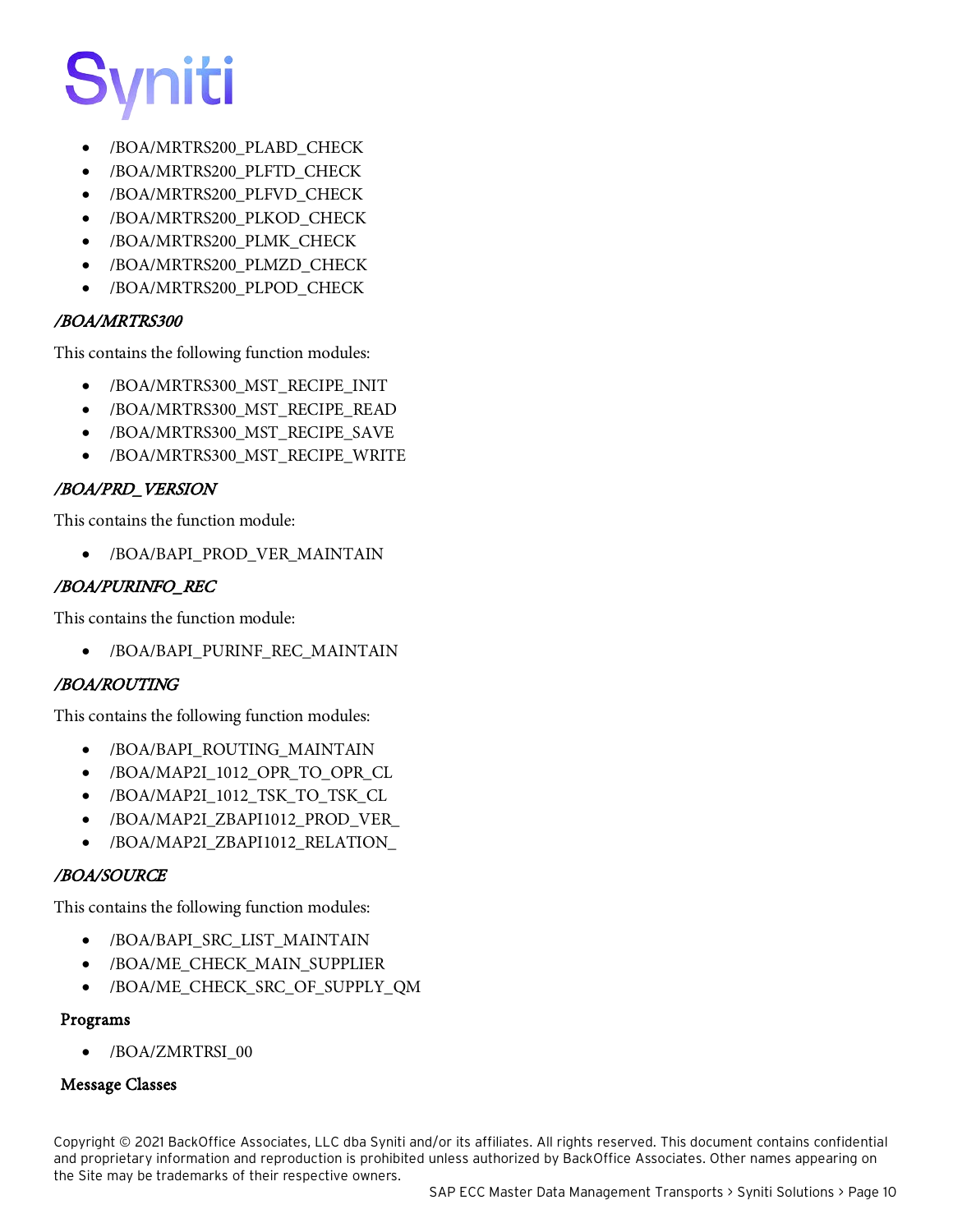• /BOA/ZMRTRS

## <span id="page-14-0"></span>**Transport RD2K9A00W4 (NameSpace)**

### **Package ZBOA\_CMAT\_STRUCTURES**

ZBOA\_CMAT\_STRUCTURES is a container for a group of related objects.

#### Dictionary Objects

#### Tables and Structures

- BAPI1012\_OPR\_C
- /BOA/PHASE
- ZACOM\_CLASS\_DATA\_INTERFACE
- ZAMTK\_CLASS\_DATA\_INTERFACE
- ZASEQ\_CLASS\_DATA\_INTERFACE
- ZASUB\_\_OPR\_CLASS\_DATA\_INTERFACE
- ZPHASE
- ZPHASEIND

#### Type Group

• ZMRTO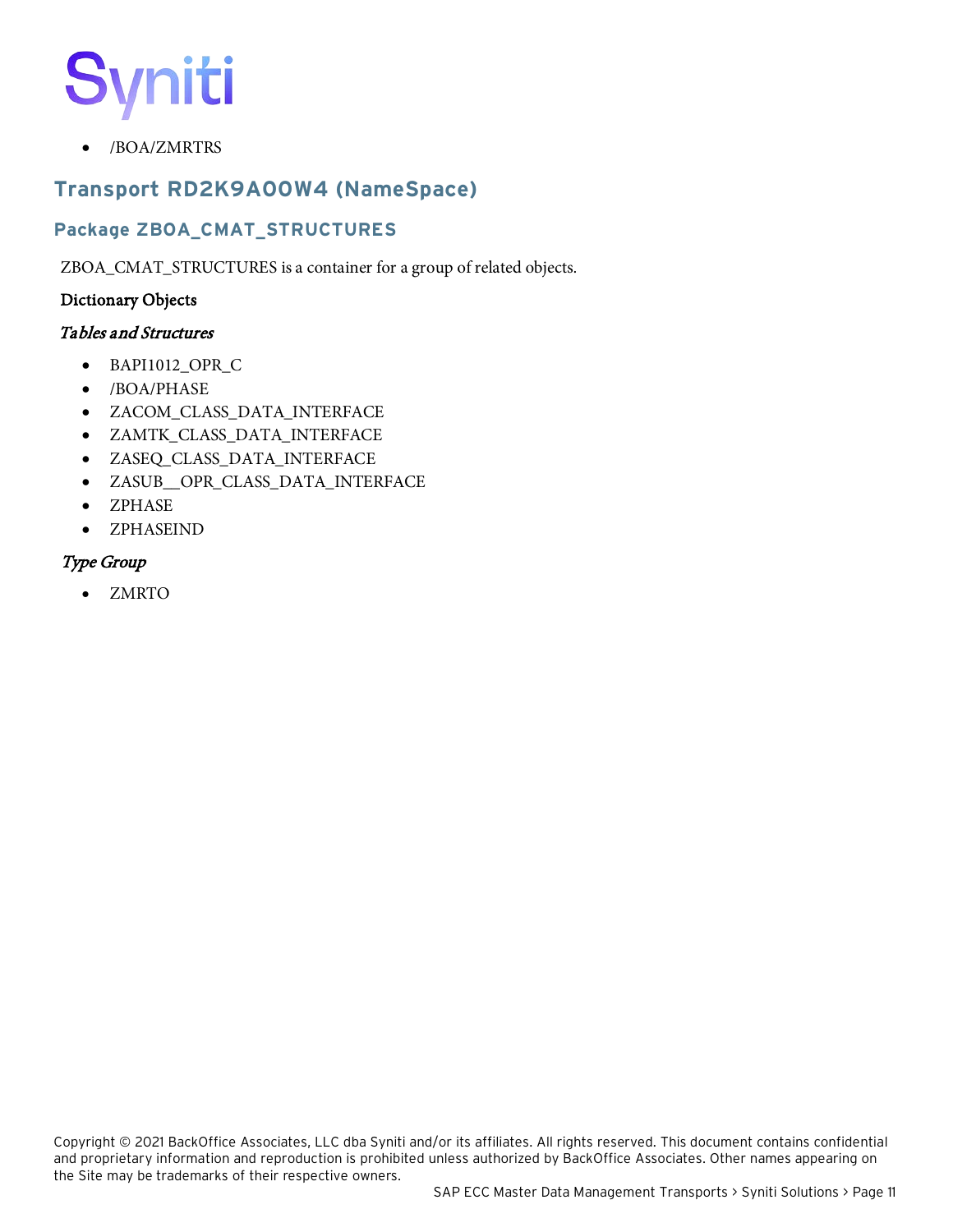# <span id="page-15-0"></span>**Master Data Management Vendor Objects**

# <span id="page-15-1"></span>**Transport RD2K9A00WK (NameSpace)**

### **Package /BOA/ADDRESS**

/BOA/ADDRESS is a container for a group of related objects.

#### Dictionary Objects

#### Tables and Structures

- /BOA/ZABAPI\_KNVK
- /BOA/ZABAPI\_KNVKX
- /BOA/ZBAPI\_KNA1
- /BOA/ZBAPI\_KNA1X
- /BOA/ZBAPI\_KNVK
- /BOA/ZBAPI\_KNVKX
- /BOA/ZBAPI\_TE\_KNVK
- /BOA/ZBAPI\_TE\_KNVKX
- /BOA/ZBOA\_KNVKX
- /BOA/ZLFA1
- /BOA/ZLFA1X

#### Data Elements

• /BOA/ZBAPIUMSA1

#### Function Groups

#### /BOA/ADDRESS

This contains the following function modules:

- /BOA/BAPI\_ADDRESS\_MAINTAIN
- /BOA/MAP2I\_ZBAPI\_KNVK\_TO\_FKNVK

#### **Package /BOA/CVEND**

/BOA/CVEND is a container for a group of related objects.

#### Dictionary Objects

#### Tables and Structures

- /BOA/ZBAPI\_TE\_LFA1
- /BOA/ZBAPI\_TE\_LFA1X
- /BOA/ZBAPI\_TE\_LFAS
- /BOA/ZBAPI\_TE\_LFASX
- /BOA/ZBAPI\_TE\_LFAT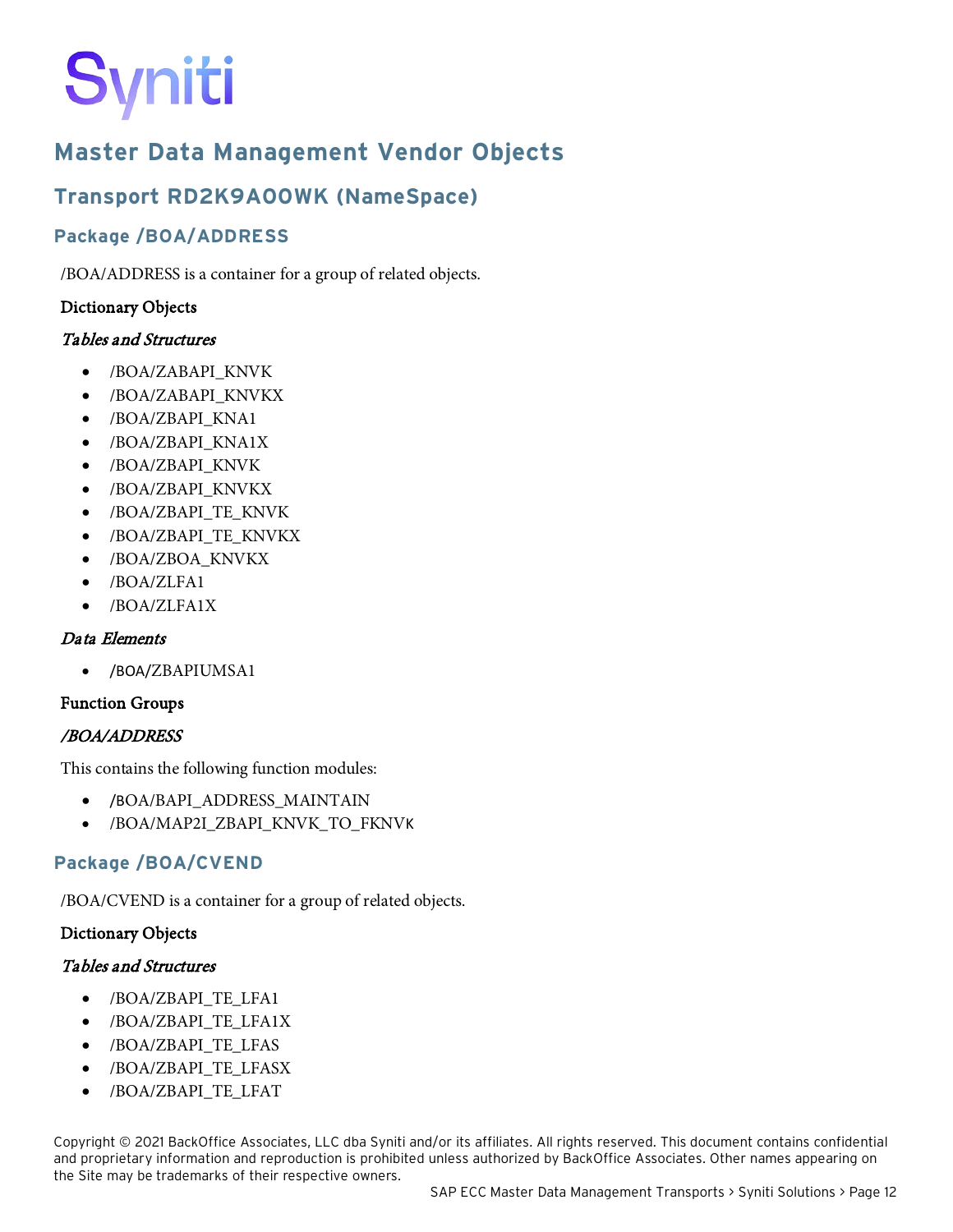- /BOA/ZBAPI\_TE\_LFATX
- /BOA/ZBAPI\_TE\_LFB1
- /BOA/ZBAPI\_TE\_LFB1X
- /BOA/ZBAPI\_TE\_LFB5
- /BOA/ZBAPI\_TE\_LFB5X
- /BOA/ZBAPI\_TE\_LFBK
- /BOA/ZBAPI\_TE\_LFBKX
- /BOA/ZBAPI\_TE\_LFBW
- /BOA/ZBAPI\_TE\_LFBWX
- /BOA/ZBAPI\_TE\_LFM1
- /BOA/ZBAPI\_TE\_LFM1X
- /BOA/ZBAPI\_TE\_LFM2
- /BOA/ZBAPI\_TE\_LFM2X
- /BOA/ZBAPI\_TE\_LFZA
- /BOA/ZBAPI\_TE\_LFZAX
- /BOA/ZBAPI\_TE\_WYT3
- /BOA/ZBAPI\_TE\_WYT3X
- /BOA/ZFWYT3
- /BOA/ZLFAS
- /BOA/ZLFASX
- /BOA/ZLFAT
- /BOA/ZLFATX
- /BOA/ZLFB1
- /BOA/ZLFB1X
- /BOA/ZLFB5
- /BOA/ZLFB5X
- /BOA/ZLFBK
- /BOA/ZLFBKX
- /BOA/ZLFBW
- /BOA/ZLFBWX
- /BOA/ZLFM1
- /BOA/ZLFM1X
- /BOA/ZLFM2
- /BOA/ZLFM2X
- /BOA/ZLFZA
- /BOA/ZLFZAX
- /BOA/ZWYT1T
- /BOA/ZWYT1TX
- /BOA/ZWYT3X

#### Function Groups

#### /BOA/VENDOR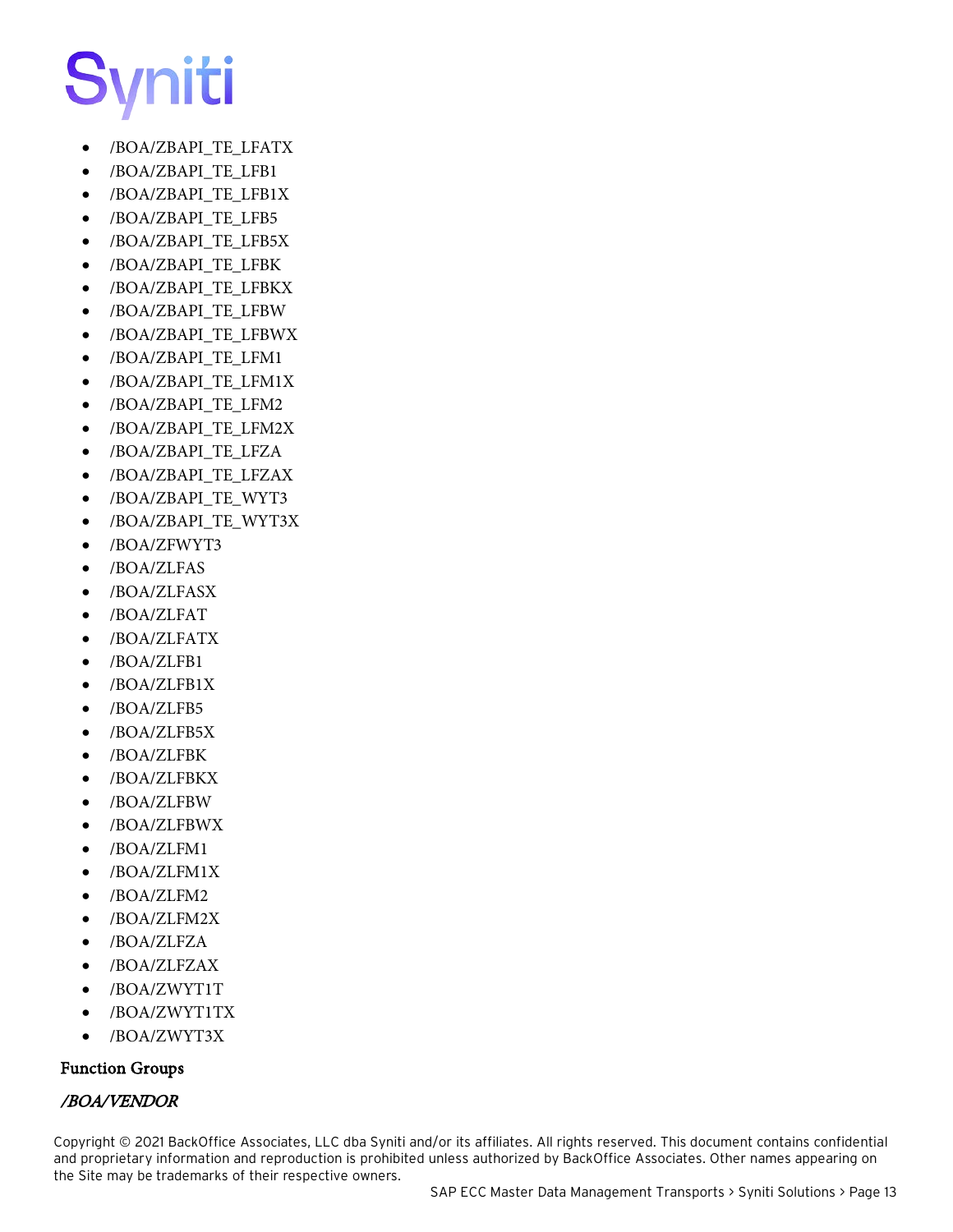This contains the following function modules:

- /BOA/BAPI\_VENDOR\_MAINTAIN
- /BOA/VENDOR\_GETCONTACTLIST
- /BOA/VENDOR\_GETPARTNERLIST
- /BOA/VENDOR\_MAINTAIN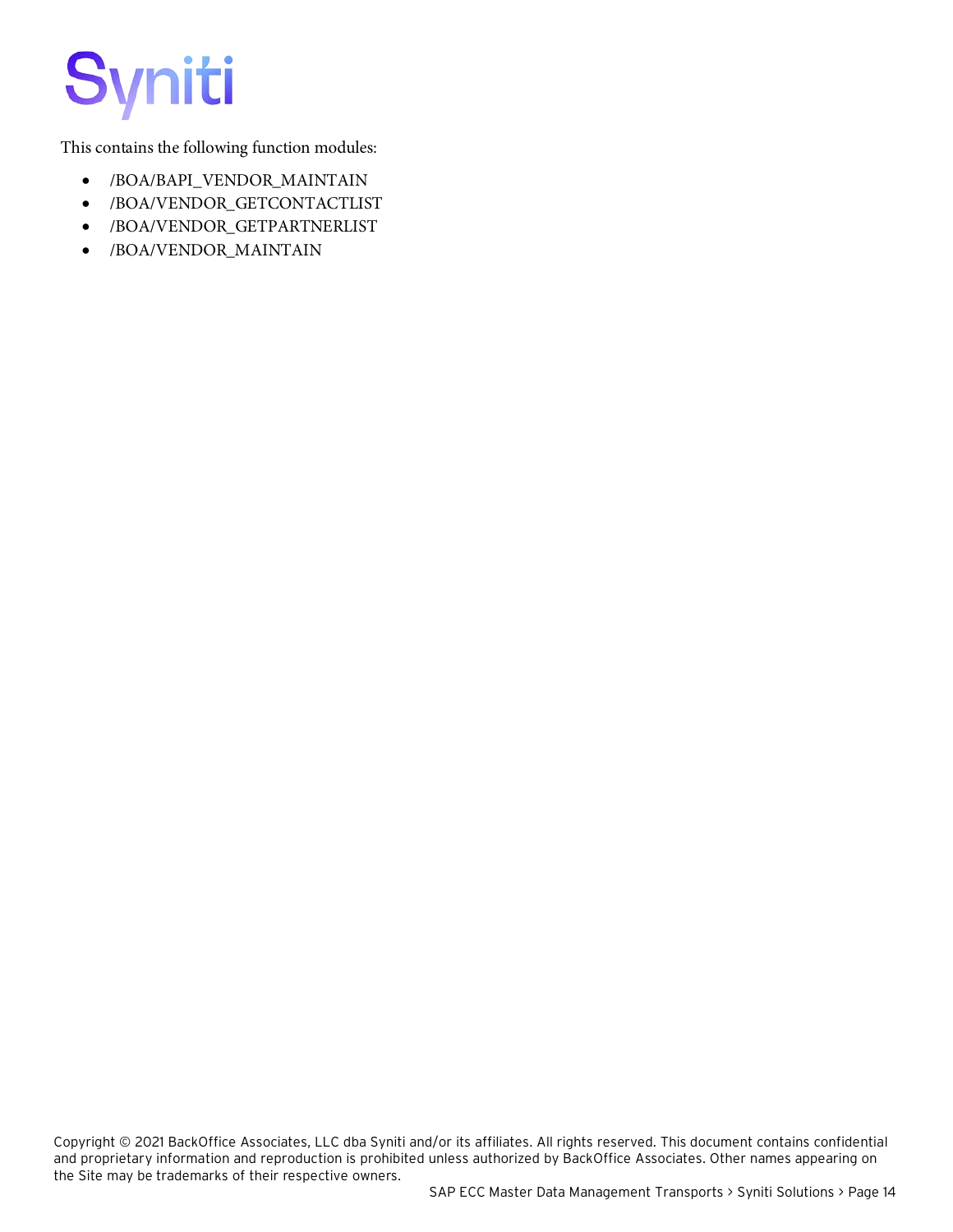# <span id="page-18-0"></span>**ECC DSP Transports**

This section contains the new transports created for ERP Central Component (ECC) DSP content.

## <span id="page-18-1"></span>**Transport DCSK900117 (BOA DSP Utility Wrappers)**

### **Package /BOA/UTILITY**

#### Function Groups

- /BOA/HELPTEXT
- /BOA/NUMBER\_RANGES
- /BOA/RFCTABLE
- /BOA/RFCTAXJUR
- /BOA/RFCTEXT
- /BOA/SCREENINFO
- /BOA/SM30\_DATA\_UPDATE
- /BOA/SM30\_DATA\_UPDATE\_STR
- /BOA/TBLDOWNLOAD
- /BOA/TEST\_DATA

#### Class

• /BOA/CL\_UTILITIES

#### Programs

- /BOA/CHILDTABLEDOWNLOAD
- /BOA/EXTERNAL\_TAXJURIS\_ADDRCHK
- /BOA/IDOC\_ANALYSIS
- /BOA/IDOC\_ANALYSIS\_LSMW
- /BOA/ONLINE\_TAXJURIS\_ADDRCHK
- /BOA/SAVE\_TEST\_DATA
- /BOA/ZTABLEDOWNLOAD\_FILE
- /BOA/ZTABLEDOWNLOAD\_SCHEDULER

#### Transactions

- /BOA/DOWNLOAD\_SCHED
- /BOA/EXTTAXJURIS
- /BOA/IDOCLSMW
- /BOA/IDOC\_ANALYSIS
- /BOA/ONLINETAXJURIS
- /BOA/TABLEDOWNLOAD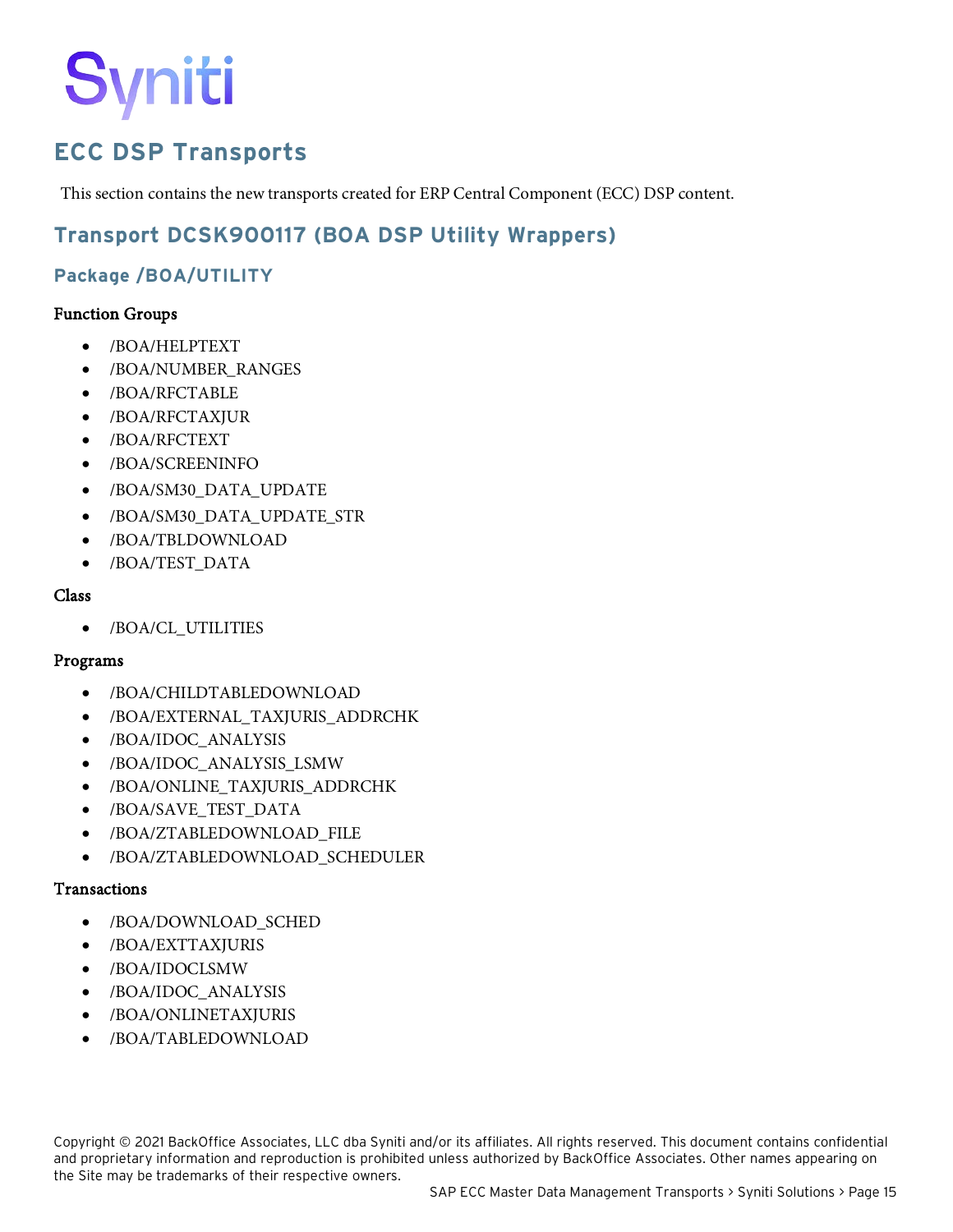#### Data Dictionary

#### **Tables**

- /BOA/BAPI\_DOC\_DRAD
- /BOA/BAPI\_DOC\_DRAD\_KEYS
- /BOA/HELPTEXT
- /BOA/IBIPTEXTLN
- /BOA/SCREENFIELDS
- /BOA/SELECTOPTIONS
- /BOA/ST\_SM30\_DATA\_UPDATE
- /BOA/ST\_SM30\_DATA\_UPDATE\_STR
- /BOA/TABRECORD
- /BOA/TBLDOWNLOAD

#### Table Types

- /BOA/TT\_SM30\_DATA\_UPDATE
- /BOA/TT\_SM30\_DATA\_UPDATE\_STR

### <span id="page-19-0"></span>**Transport DCSK900113 (BOA DSP Address Wrappers)**

#### **Package /BOA/ADDRESS**

#### Function Group

• /BOA/ADDRESS

#### Data Dictionary

#### Tables

- /BOA/ZABAPI\_KNVK
- /BOA/ZABAPI\_KNVKX
- /BOA/ZBAPI\_KNA1
- /BOA/ZBAPI\_KNA1X
- /BOA/ZBAPI\_KNVK
- /BOA/ZBAPI\_KNVKX
- /BOA/ZBAPI\_TE\_KNVK
- /BOA/ZBAPI\_TE\_KNVKX
- /BOA/ZBOA\_KNVKX
- /BOA/ZLFA1
- /BOA/ZLFA1X

#### Data Elements

- /BOA/STCD5
- /BOA/ZBAPIUMSA1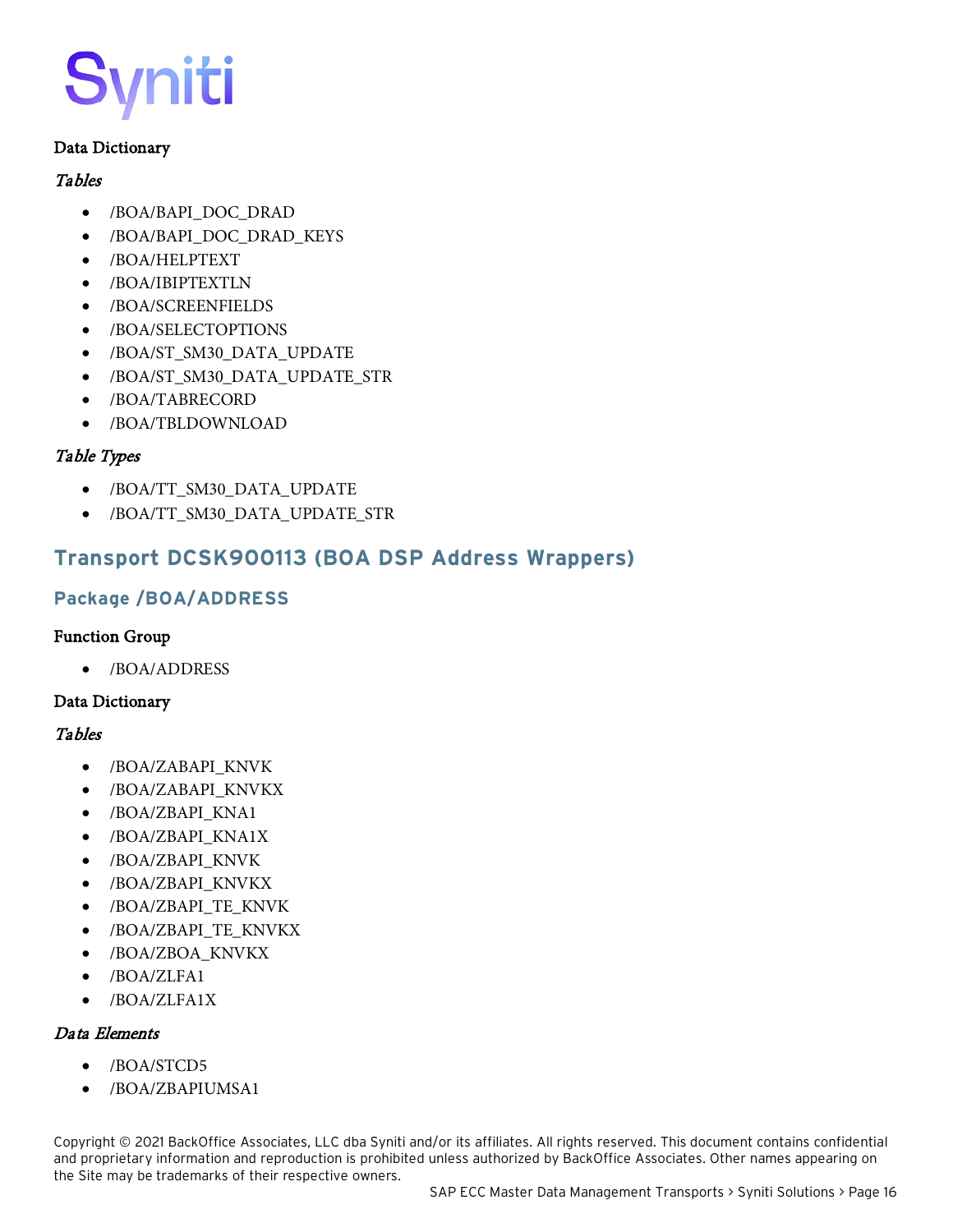## <span id="page-20-0"></span>**Transport DCSK900115 (BOA DSP Customer Wrappers)**

#### Packages

- /BOA/ADDRESS
- /BOA/CCUST

#### Function Groups

- /BOA/ADDRESS
- /BOA/CUSTHIER
- /BOA/CUSTOMER
- /BOA/CUSTOMER\_CREDIT
- /BOA/CUSTOMER\_MAINTAIN

#### Programs

- /BOA/SD\_CUSTOMER\_MAINTAINF01
- /BOA/SD\_CUSTOMER\_MAINTAINF02
- /BOA/SD\_CUSTOMER\_MAINTAINF03
- /BOA/SD\_CUSTOMER\_MAINTAINTOP
- /BOA/SD\_CUSTOMER\_MAINTAINUXX

#### Message Class

• /BOA/CUSTOMER

#### Data Dictionary

#### Tables

- /BOA/KUNNR
- /BOA/ZABAPI\_KNVK
- /BOA/ZABAPI\_KNVKX
- /BOA/ZBAPIKNA1\_KNVH\_PROCESSX
- /BOA/ZBAPI\_KNA1
- /BOA/ZBAPI\_KNA1X
- /BOA/ZBAPI\_KNAS
- /BOA/ZBAPI\_KNASX
- /BOA/ZBAPI\_KNAT
- /BOA/ZBAPI\_KNATX
- /BOA/ZBAPI\_KNB1
- /BOA/ZBAPI\_KNB1X
- /BOA/ZBAPI\_KNB5
- /BOA/ZBAPI\_KNB5X
- /BOA/ZBAPI\_KNBK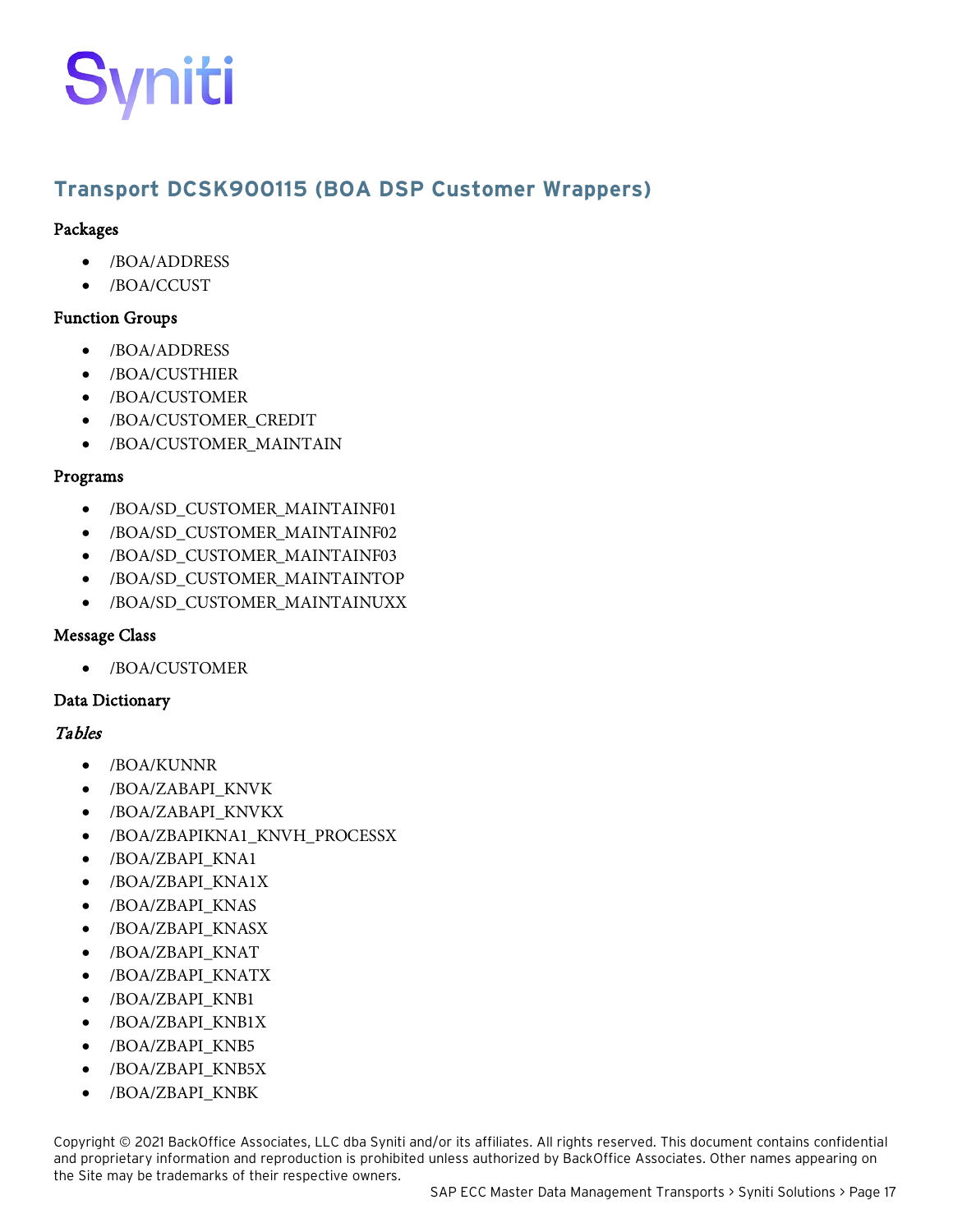- /BOA/ZBAPI\_KNBKX
- /BOA/ZBAPI\_KNBW
- /BOA/ZBAPI\_KNBWX
- /BOA/ZBAPI\_KNEX
- /BOA/ZBAPI\_KNEXX
- /BOA/ZBAPI\_KNKA
- /BOA/ZBAPI\_KNKAX
- /BOA/ZBAPI\_KNKK
- /BOA/ZBAPI\_KNKKX
- /BOA/ZBAPI\_KNVA
- /BOA/ZBAPI\_KNVAX
- /BOA/ZBAPI\_KNVI
- /BOA/ZBAPI\_KNVIX
- /BOA/ZBAPI\_KNVK
- /BOA/ZBAPI\_KNVKX
- /BOA/ZBAPI\_KNVL
- /BOA/ZBAPI\_KNVLX
- /BOA/ZBAPI\_KNVP
- /BOA/ZBAPI\_KNVPX
- /BOA/ZBAPI\_KNVV
- /BOA/ZBAPI\_KNVVX
- /BOA/ZBAPI\_KNZA
- /BOA/ZBAPI\_KNZAX
- /BOA/ZBAPI\_TE\_KNA1
- /BOA/ZBAPI\_TE\_KNA1X
- /BOA/ZBAPI\_TE\_KNAS
- /BOA/ZBAPI\_TE\_KNASX
- /BOA/ZBAPI\_TE\_KNAT
- /BOA/ZBAPI\_TE\_KNATX
- /BOA/ZBAPI\_TE\_KNB1
- /BOA/ZBAPI\_TE\_KNB1X
- /BOA/ZBAPI\_TE\_KNB5
- /BOA/ZBAPI\_TE\_KNB5X
- /BOA/ZBAPI\_TE\_KNBK
- /BOA/ZBAPI\_TE\_KNBKX
- /BOA/ZBAPI\_TE\_KNBW
- /BOA/ZBAPI\_TE\_KNBWX
- /BOA/ZBAPI\_TE\_KNEX
- /BOA/ZBAPI\_TE\_KNEXX
- /BOA/ZBAPI\_TE\_KNKA
- /BOA/ZBAPI\_TE\_KNKAX
- /BOA/ZBAPI\_TE\_KNKK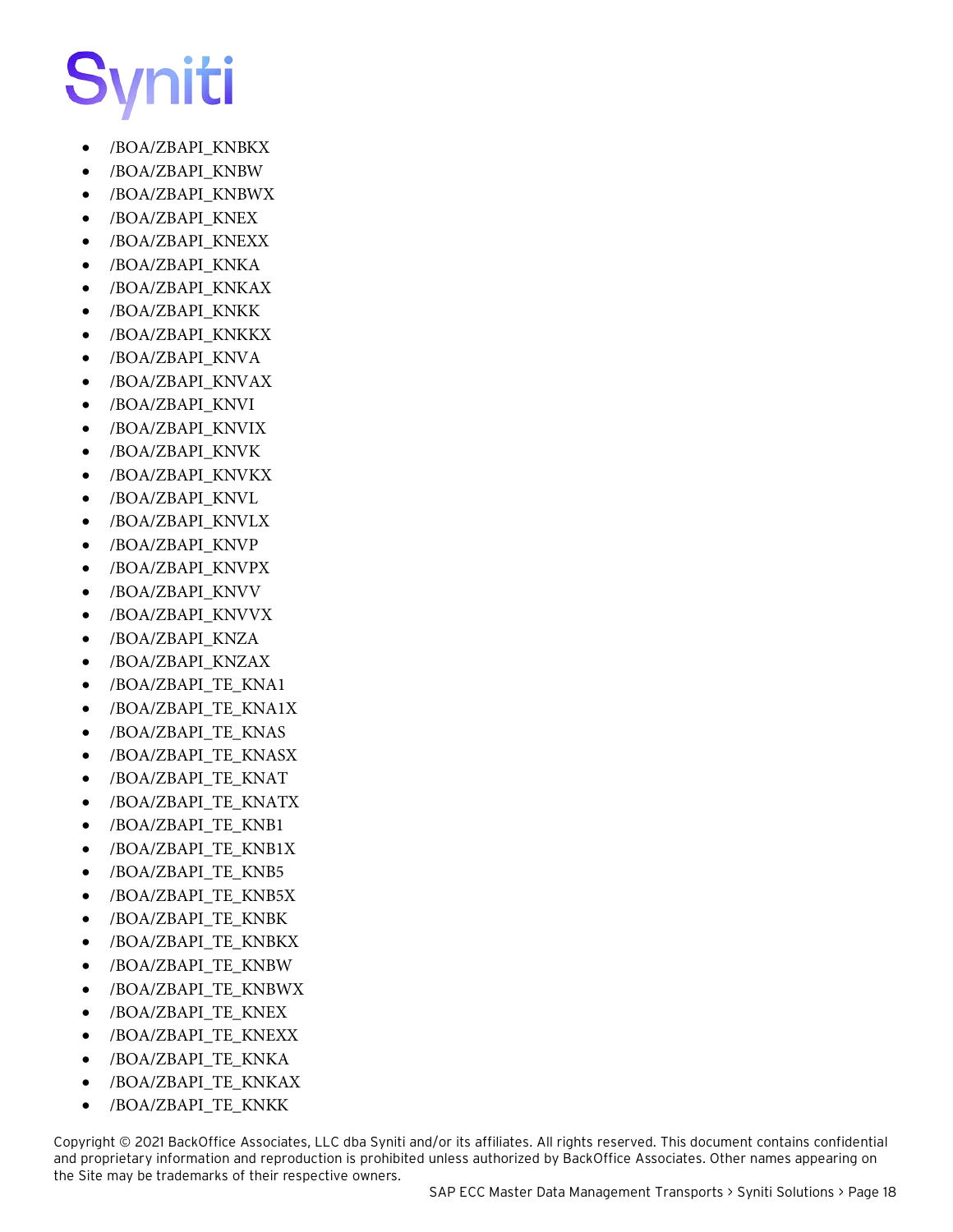- /BOA/ZBAPI\_TE\_KNKKX
- /BOA/ZBAPI\_TE\_KNMT
- /BOA/ZBAPI\_TE\_KNMTX
- /BOA/ZBAPI\_TE\_KNVA
- /BOA/ZBAPI\_TE\_KNVAX
- /BOA/ZBAPI\_TE\_KNVI
- /BOA/ZBAPI\_TE\_KNVIX
- /BOA/ZBAPI\_TE\_KNVK
- /BOA/ZBAPI\_TE\_KNVKX
- /BOA/ZBAPI\_TE\_KNVL
- /BOA/ZBAPI\_TE\_KNVLX
- /BOA/ZBAPI\_TE\_KNVP
- /BOA/ZBAPI\_TE\_KNVPX
- /BOA/ZBAPI\_TE\_KNVV
- /BOA/ZBAPI\_TE\_KNVVX
- /BOA/ZBAPI\_TE\_WRF12
- /BOA/ZBAPI\_TE\_WRF12X
- /BOA/ZBAPI\_WRF12
- /BOA/ZBAPI\_WRF12X
- /BOA/ZBOA\_KNA1X
- /BOA/ZBOA\_KNASX
- /BOA/ZBOA\_KNATX
- /BOA/ZBOA\_KNB1X
- /BOA/ZBOA\_KNB5X
- /BOA/ZBOA\_KNBKX
- /BOA/ZBOA\_KNBWX
- /BOA/ZBOA\_KNEXX
- /BOA/ZBOA\_KNVAX
- /BOA/ZBOA\_KNVIX
- /BOA/ZBOA\_KNVKX
- /BOA/ZBOA\_KNVLX
- /BOA/ZBOA\_KNVPX
- /BOA/ZBOA\_KNVVX
- /BOA/ZBOA\_KNZAX
- /BOA/ZBOA\_WRF12X
- /BOA/ZCP\_ADR
- /BOA/ZLFA1
- /BOA/ZLFA1X
- /BOA/ZVKNMTX

#### Data Elements

• /BOA/STCD5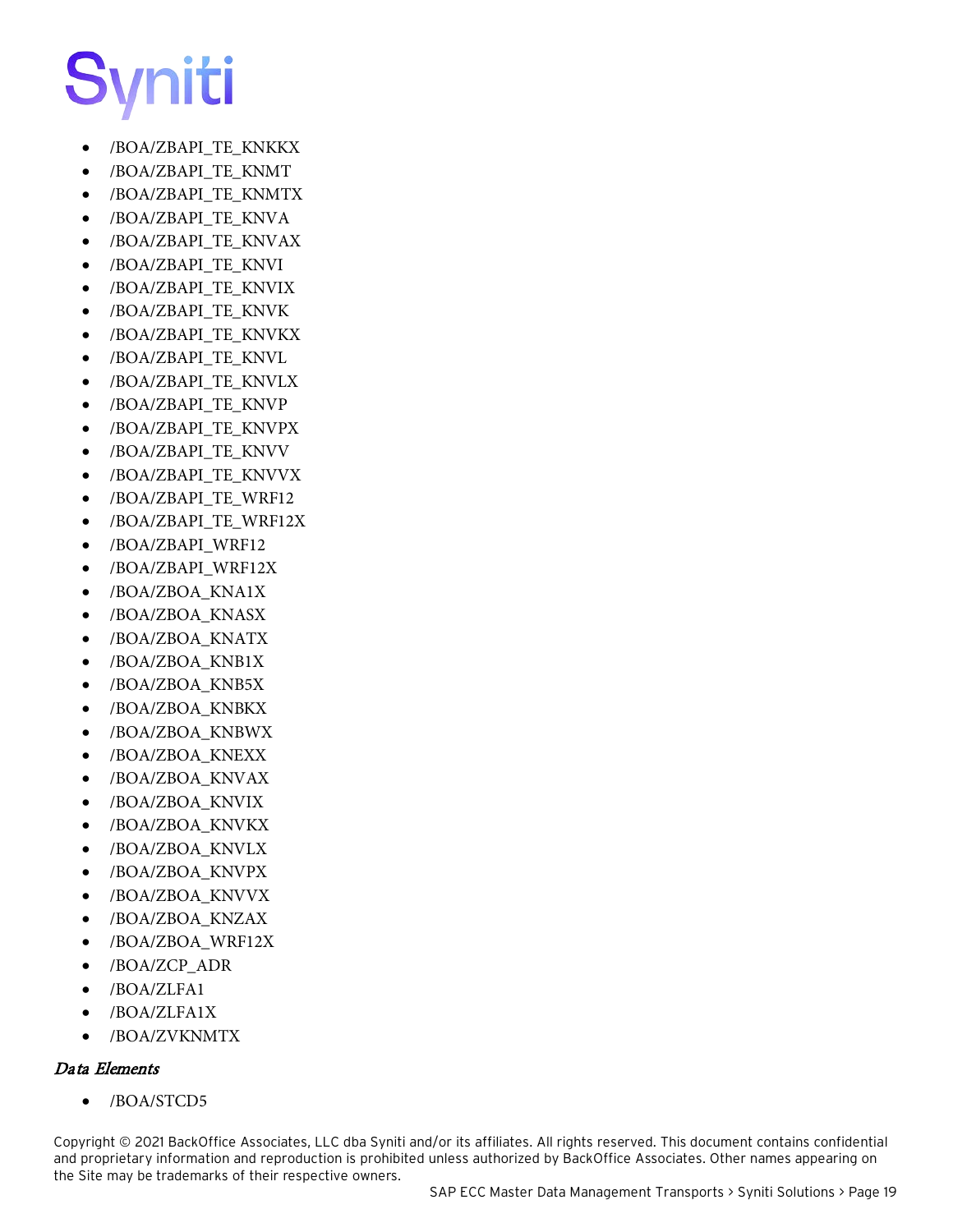- /BOA/ZBAPIKVAWT
- /BOA/ZBAPIUMSA1
- /BOA/ZVLIBB
- /BOA/ZWEBTR

### <span id="page-23-0"></span>**Transport DCSK900114 (BOA DSP Vendor Wrappers)**

#### Packages

- /BOA/ADDRESS
- /BOA/CVEND

#### Function Groups

- /BOA/ADDRESS
- /BOA/VENDOR

#### Programs

- /BOA/SD\_CUSTOMER\_MAINTAINF01
- /BOA/SD\_CUSTOMER\_MAINTAINF02
- /BOA/SD\_CUSTOMER\_MAINTAINF03
- /BOA/SD\_CUSTOMER\_MAINTAINTOP
- /BOA/SD\_CUSTOMER\_MAINTAINUXX

#### Data Dictionary

#### Tables

- /BOA/ZABAPI\_KNVK
- /BOA/ZABAPI\_KNVKX
- /BOA/ZBAPI\_KNA1
- /BOA/ZBAPI\_KNA1X
- /BOA/ZBAPI\_KNVK
- /BOA/ZBAPI\_KNVKX
- /BOA/ZBAPI\_TE\_KNVK
- /BOA/ZBAPI\_TE\_KNVKX
- /BOA/ZBAPI\_TE\_LFA1
- /BOA/ZBAPI\_TE\_LFA1X
- /BOA/ZBAPI\_TE\_LFAS
- /BOA/ZBAPI\_TE\_LFASX
- /BOA/ZBAPI\_TE\_LFAT
- /BOA/ZBAPI\_TE\_LFATX
- /BOA/ZBAPI\_TE\_LFB1
- /BOA/ZBAPI\_TE\_LFB1X
- /BOA/ZBAPI\_TE\_LFB5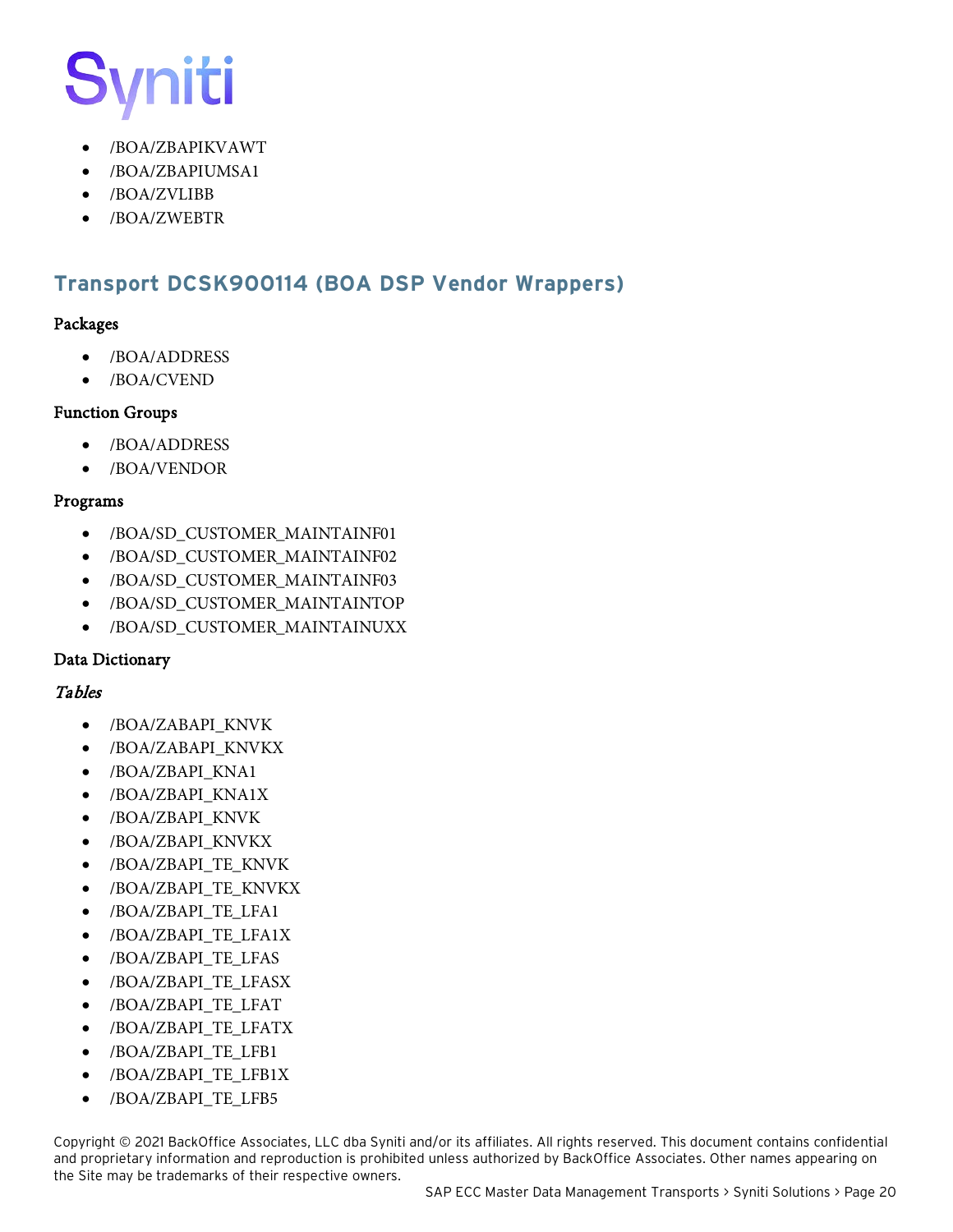- /BOA/ZBAPI\_TE\_LFB5X
- /BOA/ZBAPI\_TE\_LFBK
- /BOA/ZBAPI\_TE\_LFBKX
- /BOA/ZBAPI\_TE\_LFBW
- /BOA/ZBAPI\_TE\_LFBWX
- /BOA/ZBAPI\_TE\_LFM1
- /BOA/ZBAPI\_TE\_LFM1X
- /BOA/ZBAPI\_TE\_LFM2
- /BOA/ZBAPI\_TE\_LFM2X
- /BOA/ZBAPI\_TE\_LFZA
- /BOA/ZBAPI\_TE\_LFZAX
- /BOA/ZBAPI\_TE\_WYT3
- /BOA/ZBAPI\_TE\_WYT3X
- /BOA/ZBOA\_KNVKX
- /BOA/ZFWYT3
- /BOA/ZLFA1
- /BOA/ZLFA1X
- /BOA/ZLFAS
- /BOA/ZLFASX
- /BOA/ZLFAT
- /BOA/ZLFATX
- /BOA/ZLFB1
- /BOA/ZLFB1X
- /BOA/ZLFB5
- /BOA/ZLFB5X
- /BOA/ZLFBK
- /BOA/ZLFBKX
- /BOA/ZLFBW
- /BOA/ZLFBWX
- /BOA/ZLFM1
- /BOA/ZLFM1X
- /BOA/ZLFM2
- /BOA/ZLFM2X
- /BOA/ZLFZA
- /BOA/ZLFZAX
- /BOA/ZWYT1T
- /BOA/ZWYT1TX
- /BOA/ZWYT3X

#### Data Elements

- /BOA/STCD5
- /BOA/ZBAPIUMSA1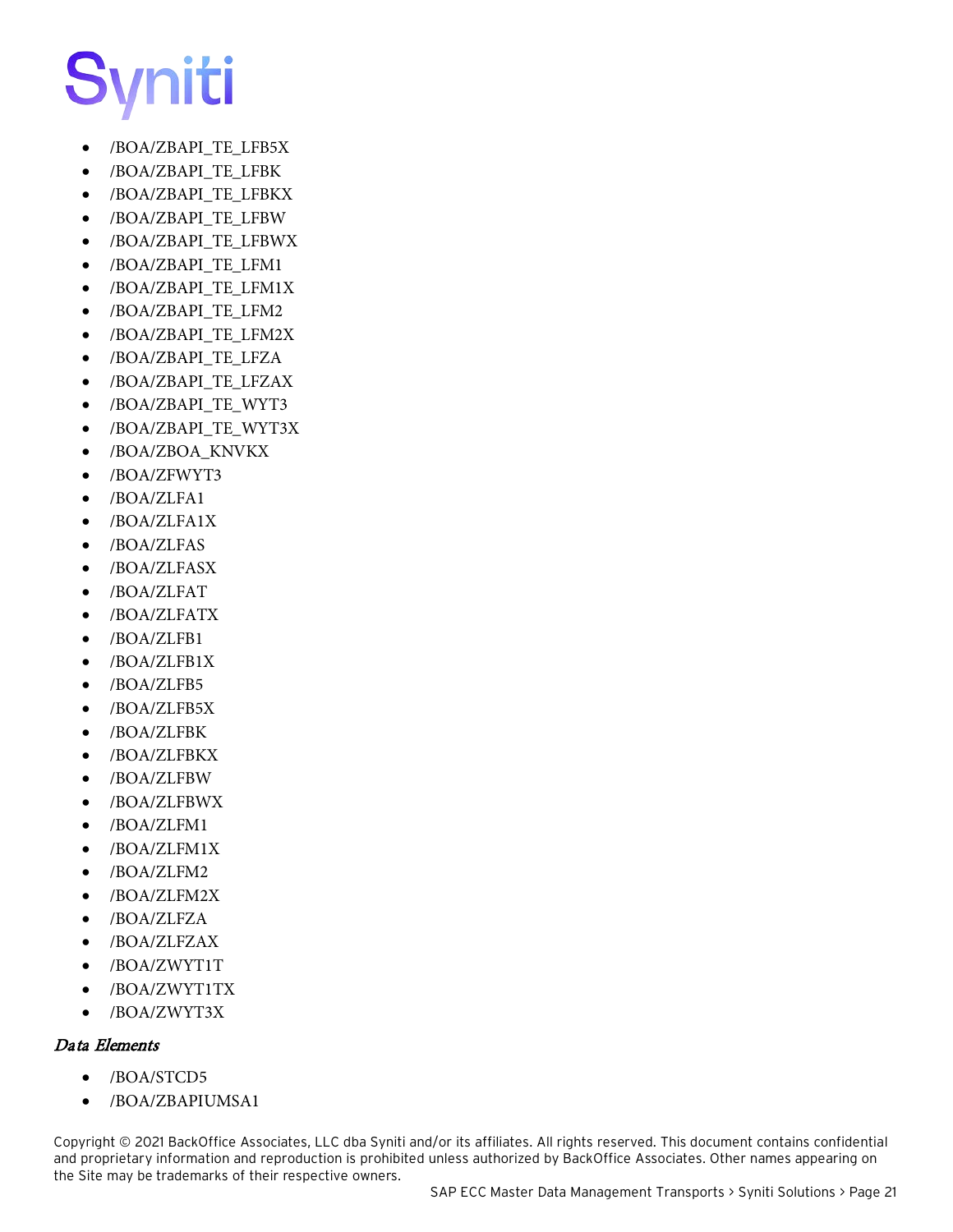## <span id="page-25-0"></span>**Transport DCSK900116 (BOA DSP Sales Wrappers)**

### **Packages /BOA/SALES**

#### Function Groups

- /BOA/CUST\_MATINFO
- /BOA/SALES

#### Classes

- /BOA/CL\_ACCESS
- /BOA/CL\_ACCESS\_SEQUENCE
- /BOA/CL\_CONDITION\_TABLE
- /BOA/CL\_CONDITION\_TYPE
- /BOA/CL\_CUSTOMER\_MATERIAL\_INFO
- /BOA/CL\_SALES\_LIST\_EXCL
- /BOA/CL\_VADATA
- /BOA/CL\_VAKEY

#### Message Class

• /BOA/SALES

#### Data Dictionary

#### **Tables**

- /BOA/ST\_CUSTMAT\_INFOREC
- /BOA/ST\_CUSTMAT\_INFORECX
- /BOA/S\_SALESLISTING\_COMM\_ITEM

#### Table Type

• /BOA/T\_SALESLISTING\_COMM\_ITEM

# <span id="page-25-1"></span>**Transport DCSK900100 (BOA DSP Bank Wrappers)**

#### **Package /BOA/BANK**

#### Function Group

• /BOA/BANK\_MASTER

# <span id="page-25-2"></span>**Transport DCSK900107 (BOA DSP IBAN Wrappers)**

### **Package /BOA/IBAN**

### Function Groups

• /BOA/IBAN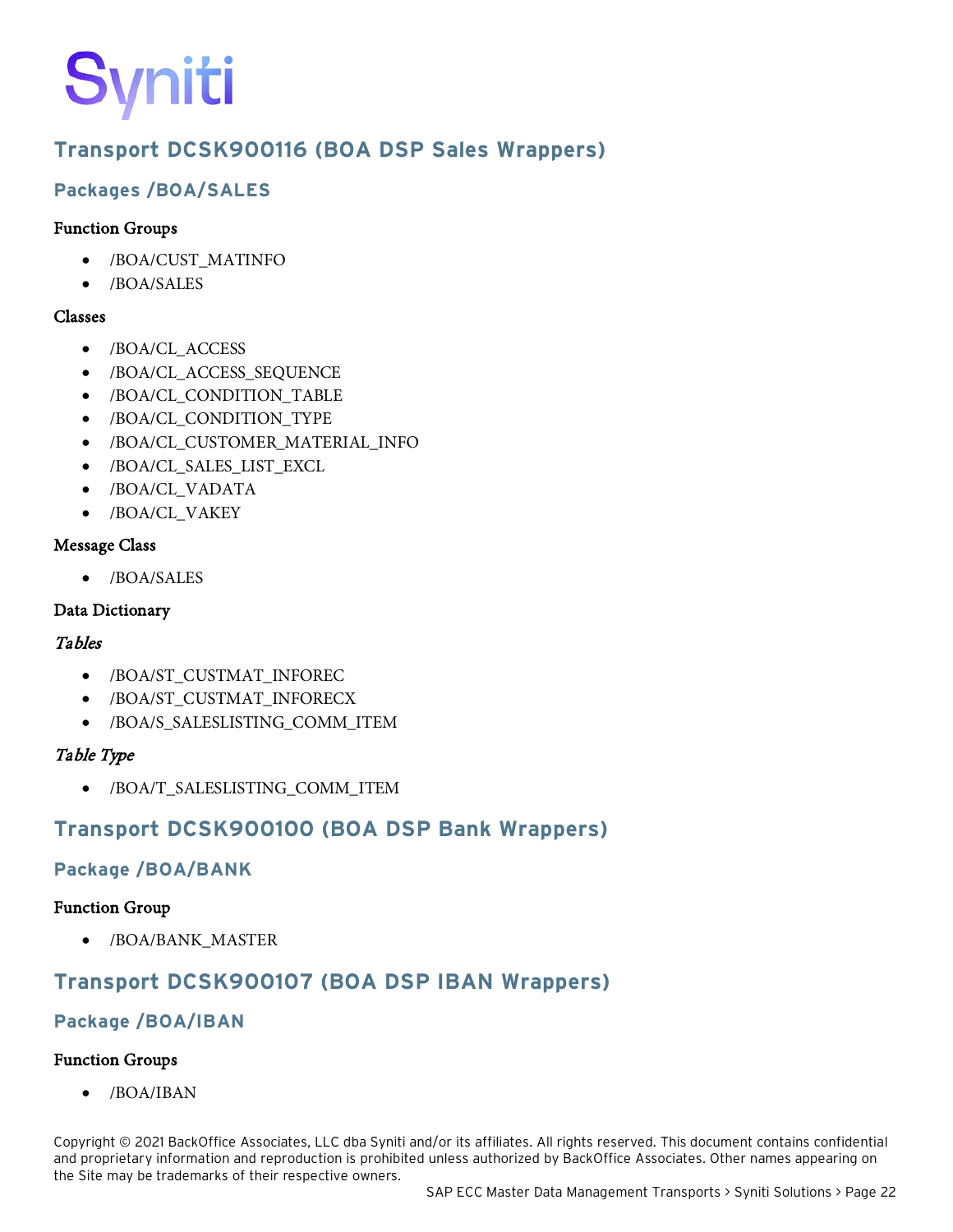• /BOA/CONVERSION

## <span id="page-26-0"></span>**Transport DCSK900105 (BOA DSP Integrate Wrappers)**

### **Package /BOA/DSP\_INTEGRATE**

#### Function Group

• /BOA/FG\_EZPOST

#### Data Dictionary

#### Tables

- /BOA/BAPILOG
- /BOA/EP\_DIRECT
- /BOA/EP\_IDOC
- /BOA/EP\_PARAM
- /BOA/EP\_RETURN
- /BOA/EP\_SESSIONS
- /BOA/EP\_STATUS
- /BOA/EP\_SUMMARY

### <span id="page-26-1"></span>**Transport DCSK900101 (BOA DSP BDC Direct Wrappers)**

#### **Package /BOA/BDCDIRECT**

#### Function Group

• /BOA/ZBOAINTMGR

#### Programs

- /BOA/ZBDCANALYSIS
- /BOA/ZBDCFILEGET
- /BOA/ZBDCPROCESS
- /BOA/ZBDCSTOP
- /BOA/ZBDC\_CLEAR\_HISTORY
- /BOA/ZDIRECTLOAD
- /BOA/ZLONGTEXTDOWNLOAD
- /BOA/ZLONGTEXTDOWNLOADFROMFILE

#### **Transactions**

- /BOA/ZBDCANALYSIS
- /BOA/ZBDCGET
- /BOA/ZBDCPROCESS
- /BOA/ZBDCSTOP
- /BOA/ZDIRECTLOAD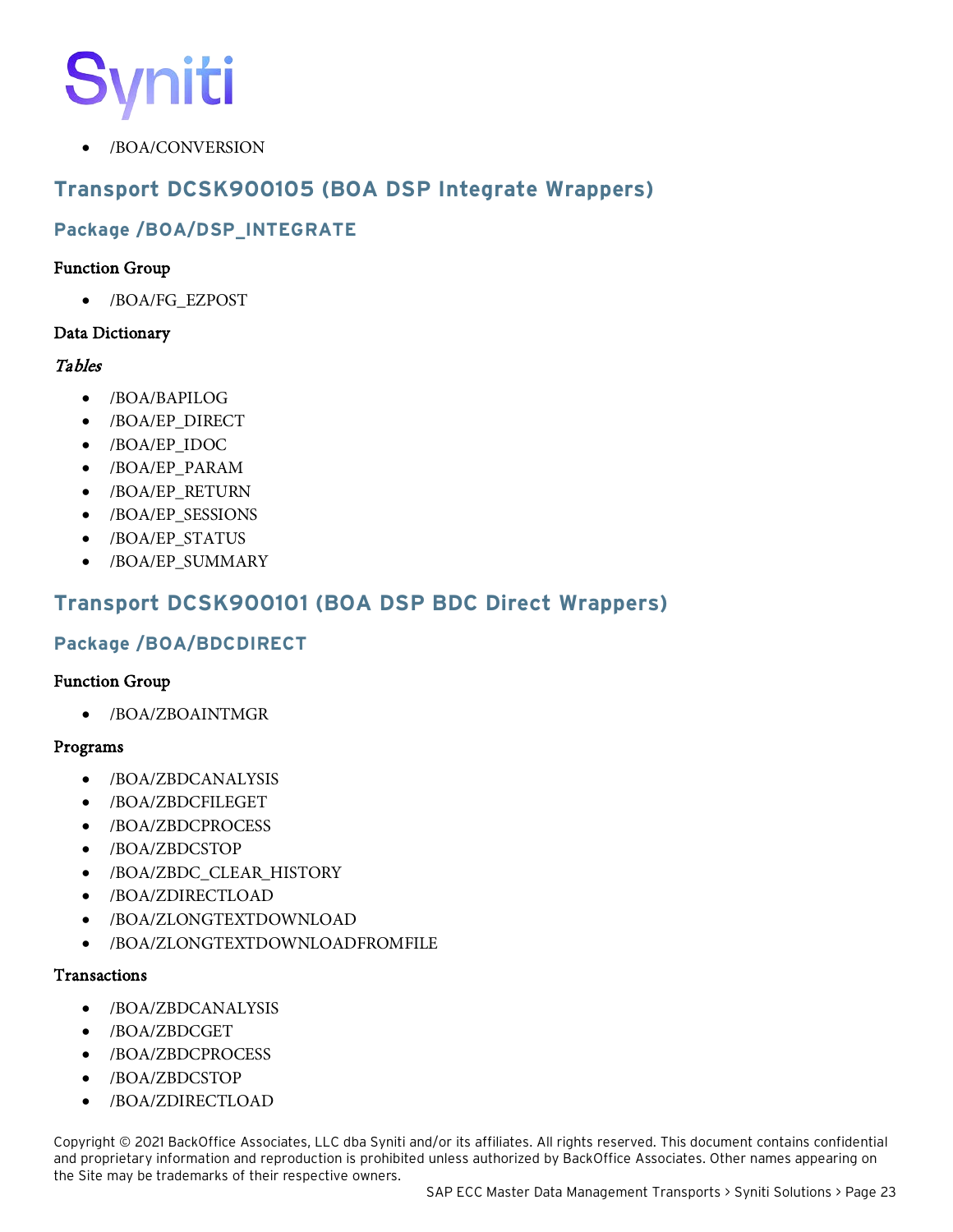

• /BOA/ZLONGTEXT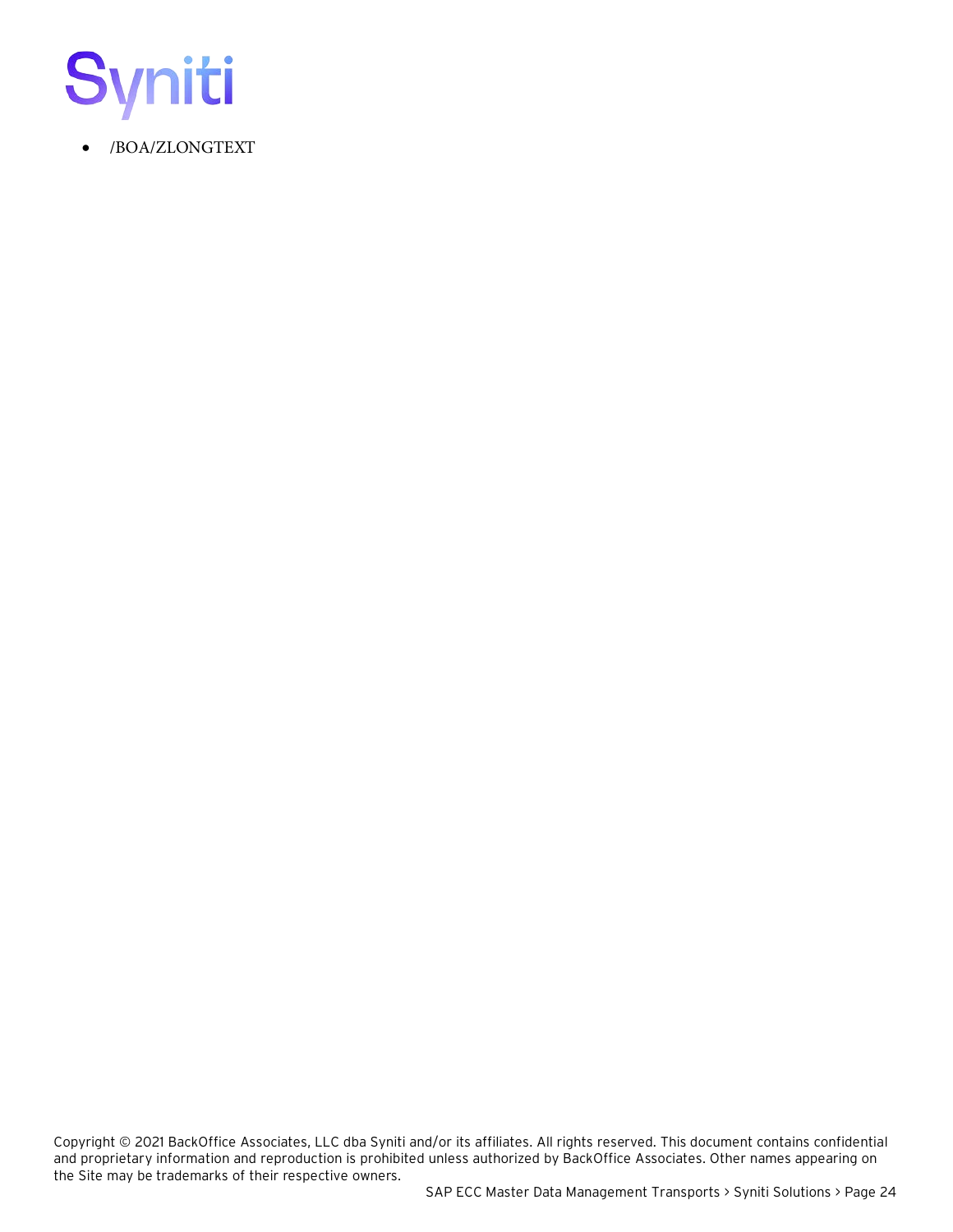#### Data Dictionary

#### Lock Object

• /BOA/EZZBDCLOG

#### Tables/BOA/ZBDCLOG

- /BOA/ZBDCLOGHIST
- /BOA/ZBOAPARAMS
- /BOA/ZBOA\_CALL\_TRAN

### <span id="page-28-0"></span>**Transport DCSK900118 (BOA DSP Material Wrappers)**

#### **Package /BOA/CMAT**

#### Function Groups

- /BOA/BOMGROUP
- /BOA/CLASSIFICATION
- /BOA/INSPECT
- /BOA/LEGAL\_CNTL
- /BOA/MATERIAL
- /BOA/MATERIAL\_COST
- /BOA/MAT\_PRICE\_CHG
- /BOA/MRTRS200
- /BOA/MRTRS300
- /BOA/PRD\_VERSION
- /BOA/PURINFO\_REC
- /BOA/ROUTING
- /BOA/SOURCE
- /BOA/WORKCENTER

#### Classes

- /BOA/CL\_QUALITY\_INFO\_RECORD
- /BOA/CL\_WORKCENTER

#### Program

• /BOA/ZMRTRSI\_00

#### Message Classes

- /BOA/MATERIAL\_COST
- /BOA/ZMRTRS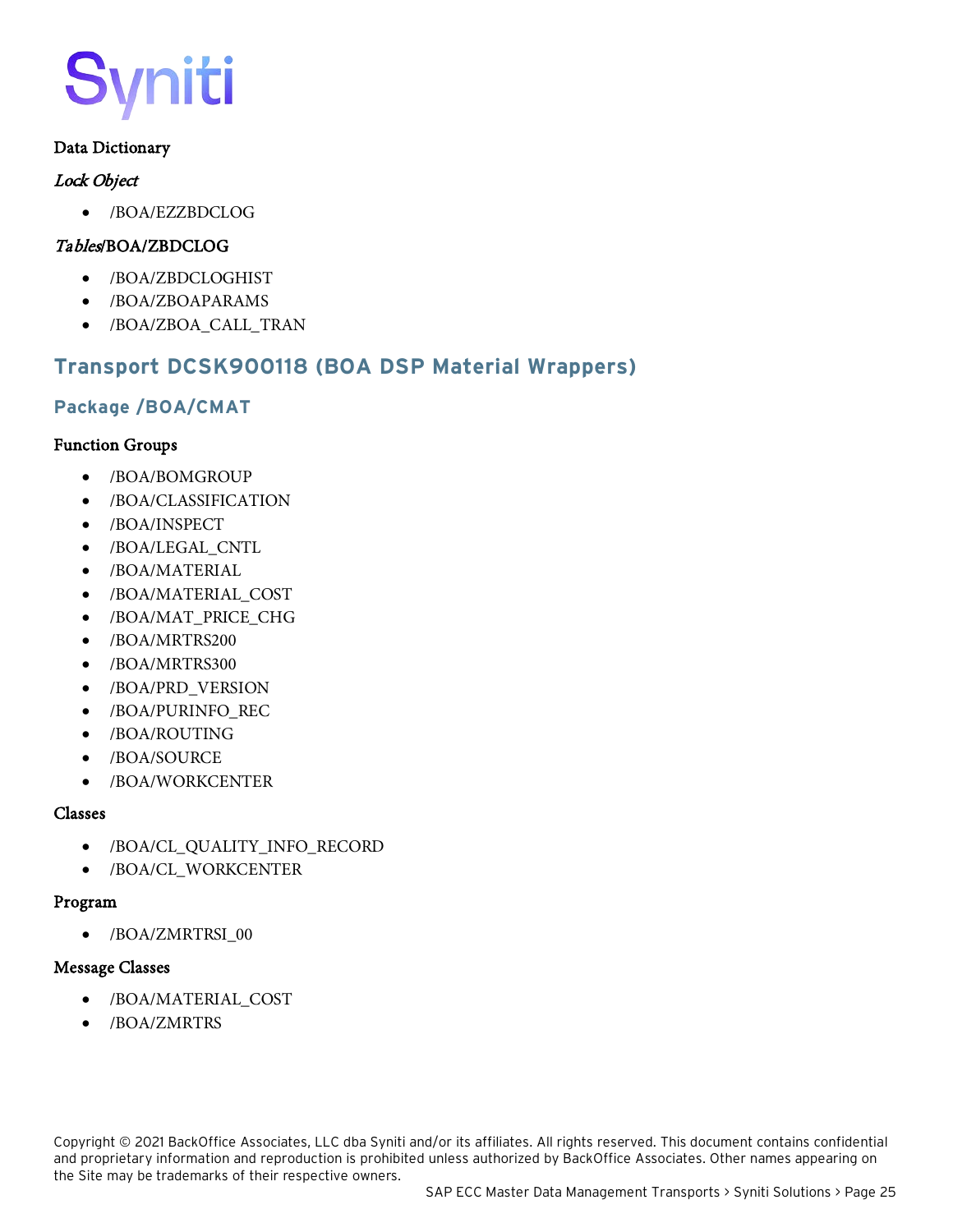#### Data Dictionary

#### **Tables**

- /BOA/CRAP\_API06X
- /BOA/CRCO\_API01
- /BOA/CRCO\_API01X
- /BOA/CRHD\_API01
- /BOA/CRHD\_API01X
- /BOA/CRHD\_API02X
- /BOA/CRHD\_API03X
- /BOA/CRHD\_API04X
- /BOA/CRHD\_API05X
- /BOA/KAPA\_API01
- /BOA/KAPA\_API01X
- /BOA/KAPA\_API02X
- /BOA/KAPA\_API03X
- /BOA/PHASE
- /BOA/ST\_QUALITY\_INFO\_RECORDX
- /BOA/ZBAPI1001004\_QMATX
- /BOA/ZBAPI1012\_CHA\_CX
- /BOA/ZBAPI1012\_COM\_CX
- /BOA/ZBAPI1012\_MTK\_CX
- /BOA/ZBAPI1012\_OPR\_CX
- /BOA/ZBAPI1012\_PROD\_VER\_C
- /BOA/ZBAPI1012\_PROD\_VER\_CX
- /BOA/ZBAPI1012\_PRT\_CX
- /BOA/ZBAPI1012\_REF\_OPR\_CX
- /BOA/ZBAPI1012\_RELATION\_C
- /BOA/ZBAPI1012\_RELATION\_CX
- /BOA/ZBAPI1012\_SEQ\_CX
- /BOA/ZBAPI1012\_SUB\_OPR\_CX
- /BOA/ZBAPI1012\_TSK\_CX
- /BOA/ZBAPI1012\_TXT\_HDR\_CX
- /BOA/ZBAPI1012\_WC\_REF\_OPR\_CX
- /BOA/ZBAPI1080\_BGR\_CX
- /BOA/ZBAPI1080\_BOM\_CX
- /BOA/ZBAPI1080\_ITM\_CX
- /BOA/ZBAPI1080\_MBM\_CX
- /BOA/ZBAPI1080\_REL\_ITM\_BOM\_CX
- /BOA/ZBAPI1080\_REL\_SUI\_ITM\_CX
- /BOA/ZBAPI1080\_SUI\_CX
- /BOA/ZBAPI1080\_TXT\_CX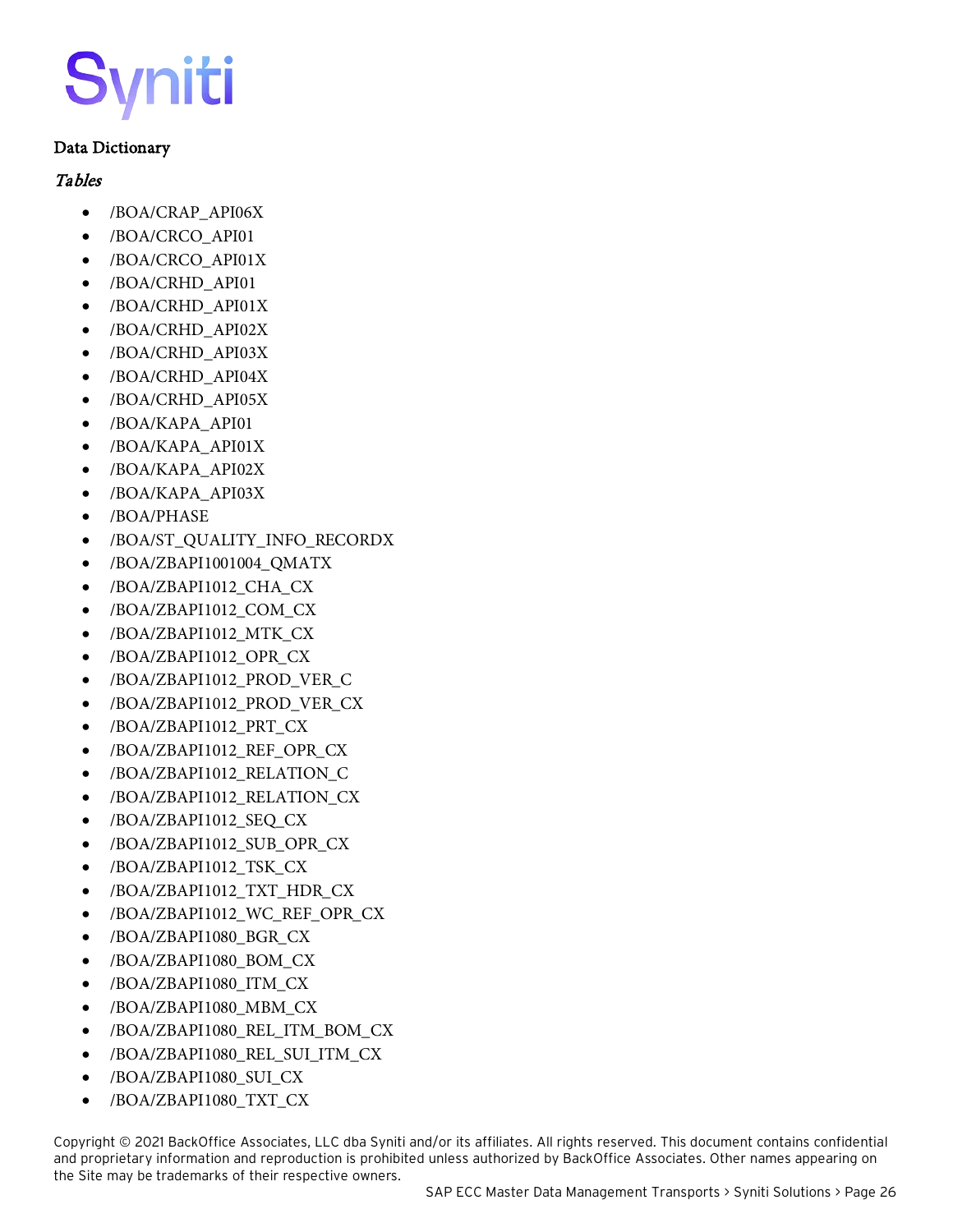- /BOA/ZBAPI\_TE\_EINA
- /BOA/ZBAPI\_TE\_EINAX
- /BOA/ZBAPI\_TE\_EINE
- /BOA/ZBAPI\_TE\_EINEX
- /BOA/ZBAPI\_TE\_EORD
- /BOA/ZBAPI\_TE\_EORDX
- /BOA/ZBAPI\_TE\_MAEX
- /BOA/ZBAPI\_TE\_MAEXX
- /BOA/ZBAPI\_TE\_MAPL
- /BOA/ZBAPI\_TE\_MAPLX
- /BOA/ZBAPI\_TE\_MLIT
- /BOA/ZBAPI\_TE\_MLITX
- /BOA/ZBAPI\_TE\_PLFL
- /BOA/ZBAPI\_TE\_PLFLX
- /BOA/ZBAPI\_TE\_PLKO
- /BOA/ZBAPI\_TE\_PLKOX
- /BOA/ZBAPI\_TE\_PLPO\_OPR
- /BOA/ZBAPI\_TE\_PLPO\_OPRX
- /BOA/ZBAPI\_TE\_PLPO\_SUB\_OPR
- /BOA/ZBAPI\_TE\_PLPO\_SUB\_OPRX
- /BOA/ZBAPI\_TE\_QMAT
- /BOA/ZBAPI\_TE\_QMATX
- /BOA/ZBAPI\_TE\_STKO
- /BOA/ZBAPI\_TE\_STKOX
- /BOA/ZBAPI\_TE\_STPO
- /BOA/ZBAPI\_TE\_STPOX
- /BOA/ZBAPI\_TE\_STPU
- /BOA/ZBAPI\_TE\_STPUX
- /BOA/ZBGR\_DATA\_INTERFACEX
- /BOA/ZBOAMKAL
- /BOA/ZBOAMKALX
- /BOA/ZBOM\_DATA\_INTERFACEX
- /BOA/ZCHA\_CLS\_DATA\_INTERFACEX
- /BOA/ZCHV\_CLS\_DATA\_INTERFACEX
- /BOA/ZCOM\_CLS\_DATA\_INTERFACEX
- /BOA/ZEINAX
- /BOA/ZEINEX
- /BOA/ZEORD
- /BOA/ZEORDU
- /BOA/ZEORDUX
- /BOA/ZEORDX
- /BOA/ZITM\_CLASS\_DATAX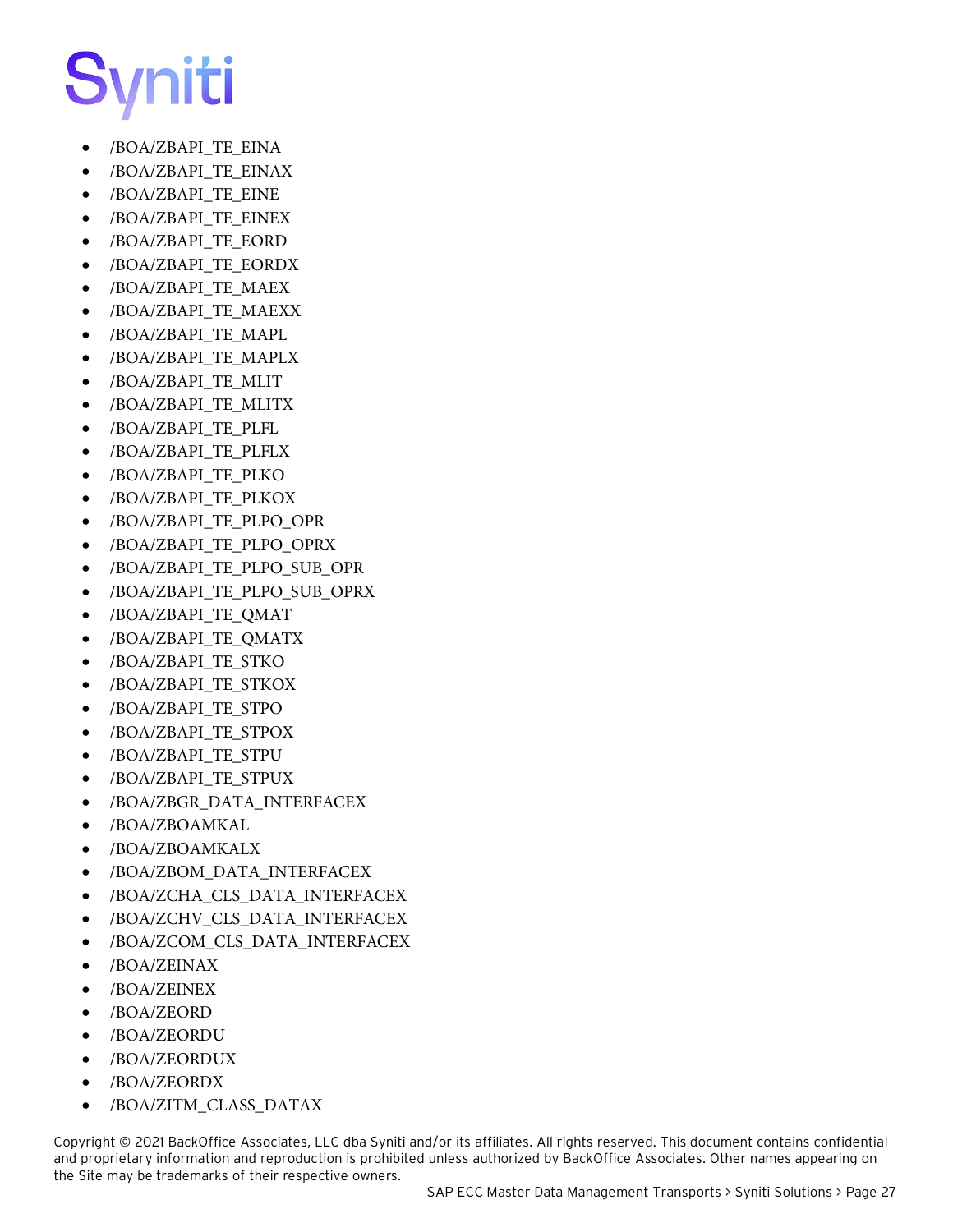- /BOA/ZMAEXDATA
- /BOA/ZMAEXDATAX
- /BOA/ZMBM\_DATA\_INTERFACEX
- /BOA/ZMLITDATA
- /BOA/ZMLITDATAX
- /BOA/ZMR21\_HEAD
- /BOA/ZMRTRSS\_LTXT
- /BOA/ZMRTRSS\_PLABB
- /BOA/ZMRTRSS\_PLABBX
- /BOA/ZMRTRSS\_PLFT
- /BOA/ZMRTRSS\_PLFV
- /BOA/ZMRTRSS\_PLMK
- /BOA/ZMRTRSS\_PLMK\_KEY
- /BOA/ZMRTRSS\_PLMK\_REL
- /BOA/ZMRTRSS\_PLPO\_OPR
- /BOA/ZMRTRSS\_PLPO\_PH
- /BOA/ZMRTRSS\_RESCLAS
- /BOA/ZMTK\_CLS\_DATA\_INTERFACEX
- /BOA/ZOPR\_ALLOC\_CLSDATAINTFX
- /BOA/ZOPR\_CLS\_DATA\_INTERFACEX
- /BOA/ZOPR\_REF\_CLS\_DATA\_INTFX
- /BOA/ZOPR\_WC\_REF\_CLSDATA\_INTFX
- /BOA/ZPLABB
- /BOA/ZPLMZB
- /BOA/ZPRT\_CLS\_DATA\_INTERFACEX
- /BOA/ZSEQ\_CLS\_DATA\_INTERFACEX
- /BOA/ZSUB\_OPR\_CLS\_DATA\_INTFX
- /BOA/ZSUI\_DATA\_INTERFACEX
- /BOA/ZTSK\_CLS\_DATA\_INTERFACEX

#### Table Types

- /BOA/ZMRTRSTY\_AUSP
- /BOA/ZMRTRSTY\_CMFMSG
- /BOA/ZMRTRSTY\_LTXT
- /BOA/ZMRTRSTY\_MAPL
- /BOA/ZMRTRSTY\_MKAL
- /BOA/ZMRTRSTY\_OB\_KEY
- /BOA/ZMRTRSTY\_PLAB
- /BOA/ZMRTRSTY\_PLFT
- /BOA/ZMRTRSTY\_PLFV
- /BOA/ZMRTRSTY\_PLMK
- /BOA/ZMRTRSTY\_PLMK\_REL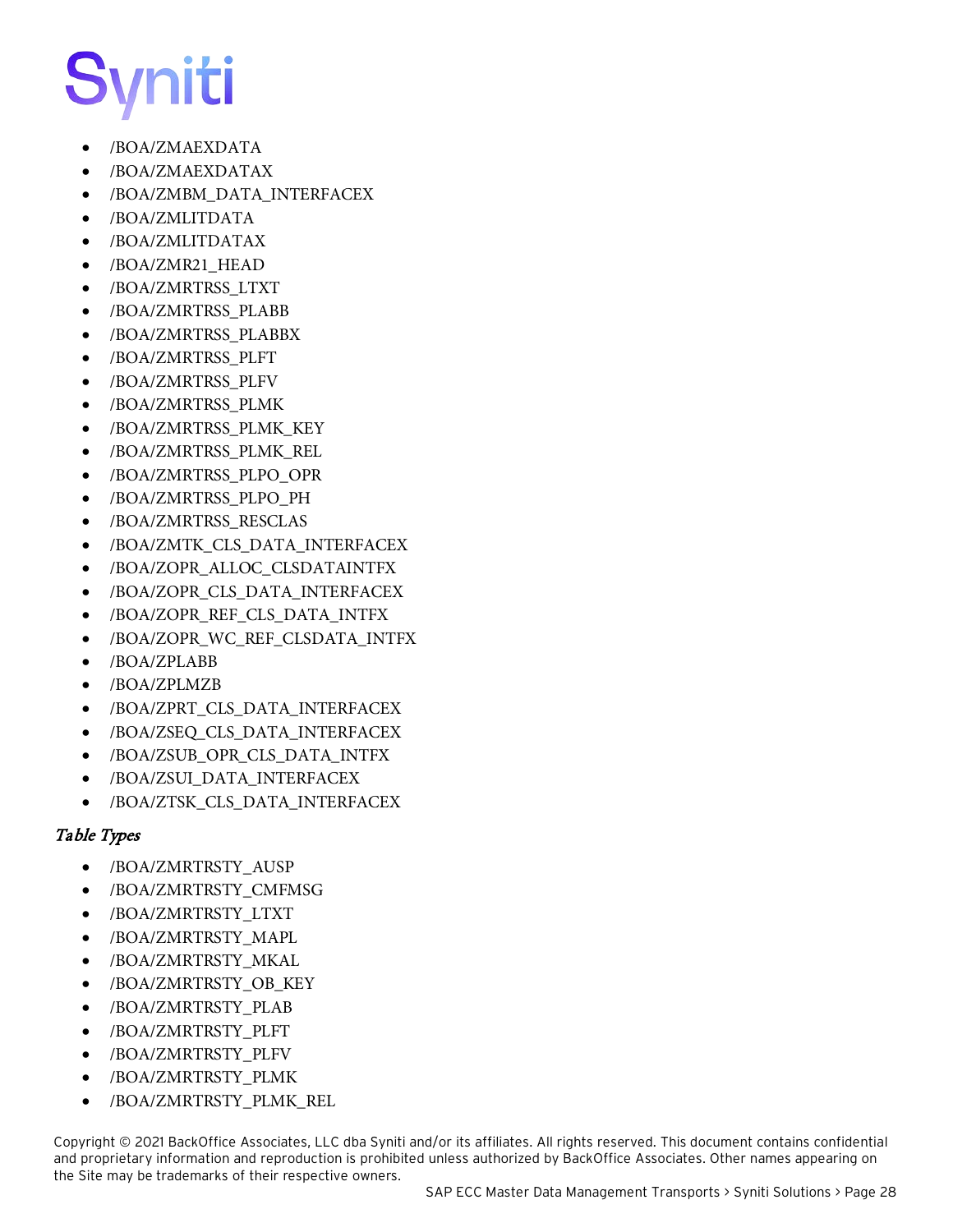

- /BOA/ZMRTRSTY\_PLMW
- /BOA/ZMRTRSTY\_PLMZ
- /BOA/ZMRTRSTY\_PLPO\_OPR
- /BOA/ZMRTRSTY\_PLPO\_PH
- /BOA/ZMRTRSTY\_PLPO\_SRES
- /BOA/ZMRTRSTY\_RCLST
- /BOA/ZMRTRSTY\_RESCLAS
- /BOA/ZMRTRSTY\_STPOB
- /BOA/ZMRTRSTY\_VAL\_R

### <span id="page-32-0"></span>**Transport DCSK900106 (BOA DSP Finance Wrappers)**

#### **Package /BOA/FINANCE**

#### Function Groups

- /BOA/BAPI\_COST\_CENTER
- /BOA/BAPI\_COST\_CENTER\_GRP
- /BOA/BAPI\_COST\_ELEMENT
- /BOA/GL\_ACCOUNT
- /BOA/PROFIT\_CENTER

#### Class

• /BOA/CL\_GL\_ACC\_MASTER\_MAINTAIN

#### Message Class

• /BOA/FINANCE

#### Data Dictionary

#### Tables

- /BOA/BAPI0012\_CCINPUTLISTX
- /BOA/BAPI1030\_CEINPUTLISTX
- /BOA/ST\_GLACCOUNT\_CCODE
- /BOA/ST\_GLACCOUNT\_COA
- /BOA/ST\_GLACCOUNT\_COAX
- /BOA/ST\_GLACCOUNT\_DESCR
- /BOA/ST\_GLACCOUNT\_DESCRX
- /BOA/ST\_GLACCOUNT\_KEYWORD
- /BOA/ST\_GLACCOUNT\_KEYWORDX
- /BOA/ST\_GL\_ACCOUNT\_CCODEX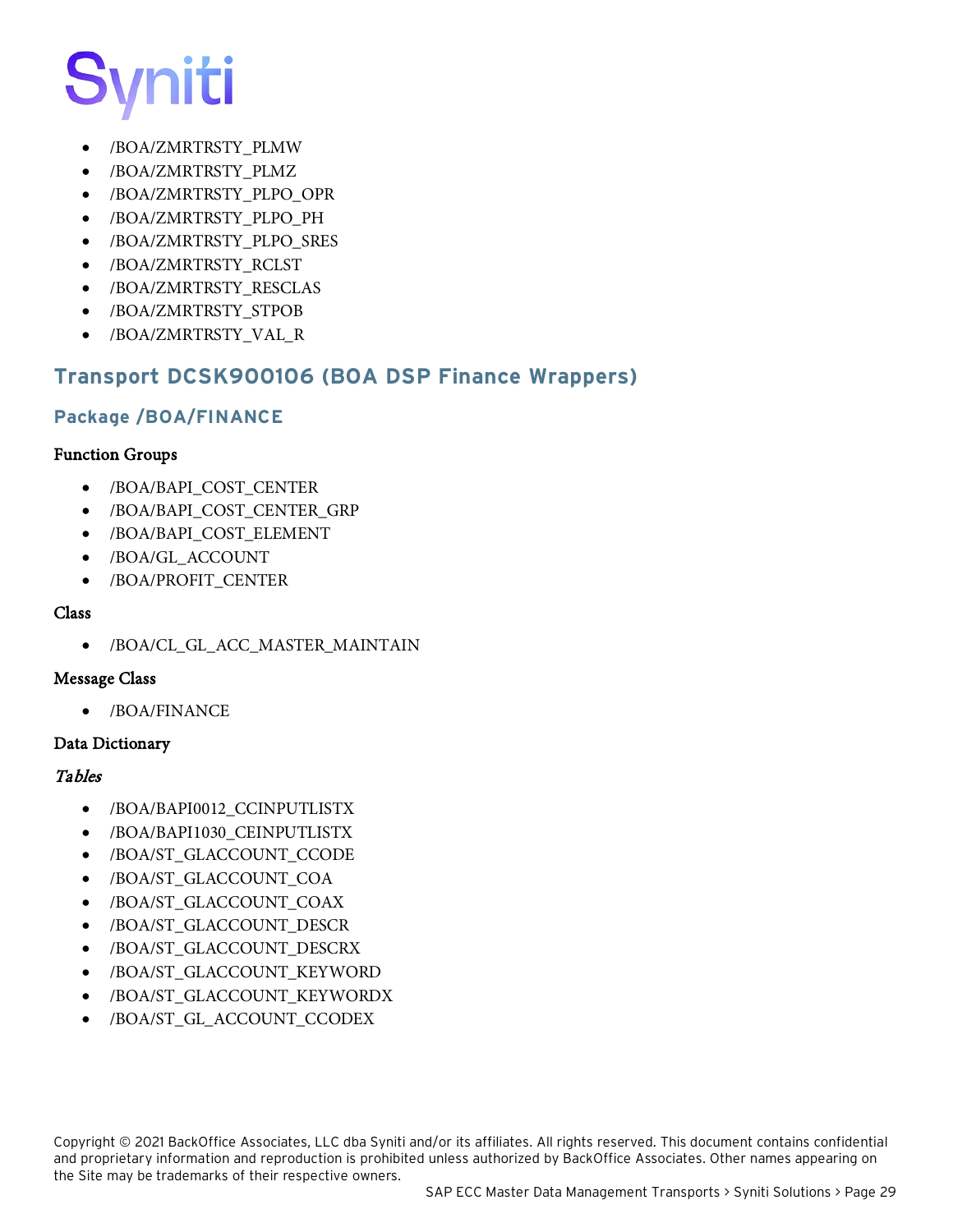## <span id="page-33-0"></span>**Transport DCSK900123 (BOA DSP Customer Wrappers - Duplicate Partner Error Fix)**

#### Includes

• /BOA/LCUSTOMER\_MAINTAINF01

# <span id="page-33-1"></span>**Transport DCSK900079 (Adaptation of DD06L to S/4HANA 1809 – Replacement for RD2K9A00XW)**

#### Packages

- /BOA/BDCDIRECT
- /BOA/UTILITY

#### Lock Object

• /BOA/EZZBDCLOG

#### Function Groups

- /BOA/CONVERSION
- /BOA/HELPTEXT
- /BOA/RFCTABLE
- /BOA/RFCTAXJUR
- /BOA/RFCTEXT
- /BOA/SCREENINFO
- /BOA/TBLDOWNLOAD
- /BOA/ZBOAINTMGR

#### Programs

- /BOA/CHILDTABLEDOWNLOAD
- /BOA/EXTERNAL\_TAXJURIS\_ADDRCHK
- /BOA/IDOC\_ANALYSIS
- /BOA/IDOC\_ANALYSIS\_LSMW
- /BOA/ONLINE\_TAXJURIS\_ADDRCHK
- /BOA/SAVE\_TEST\_DATA
- /BOA/ZBDCANALYSIS
- /BOA/ZBDCFILEGET
- /BOA/ZBDCPROCESS
- /BOA/ZBDCSTOP
- /BOA/ZBDC\_CLEAR\_HISTORY
- /BOA/ZDIRECTLOAD
- /BOA/ZLONGTEXTDOWNLOAD
- /BOA/ZLONGTEXTDOWNLOADFROMFILE
- /BOA/ZTABLEDOWNLOAD\_FILE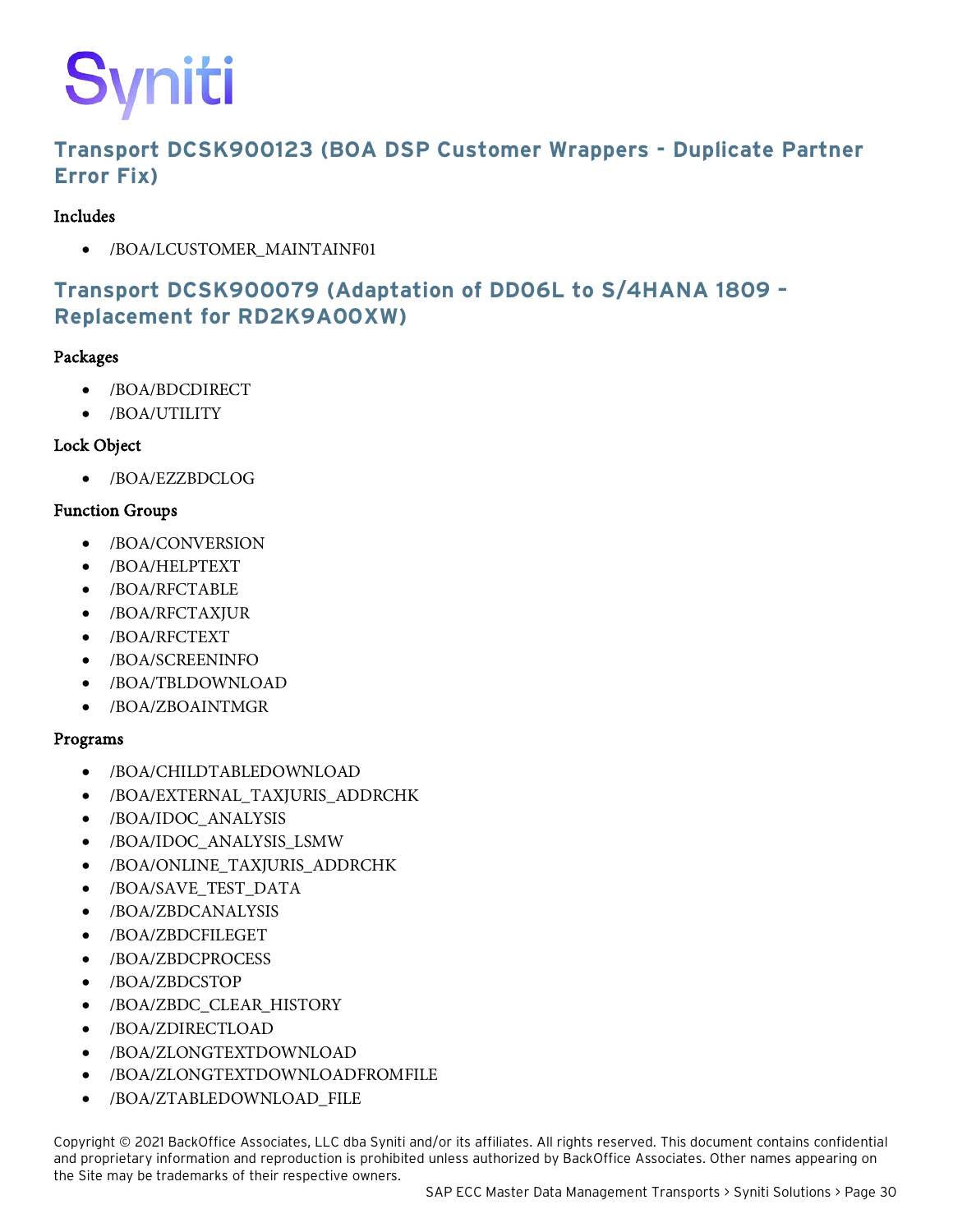• /BOA/ZTABLEDOWNLOAD\_SCHEDULER

#### Tables

- /BOA/BAPI\_DOC\_DRAD
- /BOA/BAPI\_DOC\_DRAD\_KEYS
- /BOA/HELPTEXT
- /BOA/IBIPTEXTLN
- /BOA/SCREENFIELDS
- /BOA/SELECTOPTIONS
- /BOA/TABRECORD
- /BOA/TBLDOWNLOAD
- /BOA/ZBDCLOG
- /BOA/ZBDCLOGHIST
- /BOA/ZBOAPARAMS
- /BOA/ZBOA\_CALL\_TRAN

#### **Transactions**

- /BOA/DOWNLOAD\_SCHED
- /BOA/EXTTAXJURIS
- /BOA/IDOCLSMW
- /BOA/IDOC\_ANALYSIS
- /BOA/ONLINETAXJURIS
- /BOA/TABLEDOWNLOAD
- /BOA/ZBDCANALYSIS
- /BOA/ZBDCGET
- /BOA/ZBDCPROCESS
- /BOA/ZBDCSTOP
- /BOA/ZDIRECTLOAD
- /BOA/ZLONGTEXT

# <span id="page-34-0"></span>**Transport DCSK900156 (Syniti – ECC Wrappers 1906 01 Release)**

#### Function Groups

- /BOA/FSV
- /BOA/PRICE
- /BOA/SAVE\_TD
- /BOA/SAVE\_TEST\_DATA

#### Function Modules

- /BOA/BANK\_CHANGE
- /BOA/BANK\_CREATE
- /BOA/BANK\_MARK\_FOR\_DELETION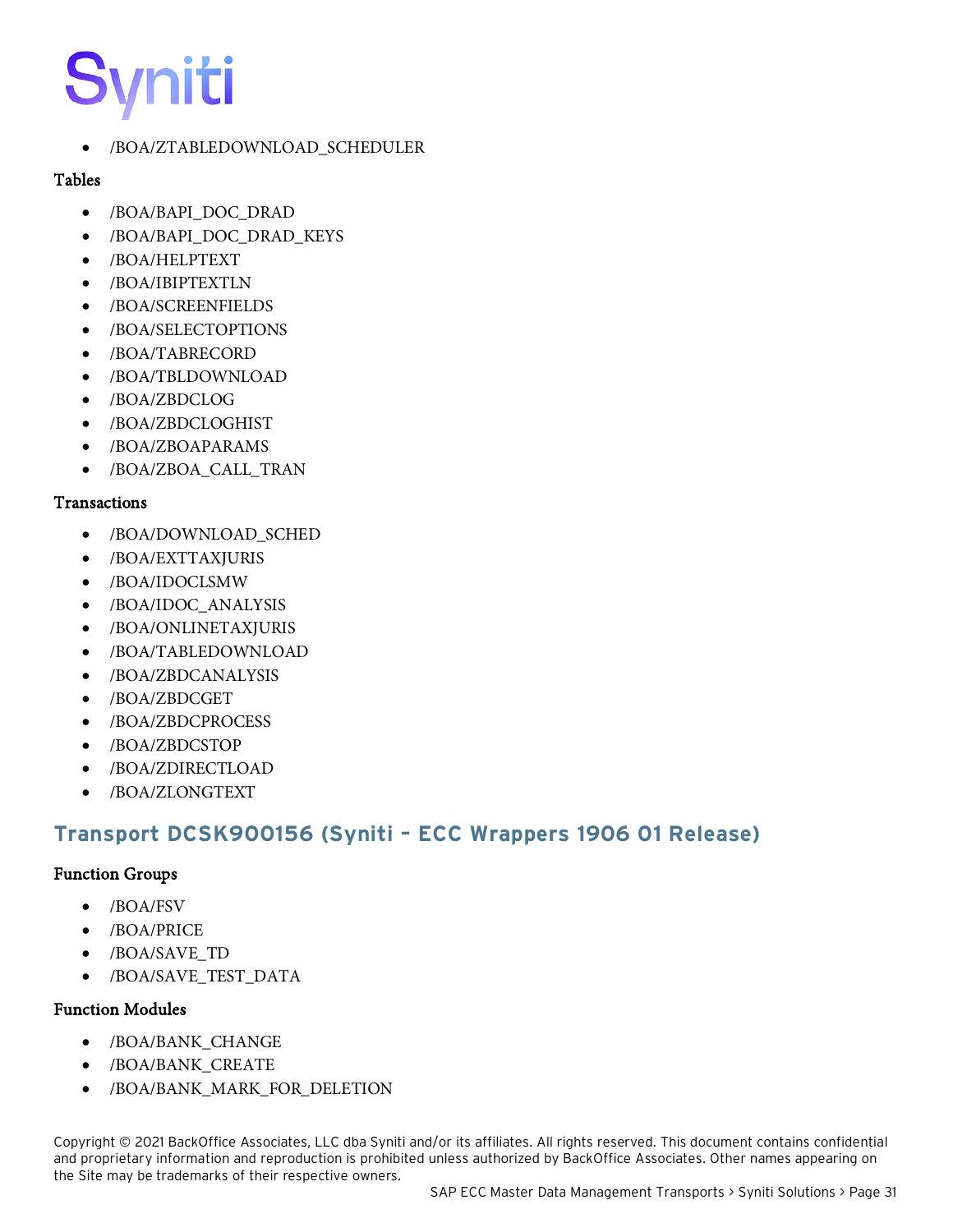

- /BOA/BAPI\_ADDRESS\_MAINTAIN
- /BOA/BAPI\_CCENTER\_GROUP\_MAINT
- /BOA/BAPI\_CONTRACT\_CHANGE/BOA/BAPI\_CONTRACT\_CREATE
- /BOA/BAPI\_COSTCENTERS\_CHANGE
- /BOA/BAPI\_COSTCENTERS\_CREATE
- /BOA/BAPI\_COSTELEM\_CHANGEMULTI
- /BOA/BAPI\_COSTELEM\_CREATEMULTI
- /BOA/BAPI\_COSTELEM\_DELETEMULTI
- /BOA/BAPI\_CUSTOMER\_GETCONTACTL
- /BOA/BAPI\_CUSTOMER\_MAINTAIN
- /BOA/BAPI\_CUST\_HIER\_MAINTAIN
- /BOA/BAPI\_IBAN\_CHANGE
- /BOA/BAPI\_IBAN\_CREATE
- /BOA/BAPI\_LONG\_TEXT\_MAINTAIN
- /BOA/BAPI\_MATERIAL\_SAVEDATA
- /BOA/BAPI\_MAT\_BOMGRP\_MAINTAIN
- /BOA/BAPI\_OBJCL\_CHANGE
- /BOA/BAPI\_PRFTCNTRGRP\_ADDNODE
- /BOA/BAPI\_PRFTCNTRGRP\_CREATE
- /BOA/BAPI\_PROD\_VER\_MAINTAIN
- /BOA/BAPI\_PROFITCENTER\_CHANGE
- /BOA/BAPI\_PROFITCENTER\_CREATE
- /BOA/BAPI\_PURINF\_REC\_MAINTAIN
- /BOA/BAPI\_ROUTING\_MAINTAIN
- /BOA/BAPI\_SALES\_LIST\_MAINTAIN
- /BOA/BAPI\_SRC\_LIST\_MAINTAIN
- /BOA/BAPI\_VENDOR\_MAINTAIN
- /BOA/BAPI\_WORKCENTER\_MAINTAIN
- /BOA/CONV\_BANK\_ACCOUNT\_2\_IBAN
- /BOA/CONV\_IBAN\_2\_BANK\_ACCOUNT
- /BOA/CUSTOMER\_MATERIAL\_MAINTN
- /BOA/EU\_TAX\_NUMBER\_CHECK
- /BOA/GL\_ACCOUNT\_MAINTAIN
- /BOA/NUMBER\_GET\_NEXT
- /BOA/SM30\_DATA\_UPDATE\_STR
- /BOA/VBWS\_UOM\_MAINTAIN\_DARK

#### Programs

- /BOA/LBAPI\_COST\_CENTER\_GRPUXX
- /BOA/LBOMGROUPF01
- /BOA/LCUSTOMERTOP
- /BOA/LPURINFO\_RECF01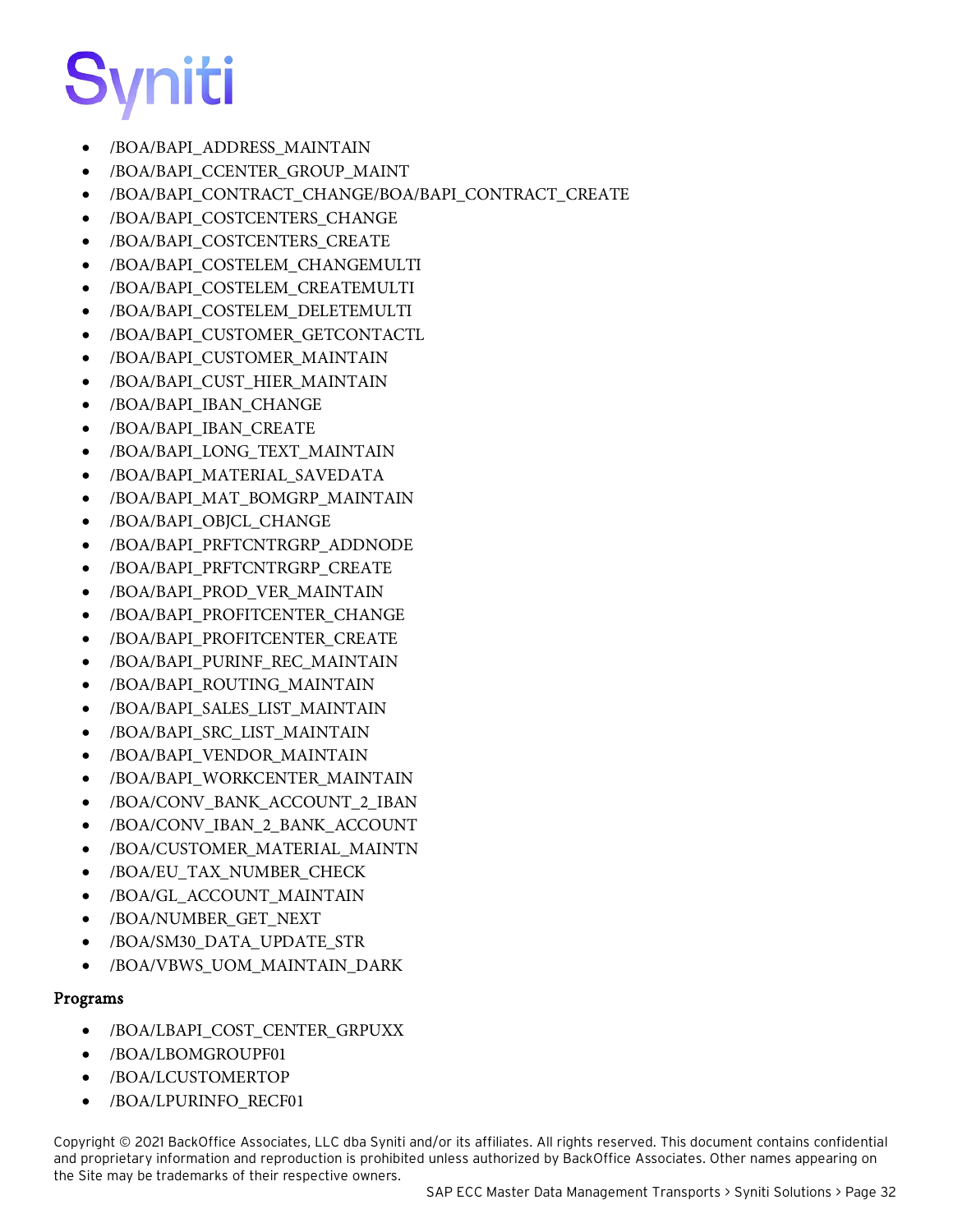

- /BOA/LSM30\_DATA\_UPDATE\_STRF01
- /BOA/LSM30\_DATA\_UPDATE\_STRTOP
- /BOA/LVENDORF01
- /BOA/SAVE\_TEST\_DATA
- /BOA/ZDIRECTLOAD
- /BOA/SAVE\_TD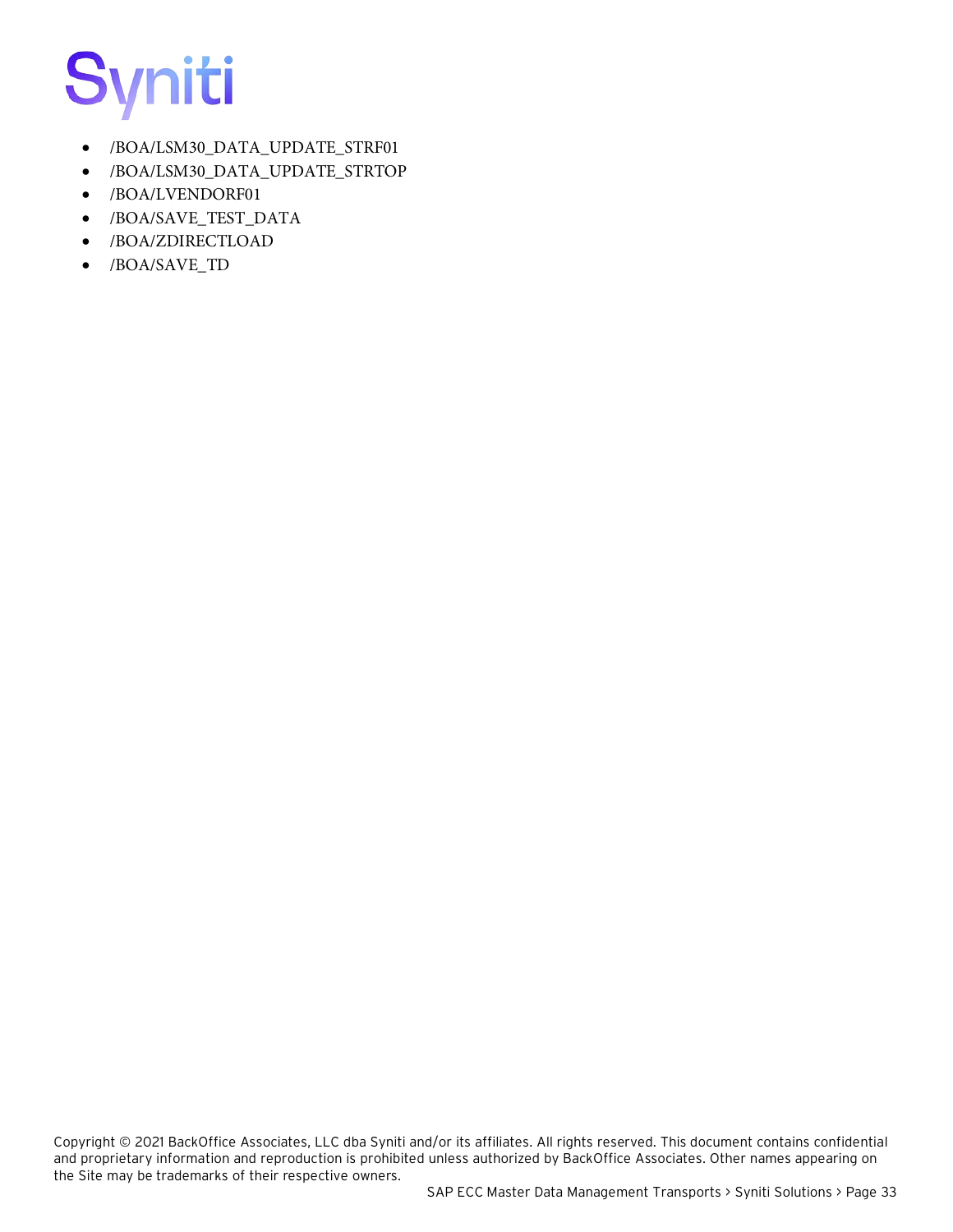#### Tables

- /BOA/ZEINEX
- /BOA/BAPICONDCT
- /BOA/BAPICONDCTX
- /BOA/BAPICONDHD
- /BOA/BAPICONDHDX
- /BOA/BAPICONDIT
- /BOA/BAPICONDITX
- /BOA/BAPICONDQS
- /BOA/BAPICONDQSX
- /BOA/BAPICONDVS
- /BOA/BAPICONDVSX
- /BOA/SAVE\_TD
- /BOA/ST\_FSV
- /BOA/ST\_FSVX
- /BOA/ST\_FSV\_ACCOUNT
- /BOA/ST\_FSV\_ACCOUNTX
- /BOA/ST\_FSV\_ITEM
- /BOA/ST\_FSV\_ITEMX
- /BOA/ST\_FSV\_TEXT

#### Class

- /BOA/CL\_FSV
- /BOA/CL\_PRICES\_CONDITIONS
- /BOA/CL\_SAVE\_TEST\_DATA

#### RFC Service

- /BOA/BAPI\_CCENTER\_GROUP\_MAINT
- /BOA/BAPI\_FSV\_MAINTAIN
- /BOA/BAPI\_PRICES\_CONDITIONS
- /BOA/MAINTAIN\_SAVE\_TEST\_DATA

#### Transactions

- /BOA/SAVE\_TD
- /BOA/SAVE\_TEST\_DATA

#### Table Type

- /BOA/BAPI1112\_VALUES\_TT
- /BOA/BAPICONDCTX\_T
- /BOA/BAPICONDHDX\_T
- /BOA/BAPICONDITX\_T
- /BOA/BAPICONDQSX\_T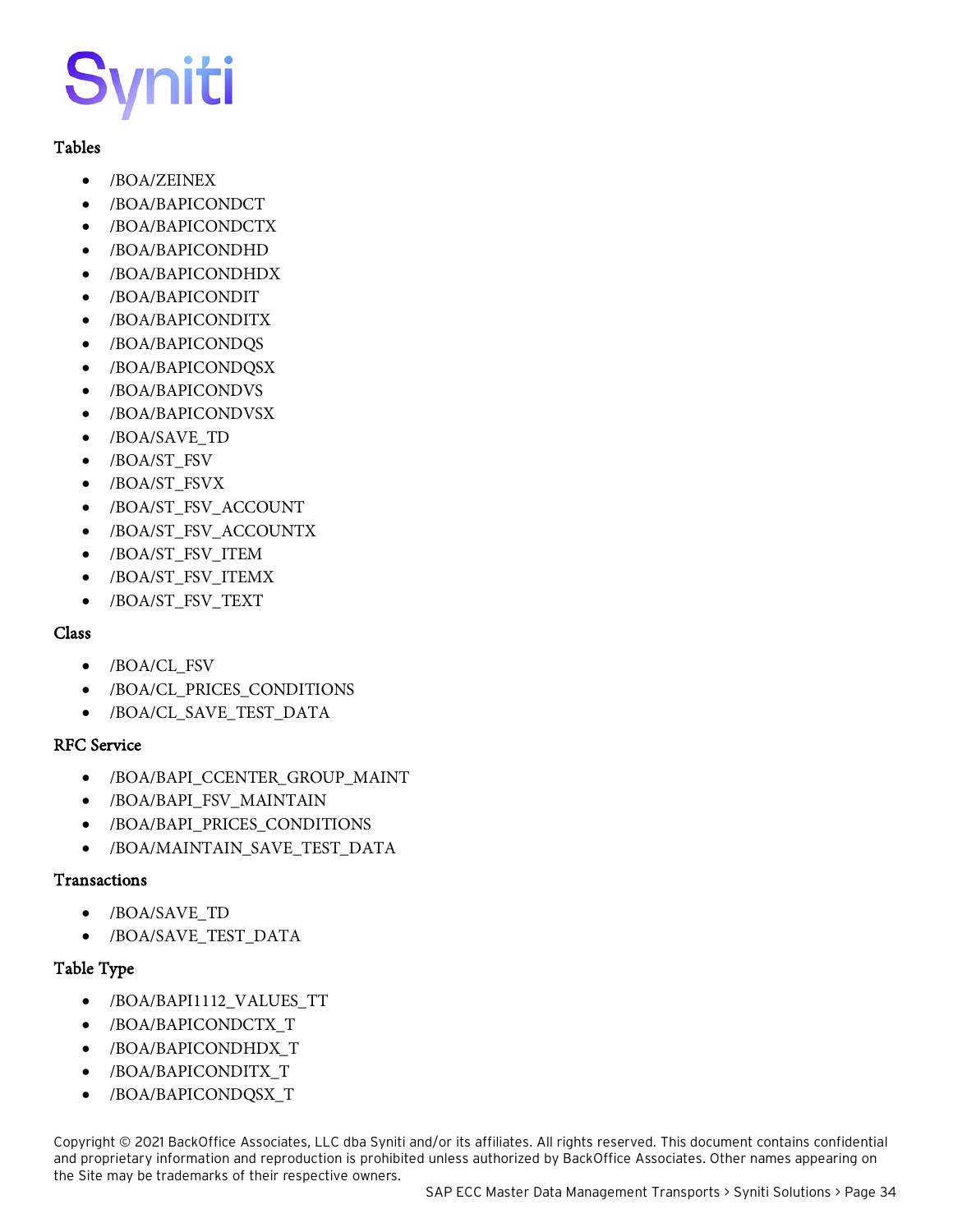- /BOA/BAPICONDVSX\_T
- /BOA/BAPIKNUMHS
- /BOA/BAPISET\_HIER\_TT
- /BOA/BBPT\_CND\_MM\_CONDCT
- /BOA/BBPT\_CND\_MM\_CONDHD
- /BOA/BBPT\_CND\_MM\_CONDIT
- /BOA/BBPT\_CND\_MM\_CONDQS
- /BOA/BBPT\_CND\_MM\_CONDVS
- /BOA/CND\_MEM\_INITIAL
- /BOA/TT\_FSV\_ACCOUNT
- /BOA/TT\_FSV\_ACCOUNTX
- /BOA/TT\_FSV\_ITEM
- /BOA/TT\_FSV\_ITEMX
- /BOA/TT\_FSV\_TEXT

#### Data Element

• /BOA/DE\_ENABLE

### <span id="page-38-0"></span>**Transport DCSK900157 (Syniti – ECC Wrappers 1906 02 Release)**

#### Programs

- /BOA/ZBDCANALYSIS
- /BOA/ZLONGTEXTDOWNLOAD
- /BOA/ZLONGTEXTDOWNLOADFROMFILE
- /BOA/ZTABLEDOWNLOAD\_SCHEDULER

#### Report Texts

- /BOA/ZBDCANALYSIS
- /BOA/ZLONGTEXTDOWNLOAD
- /BOA/ZLONGTEXTDOWNLOADFROMFILE
- /BOA/ZTABLEDOWNLOAD\_SCHEDULER

#### Packages

- /BOA/ADDRESS
- /BOA/IBAN
- /BOA/UTILITY

### <span id="page-38-1"></span>**Transport DCSK900160 (Syniti – ECC Wrappers 1906 02 Release)**

#### Programs:

- /BOA/ZBDCANALYSIS
- /BOA/ZLONGTEXTDOWNLOAD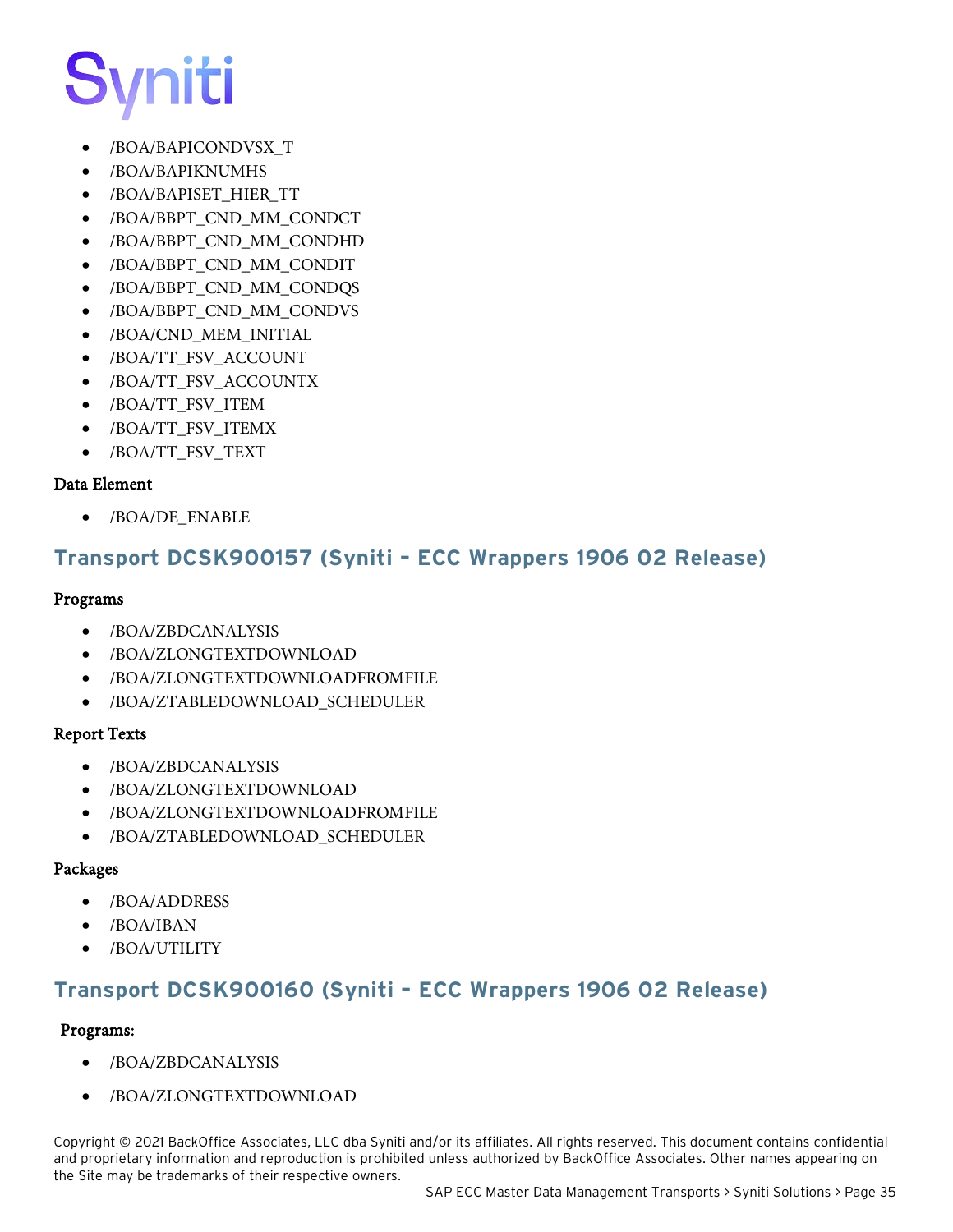- /BOA/ZLONGTEXTDOWNLOADFROMFILE
- /BOA/ZTABLEDOWNLOAD\_SCHEDULER

#### Report Texts:

- /BOA/ZBDCANALYSIS
- /BOA/ZLONGTEXTDOWNLOAD
- /BOA/ZLONGTEXTDOWNLOADFROMFILE
- /BOA/ZTABLEDOWNLOAD\_SCHEDULER

#### Packages:

- /BOA/ADDRESS
- /BOA/IBAN
- /BOA/UTILITY

### <span id="page-39-0"></span>**Transport DCSK900161 (Syniti – Rebranding)**

#### Programs:

- /BOA/ZBDCANALYSIS
- /BOA/ZLONGTEXTDOWNLOAD
- /BOA/ZLONGTEXTDOWNLOADFROMFILE
- /BOA/ZTABLEDOWNLOAD\_SCHEDULER

#### Report Texts:

- /BOA/ZBDCANALYSIS
- /BOA/ZLONGTEXTDOWNLOAD
- /BOA/ZLONGTEXTDOWNLOADFROMFILE
- /BOA/ZTABLEDOWNLOAD\_SCHEDULER

#### Packages:

- /BOA/ADDRESS
- /BOA/UTILITY

### <span id="page-39-1"></span>**Transport DCSK900168 (Syniti – ECC Wrappers 1907 01 Release)**

#### Programs: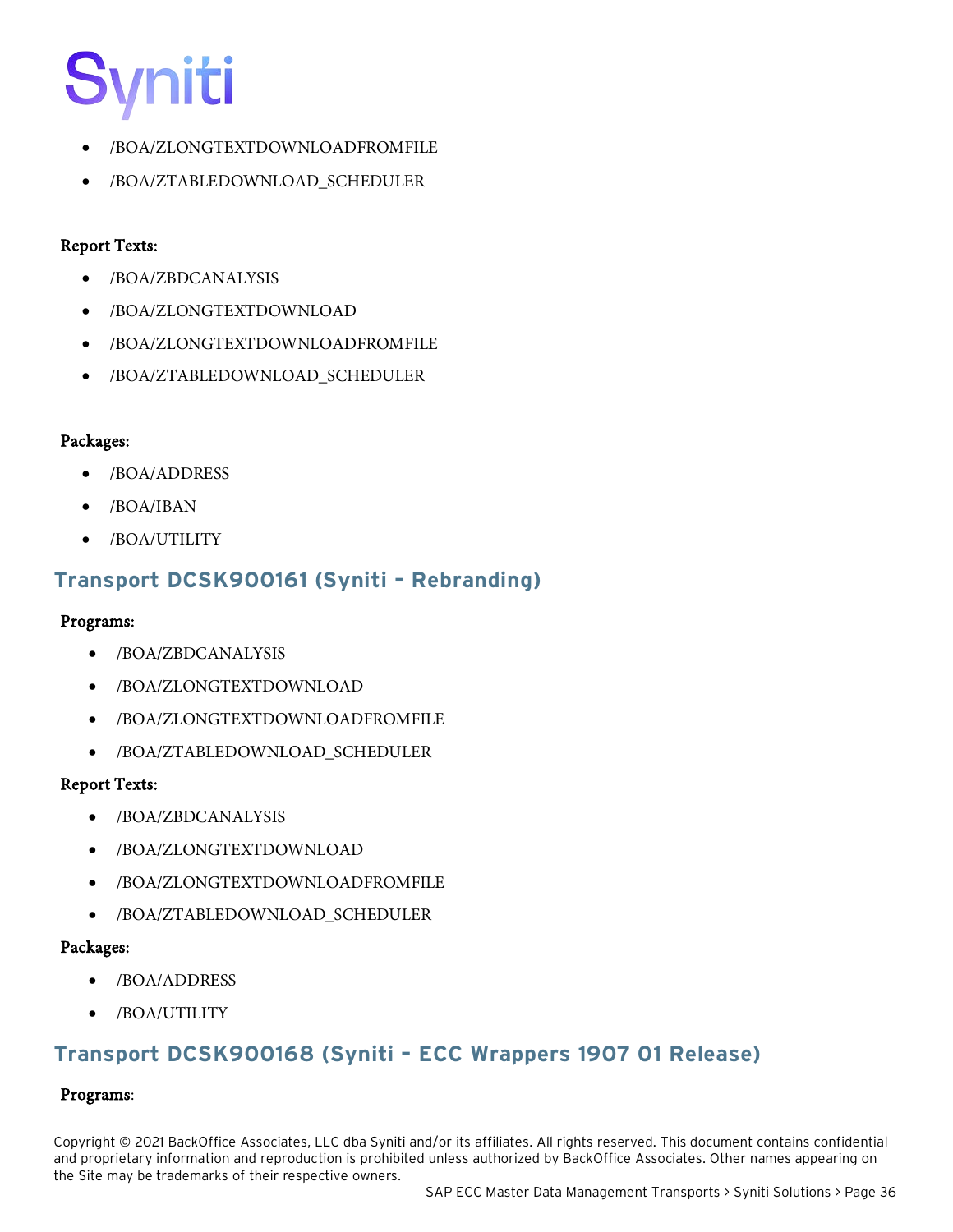# IIti

• /BOA/LINSPECTF02

### <span id="page-40-0"></span>**Transport DCSK900178 (Syniti – ECC Wrappers 1907 02 Release)**

#### Programs:

- /BOA/LBOMGROUPF01
- /BOA/LPRD\_VERSIONF01

#### Function Modules:

• BOA/BAPI\_PROD\_VER\_MAINTAIN

#### Table Definition:

• /BOA/ZBOAMKALX

### <span id="page-40-1"></span>**Transport DCSK900181 (Syniti – ECC Wrappers 1907 03 Release)**

#### Function Modules:

• /BOA/CONV\_IBAN\_2\_BANK\_ACCOUNT

### <span id="page-40-2"></span>**Transport DCSK900183 (Syniti – ECC Wrappers 1907 04 Release)**

#### Programs:

• /BOA/LPURINFO\_RECF01

#### Function Modules:

• /BOA/BAPI\_PURINF\_REC\_MAINTAIN

### <span id="page-40-3"></span>**Transport DCSK900187 (Syniti – ECC Wrappers 1907 05 Release)**

#### Programs:

• BOA/LSOURCEF01

#### Function Modules:

• /BOA/BAPI\_SRC\_LIST\_MAINTAIN

# <span id="page-40-4"></span>**Transport DCSK900189 (Syniti – ECC Wrappers 1907 06 Release)**

#### Programs:

- /BOA/LVENDORF01
- /BOA/LVENDORTOP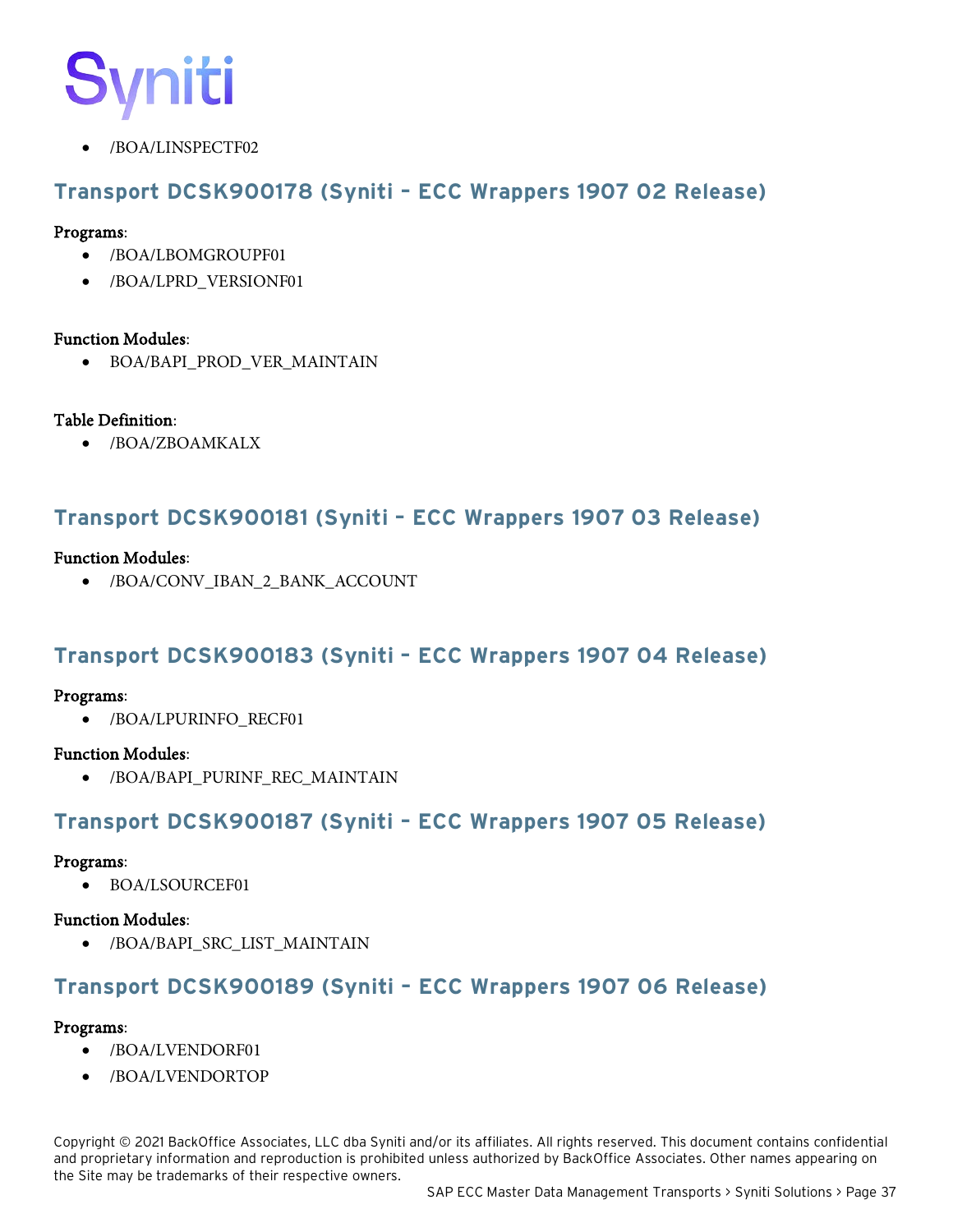

#### Function Modules:

• /BOA/BAPI\_VENDOR\_MAINTAIN

## <span id="page-41-0"></span>**Transport DCSK900192 (Syniti – ECC Wrappers 1908 01 Release)**

#### Program:

- /BOA/LPRICEUXX
- /BOA/LROUTINGF01

#### Function Module:

• /BOA/SD\_COND\_V\_T685A\_CHECK

#### RFC Service:

• /BOA/SD\_COND\_V\_T685A\_CHECK

#### Class:

• /BOA/CL\_FSV

#### Table Type:

• /BOA/V\_T685A

### <span id="page-41-1"></span>**Transport DCSK900226 (Syniti – ECC Wrappers 1909 01 Release)**

#### Program:

• /BOA/LMATERIAL\_COSTF01

### <span id="page-41-2"></span>**Transport DCSK900236 (Syniti – ECC Wrappers 1912 01 Release)**

#### Program:

• /BOA/LCUSTOMERF01

#### Function Module

• /BOA/BAPI\_LONG\_TEXT\_MAINTAIN

### <span id="page-41-3"></span>**Transport DCSK900244 (Syniti – ECC Wrappers 1912 02 Release)**

#### Program:

• /BOA/LCUSTOMERF01

# <span id="page-41-4"></span>**Transport DCSK900247 (Syniti - ECC Wrappers 1912 03 Release)**

#### Class:

• /BOA/CL\_WORKFLOW

#### Function Group:

• /BOA/WORKFLOW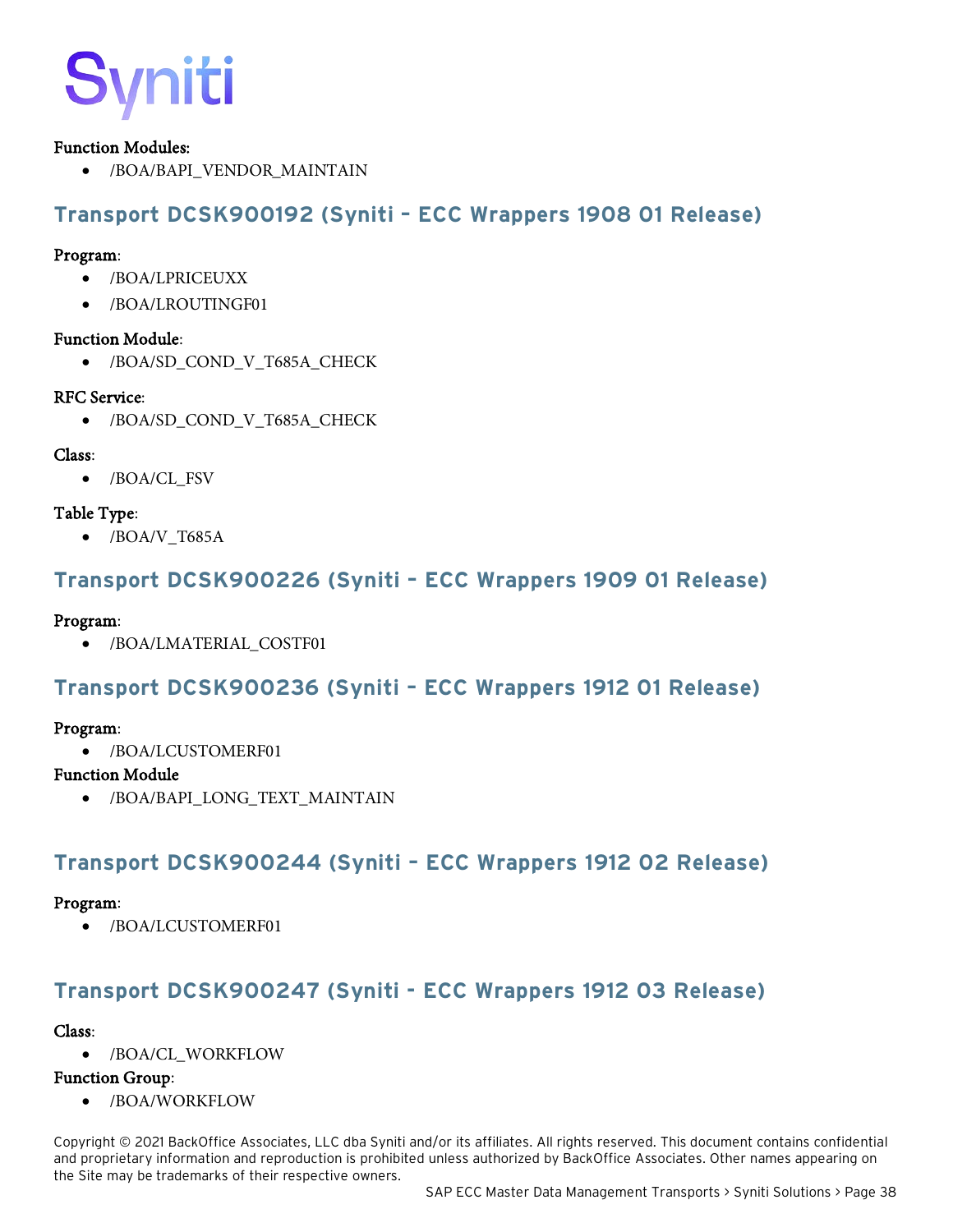# ìiti

#### Message Class:

• /BOA/WORKFLOW

#### RFC Service:

• /BOA/EVENT\_CREATE

#### Table/Table Type:

• /BOA/TY\_ELEMENT\_MAP

### <span id="page-42-0"></span>**Transport DCSK900253 (Syniti - ECC Wrappers 2001 01 Release)**

#### Function Module:

• /BOA/BAPI\_MATERIAL\_SAVEDATA

### <span id="page-42-1"></span>**Transport DCSK900261 (Syniti - ECC Wrappers 2004 01 Release)**

#### Function Module:

• /BOA/BAPI\_LONG\_TEXT\_APPEND

### <span id="page-42-2"></span>**Transport DCSK900269 (Syniti - ECC Wrappers 2005 01 Release)**

#### Includes:

- /BOA/LCUSTOMERF01
- /BOA/LVENDORF01

#### Structures:

- /BOA/ZLFBK
- /BOA/ZLFBKX

### <span id="page-42-3"></span>**Transport DCSK900275 (Syniti - ECC Wrappers 2006 01 Release)**

#### Includes:

• /BOA/LINSPECTF02

### **Transport DCSK900279 (Syniti - ECC Wrappers 2006 02 Release)**

#### Function Module:

• /BOA/Z\_INTERFACE\_PROCESS\_TABLE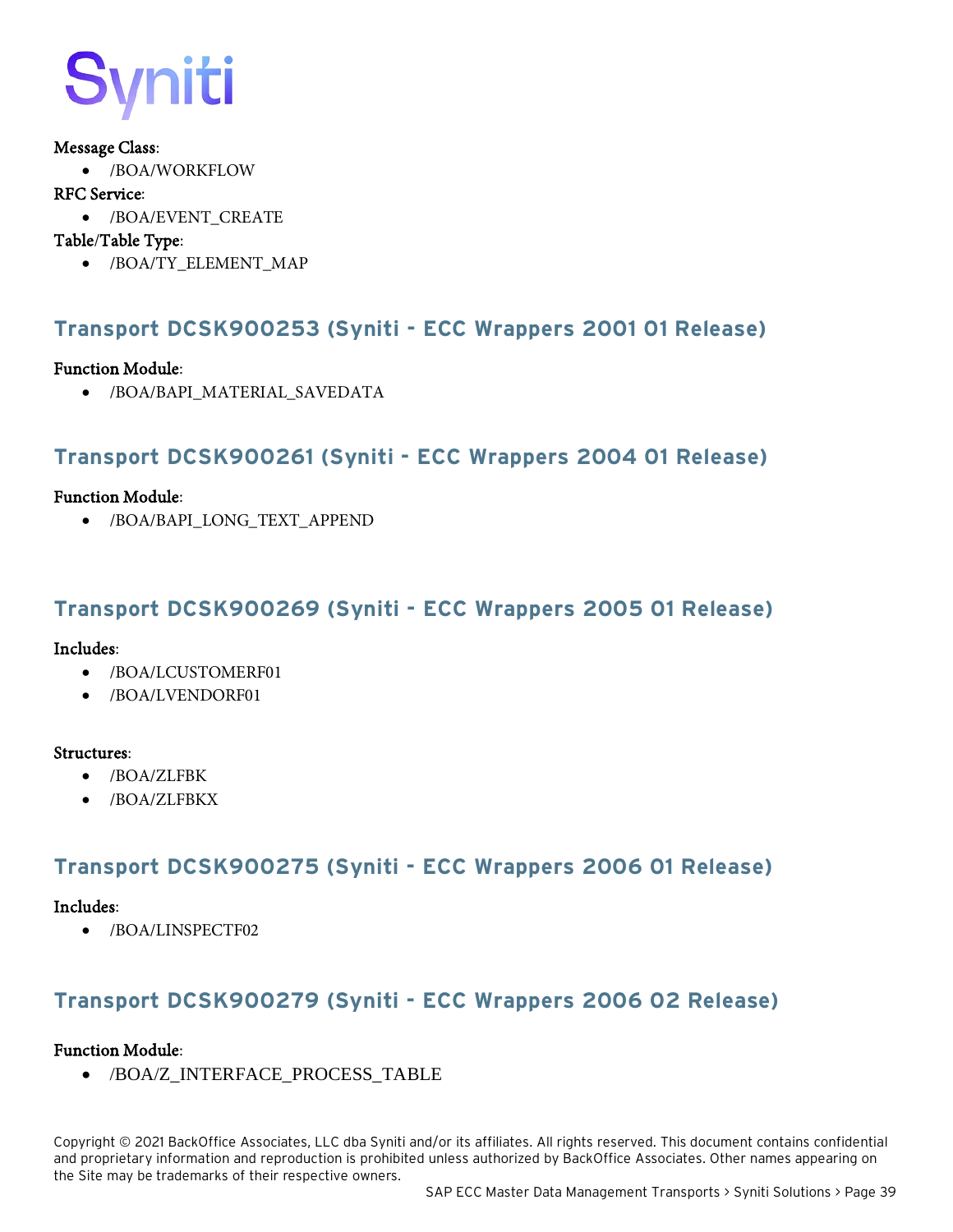

#### Report

• /BOA/CHILDTABLEDOWNLOAD

## <span id="page-43-0"></span>**Transport DCSK900285 (Syniti - ECC Wrappers 2006 04 Release)**

#### Function Module:

• /BOA/BAPI\_LONG\_TEXT\_APPEND

#### Domain:

• /BOA/THEAD\_TOP

#### Data element:

• /BOA/THEAD\_TOP

### <span id="page-43-1"></span>**Transport DCSK900291 (Syniti - ECC Wrappers 2008 01 Release)**

#### Includes:

• /BOA/LINSPECTF02

#### <span id="page-43-2"></span>**Transport DCSK900293 (Syniti - ECC Wrappers 2008 02 Release)**

#### Function module:

• /BOA/BAPI\_PURINF\_REC\_PRICE\_DET

### <span id="page-43-3"></span>**Transport DCSK900306 (Syniti - ECC Wrappers 2010 01 Release)**

#### Function Group:

• /BOA/ARCHIVE\_OBJECT

#### Class:

• /BOA/CL\_ARCHIVE\_OBJECT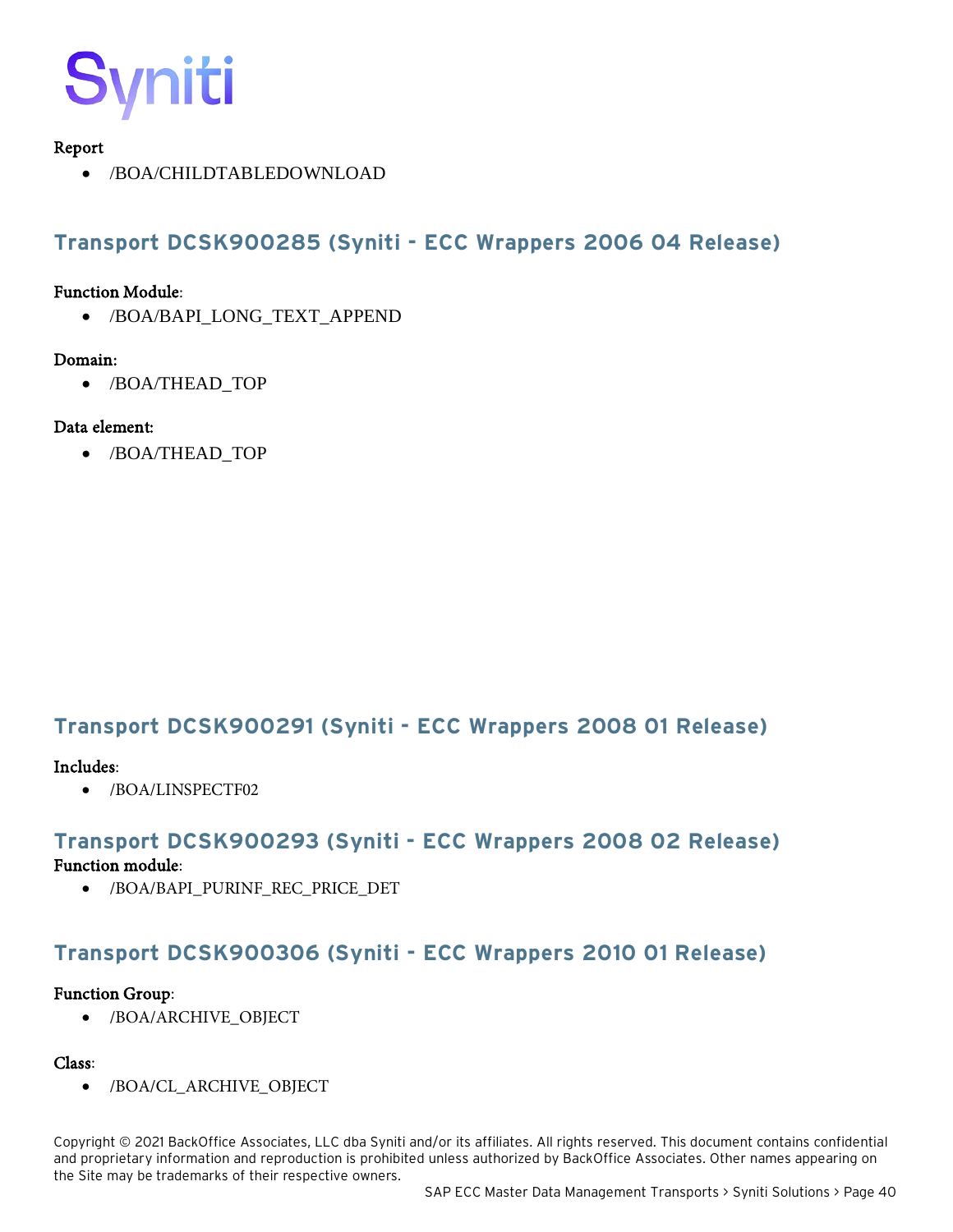

#### Message Class:

• / BOA/ARCHIVE\_OBJECT

#### Structure:

- /BOA/ST\_ARCHIVE\_OBJECT
- /BOA/ST\_ARCHIVE\_OBJECT\_CONTENT

#### Table Type:

- /BOA/TT\_ARCHIVE\_OBJECT
- /BOA/TT\_ARCHIVE\_OBJECT\_CONTENT

#### <span id="page-44-0"></span>**Transport DCSK900311 (Syniti - ECC Wrappers 2010 02 Release)**

#### **Function Group**

• /BOA/PLM\_EAM

# <span id="page-44-1"></span>**Transport DCSK900313 (Syniti - ECC Wrappers 2010 03 Release)**

Table

- /BOA/CLEAR\_BUFFER
- /BOA/DATE
- /BOA/PLNAL
- /BOA/PLNNR
- /BOA/PROFID\_STD
- /BOA/TCODE
- /BOA/UPDATE\_SHORTTEXT
- /BOA/UPD\_SHORTTEXT

### <span id="page-44-2"></span>**Transport DCSK900315 (Syniti - ECC Wrappers 2010 04 Release)**

**Function Module**

• /BOA/EAM\_TASKLIST\_CREATE

### <span id="page-44-3"></span>**Transport DCSK900319 (Syniti - ECC Wrappers 2012 01 Release)**

#### Function Group:

• /BOA/SAP\_OFFICE

#### Class:

• /BOA/CL\_SO\_ATTACHMENT

#### Message Class:

• /BOA/SAP\_OFFICE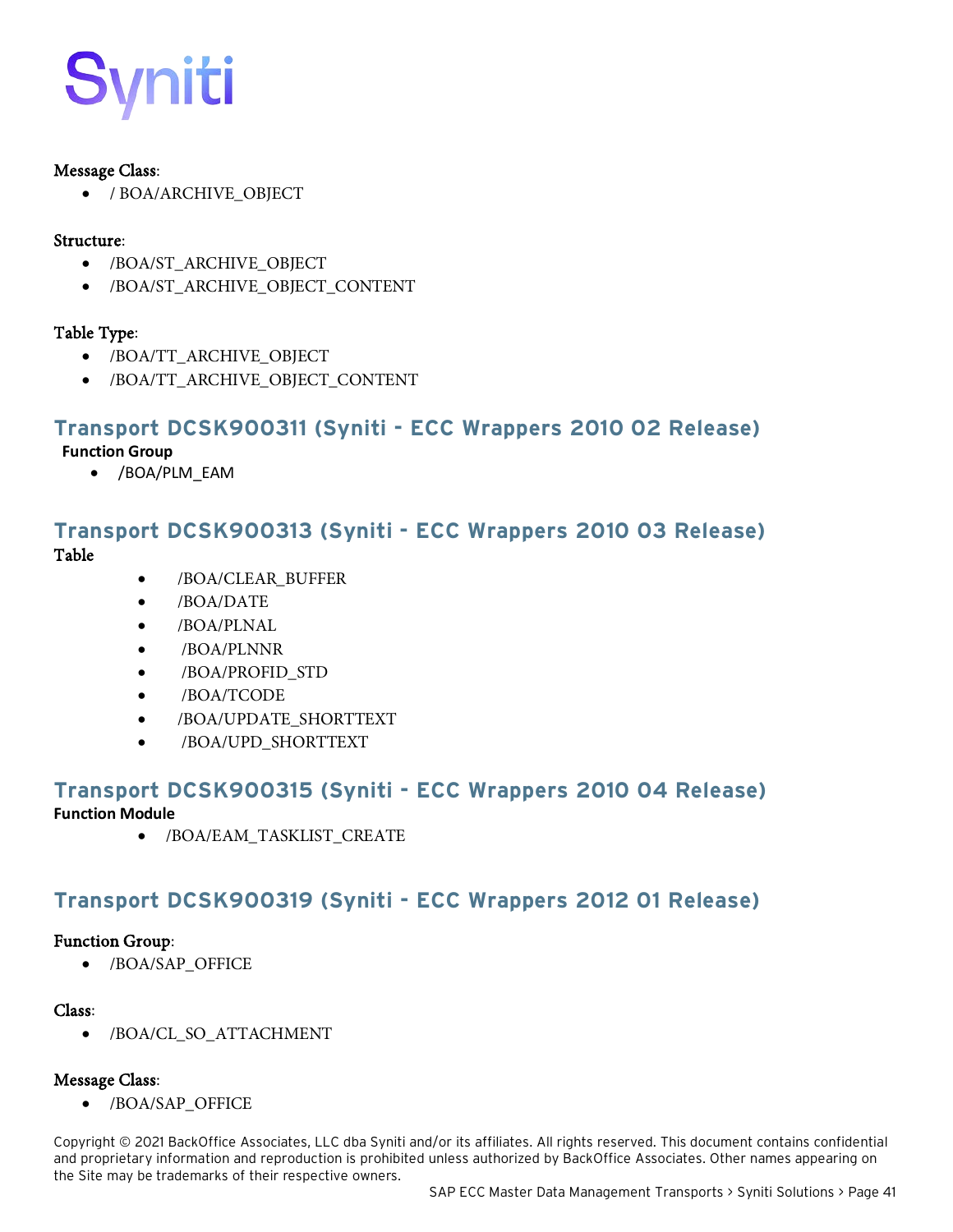#### Structure:

- /BOA/ST\_SO\_ATTACHMENT
- /BOA/ST\_SO\_ATTACHMENT\_CONTENT

#### Table Type:

- /BOA/TT\_SO\_ATTACHMENT
- /BOA/TT\_SO\_ATTACHMENT\_CONTENT
- /BOA/TT\_SO\_ATTACHMENT\_DATA

# <span id="page-45-0"></span>**Transport DCSK900335 (Syniti - ECC Wrappers 2012 02 Release)**

#### Package:

• /BOA/BP

#### Function Group:

• /BOA/BP\_CMS

#### Class:

• /BOA/CL\_UKMBP\_CMS

#### Message Class:

• /BOA/BP\_CMS

#### Structure:

- /BOA/UKM\_S\_BP\_CMS\_SGM\_UPDX
- /BOA/UKM\_S\_BP\_CMS\_UPDX
- /BOA/UKM\_S\_BP\_VECTOR\_UPDX

#### Table Type:

- /BOA/UKM\_T\_BP\_CMS\_SGM\_UPDX
- /BOA/UKM\_T\_BP\_CMS\_UPDX
- /BOA/UKM\_T\_BP\_VECTOR\_UPDX

### <span id="page-45-1"></span>**Transport DCSK900321 (Syniti - ECC Wrappers 2101 01 Release)**

#### **Function Group**

• /BOA/CBGL\_LB20

#### Function Modules

- /BOA/BAPI\_MTLD\_MAINTAIN
- /BOA/BAPI\_MTLS\_MAINTAIN

#### Tables

• /BOA/CCGLS\_MLTDOT\_RETURN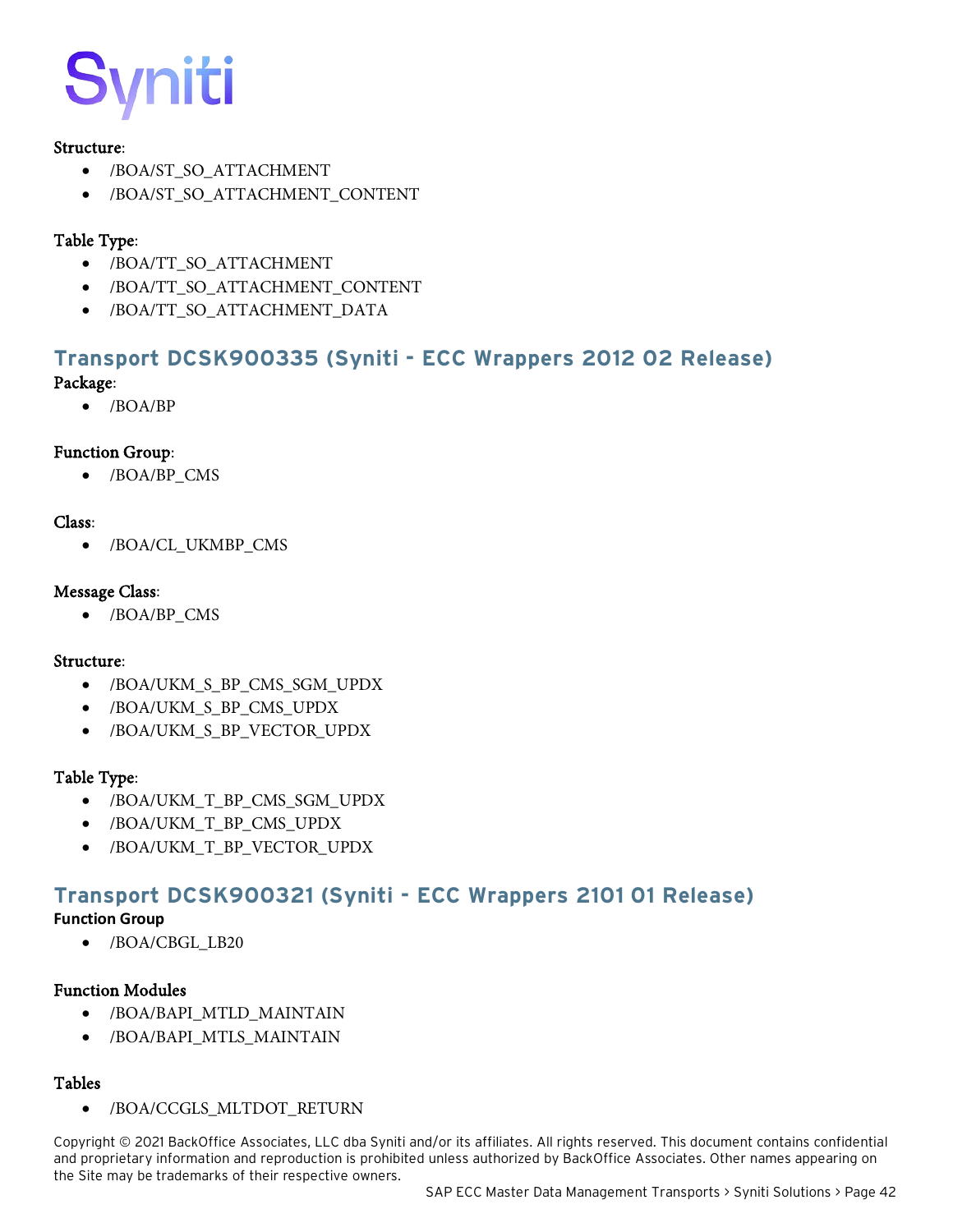# <u>niti</u>

- /BOA/CCGLS\_MTLDIOT
- /BOA/CCGLS\_MTLDIOTX
- /BOA/CCGLS\_MTLSIOTX
- /BOA/CCGLT\_MTLSX

#### Table Type

• /BOA/CCGLS\_MLTDOTY\_RETURN

### <span id="page-46-0"></span>**Transport DCSK900338 (Syniti - ECC Wrappers 2101 02 Release)**

#### **Function Group**

• /BOA/PURINFO\_REC

#### Function Modules

• /BOA/BAPI\_PURINF\_REC\_PRICE\_DET

#### <span id="page-46-1"></span>**Transport DCSK900340 (Syniti - ECC Wrappers 2101 03 Release) Include**

• /BOA/LVENDORF01

#### <span id="page-46-2"></span>**Transport DCSK900256 (Syniti - ECC Wrappers 2101 04 Release)**

**Class**

• /BOA/CL\_PRICES\_CONDITIONS

### <span id="page-46-3"></span>**Transport DCSK900346 (Syniti - ECC Wrappers 2101 05 Release)**

#### **Function Module**

- /BOA/BAPI\_MTLS\_MAINTAIN
- /BOA/BAPI\_MTLD\_MAINTAIN

### <span id="page-46-4"></span>**Transport DCSK900351 (Syniti - ECC Wrappers 2102 01 Release)**

**Include**

• /BOA/LINSPECTF02

#### <span id="page-46-5"></span>**Transport DCSK900353 (Syniti - ECC Wrappers 2102 02 Release) Include**

• / BOA/CHILDTABLEDOWNLOAD